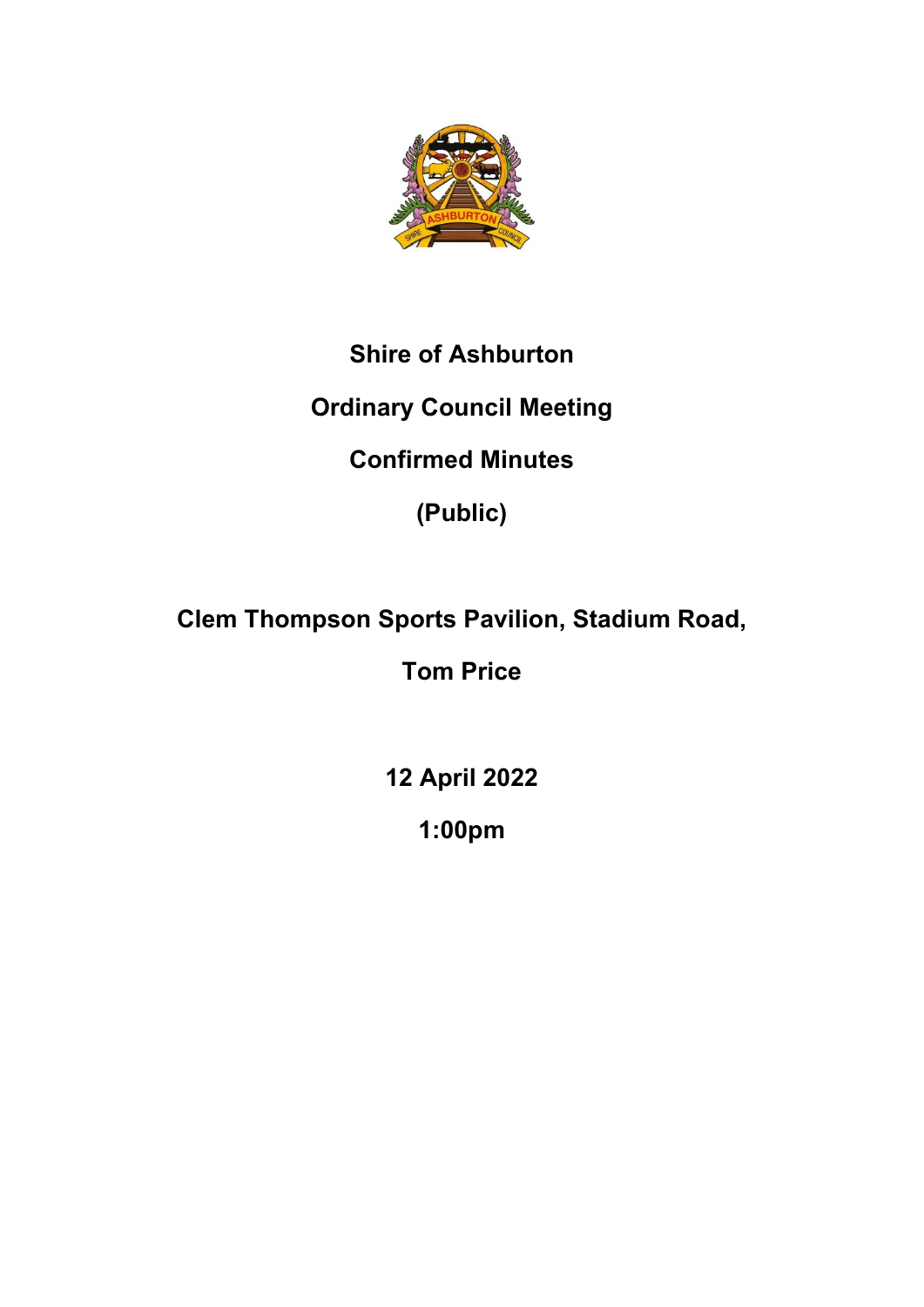

**Shire of Ashburton Ordinary Council Meeting** 

The Chief Executive Officer recommends the endorsement of these minutes at the next Ordinary Council Meeting.

K Donohoe **Chief Executive Officer** 13 April 2022

|  | These minutes were confirmed by Council as a true and accurate record of   |  |  |  |  |  |
|--|----------------------------------------------------------------------------|--|--|--|--|--|
|  | proceedings at the Ordinary Council Meeting held on Tuesday 12 April 2022. |  |  |  |  |  |

**Presiding Member** 

Date

refuse  $\overline{5}$  $2022$  $\overline{C}$ 

#### **Disclaimer**

The Shire of Ashburton warns anyone who has an application lodged with Council must obtain, and should only rely on, written confirmation of the outcomes of the application following the Council meeting, and any conditions attaching to the decision made by Council in respect of the application. No responsibility whatsoever is implied, or accepted, by the Shire of Ashburton for any act, omission, statement, or intimation occurring during a Council meeting.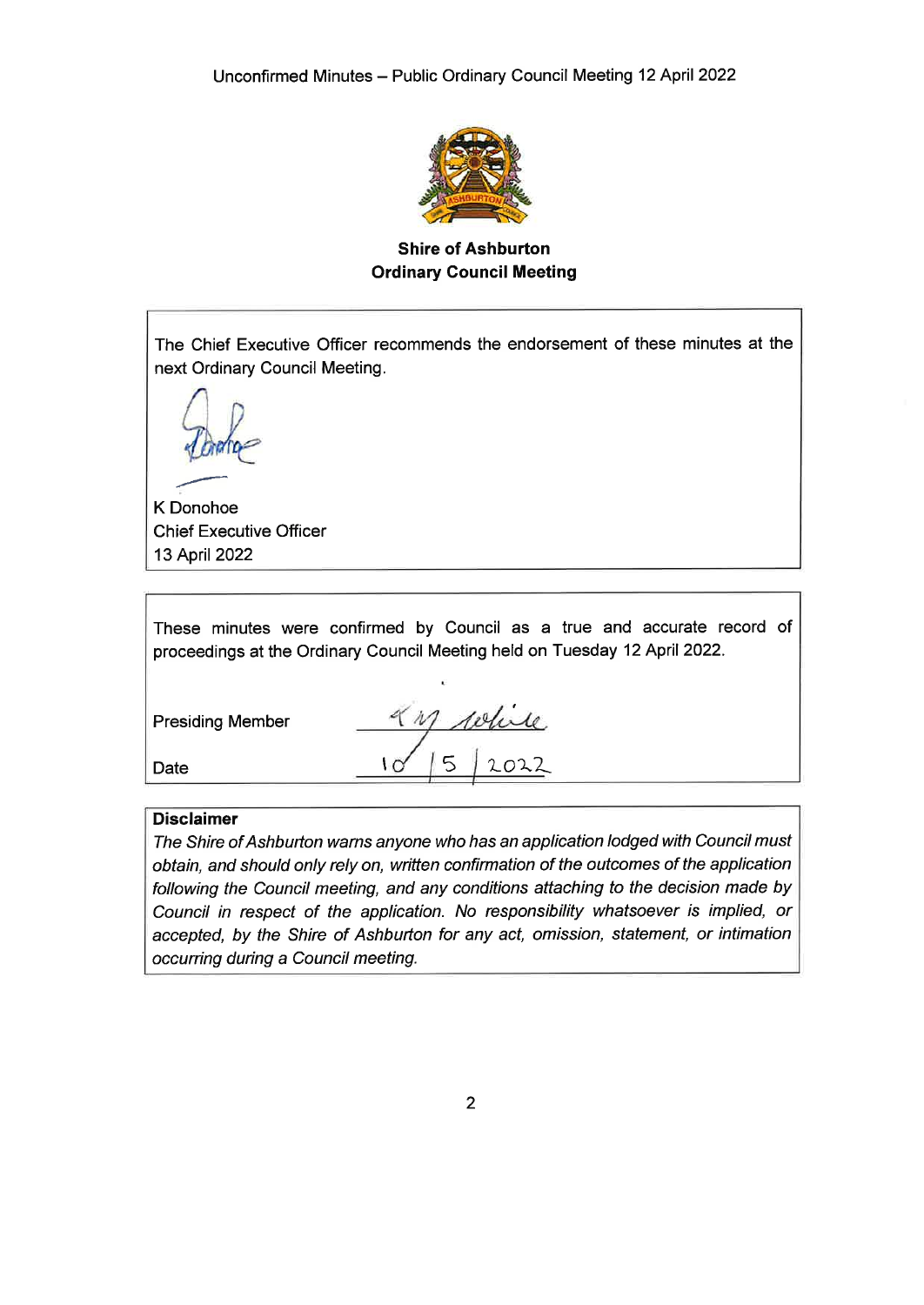## Confirmed Minutes - Public Ordinary Council Meeting 12 April 2022

### **Contents**

| 1              |      |                                                                          |  |  |
|----------------|------|--------------------------------------------------------------------------|--|--|
|                | 1.1  |                                                                          |  |  |
| $\overline{2}$ |      |                                                                          |  |  |
| 3              |      |                                                                          |  |  |
|                | 3.1  |                                                                          |  |  |
|                | 3.2  |                                                                          |  |  |
|                | 3.3  |                                                                          |  |  |
| 4              |      |                                                                          |  |  |
|                | 4.1  |                                                                          |  |  |
|                | 4.2  |                                                                          |  |  |
| 5              |      |                                                                          |  |  |
| 6              |      |                                                                          |  |  |
|                | 6.1  |                                                                          |  |  |
|                | 6.2  |                                                                          |  |  |
| $\overline{7}$ |      | Announcements by the Presiding Member and Councillors without discussion |  |  |
|                |      |                                                                          |  |  |
| 8              |      |                                                                          |  |  |
|                | 8.1  |                                                                          |  |  |
|                | 8.2  |                                                                          |  |  |
|                | 8.3  |                                                                          |  |  |
| 9              |      |                                                                          |  |  |
|                | 9.1  |                                                                          |  |  |
|                | 9.2  |                                                                          |  |  |
|                | 9.3  | Recommendations of committee meetings - En bloc  11                      |  |  |
|                | 9.4  |                                                                          |  |  |
| 10             |      |                                                                          |  |  |
|                | 10.1 |                                                                          |  |  |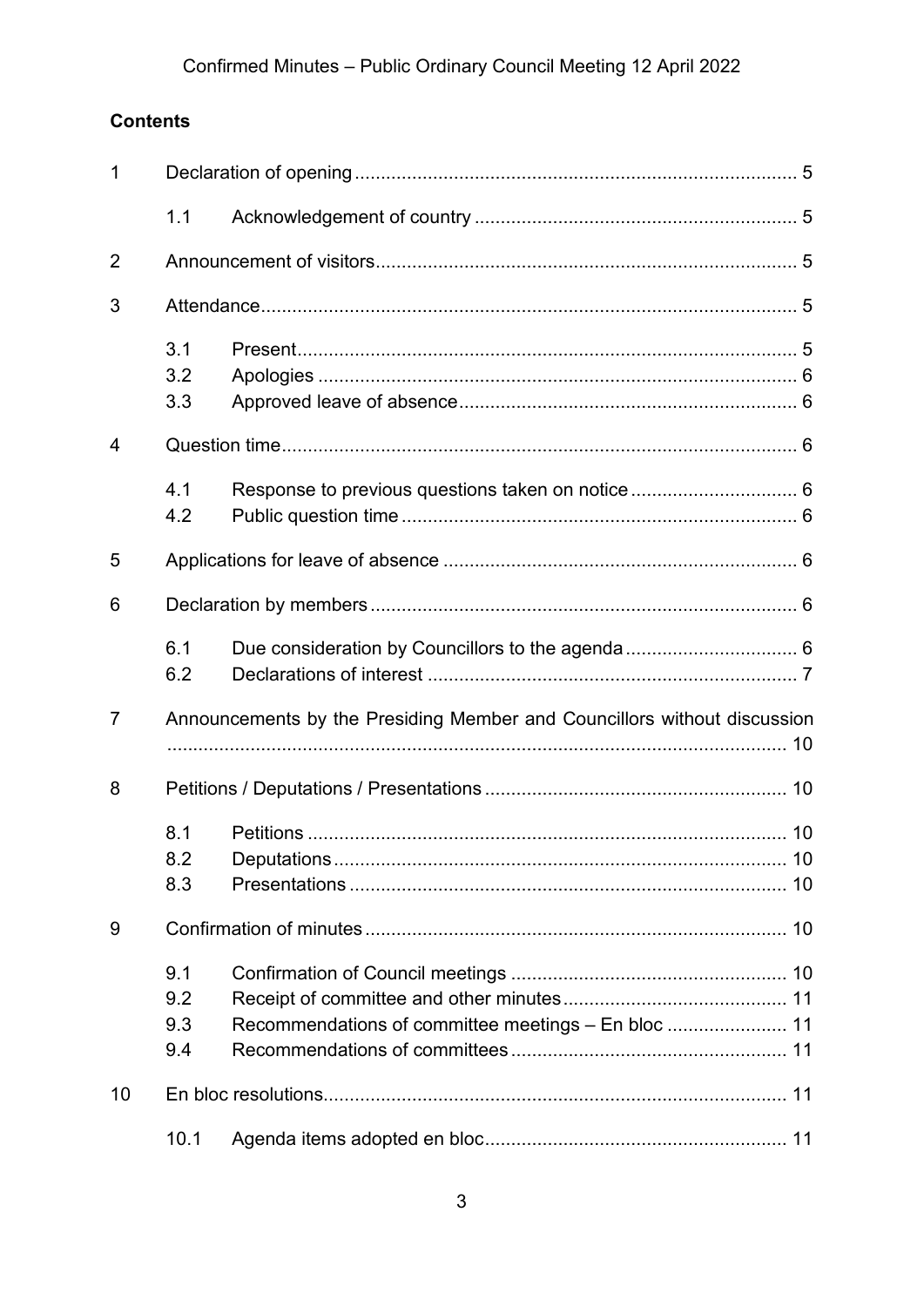## Confirmed Minutes – Public Ordinary Council Meeting 12 April 2022

| 11              |                      |                                                                                                                                                                                                           |  |
|-----------------|----------------------|-----------------------------------------------------------------------------------------------------------------------------------------------------------------------------------------------------------|--|
|                 | 11.1                 | RFT 01.22 - Design and Construction of Two (2) New Residences, Tom                                                                                                                                        |  |
| 12 <sub>2</sub> |                      |                                                                                                                                                                                                           |  |
|                 | 12.1<br>12.2<br>12.3 |                                                                                                                                                                                                           |  |
| 13              |                      |                                                                                                                                                                                                           |  |
| 14              |                      |                                                                                                                                                                                                           |  |
|                 | 14.1<br>14.2         | Application by RFF Australia to add Beadon Creek Road, Onslow, to<br>Application by Hastings Technology Metals Ltd to add Towera Road<br>and Towera-Lyndon Road, Onslow, to Restricted Vehicle Network 42 |  |
| 15              |                      |                                                                                                                                                                                                           |  |
|                 | 15.1                 | Request For Tender (RFT) 02.22 - Design and Construction of Tom<br>Price and Paraburdoo Multipurpose Courts, WA 48                                                                                        |  |
| 16              |                      |                                                                                                                                                                                                           |  |
| 17              |                      | New business of an urgent nature introduced by Council decision 56                                                                                                                                        |  |
|                 | 17.1<br>17.2         | RFT 26.21 - Design and Construction Skate Bowl, Tom Price, WA -                                                                                                                                           |  |
| 18              |                      |                                                                                                                                                                                                           |  |
|                 | 18.1<br>18.2         | Masterplan and Commercial Considerations for Portions of Lot 201                                                                                                                                          |  |
| 19              |                      |                                                                                                                                                                                                           |  |
| 20              |                      |                                                                                                                                                                                                           |  |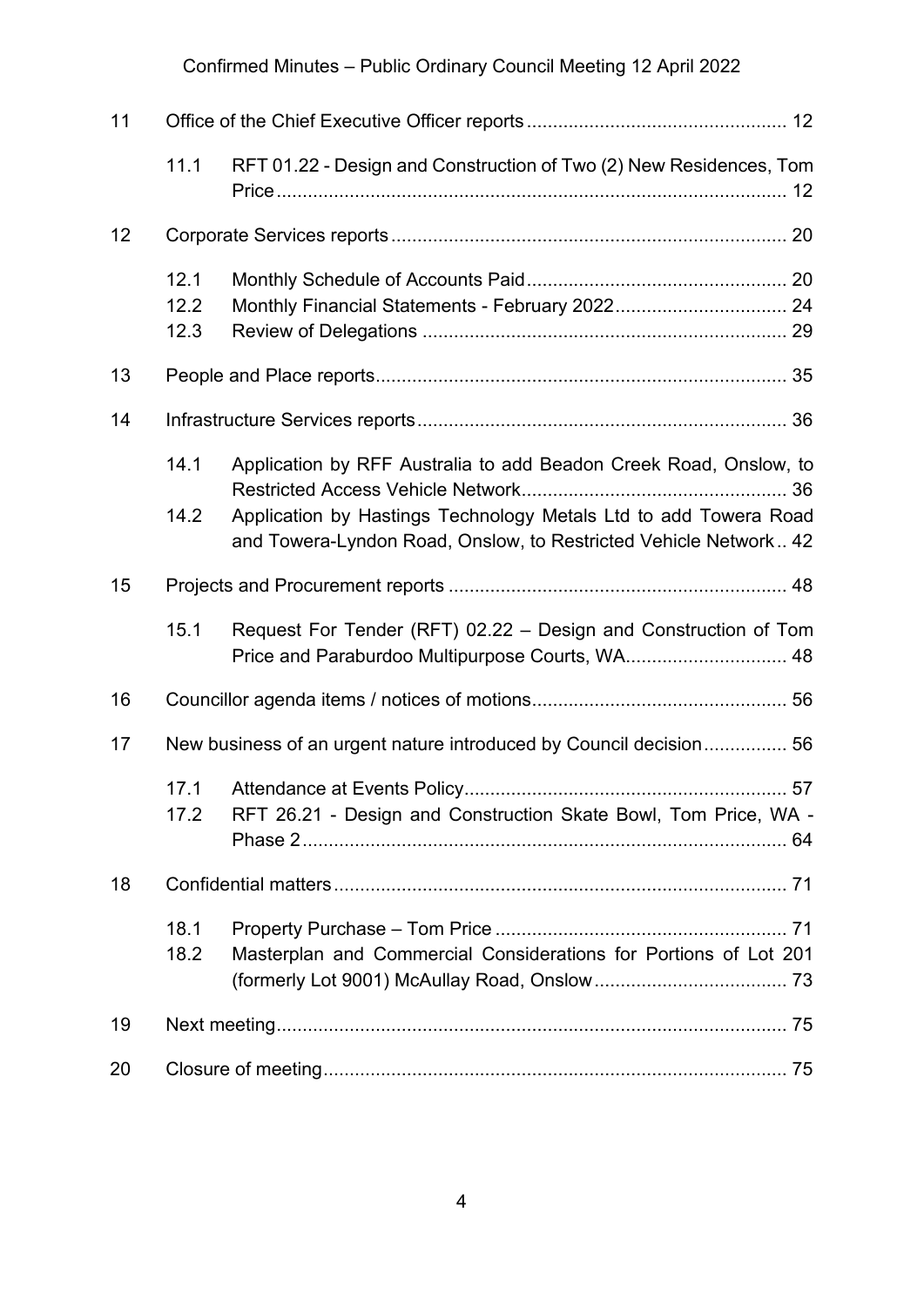## <span id="page-4-0"></span>**1 Declaration of opening**

The Presiding Member declared the meeting open at 1:00pm.

#### <span id="page-4-1"></span>**1.1 Acknowledgement of country**

As representatives of the Shire of Ashburton Council, we respectfully acknowledge the local Indigenous people, the traditional custodians of this land where we are meeting upon today and pay our respects to them and their elders past, present and emerging.

## <span id="page-4-2"></span>**2 Announcement of visitors**

Nil

## <span id="page-4-3"></span>**3 Attendance**

#### <span id="page-4-4"></span>**3.1 Present**

#### Elected members

| Cr K White      | Shire President (Presiding Member) Onslow Ward |
|-----------------|------------------------------------------------|
| Cr M Lynch      | Deputy Shire President, Tom Price Ward         |
| Cr A Smith      | <b>Tom Price Ward</b>                          |
| Cr L Rumble     | Paraburdoo Ward                                |
| Cr A Sullivan   | Paraburdoo Ward                                |
| Cr R de Pledge  | <b>Ashburton Ward</b>                          |
| Cr J Richardson | <b>Tableland Ward</b>                          |

#### **Employees**

| K Donohoe | <b>Chief Executive Officer</b>                |
|-----------|-----------------------------------------------|
| N Cain    | <b>Director Corporate Services</b>            |
| T Matson  | Director People and Place                     |
| M Fanning | <b>Director Infrastructure Services</b>       |
| C McGurk  | <b>Director Projects and Procurement</b>      |
| A Furfaro | <b>Governance Officer</b>                     |
| N Jeffrey | <b>Executive Assistant Corporate Services</b> |

#### **Guests**

Nil

Members of the public Nil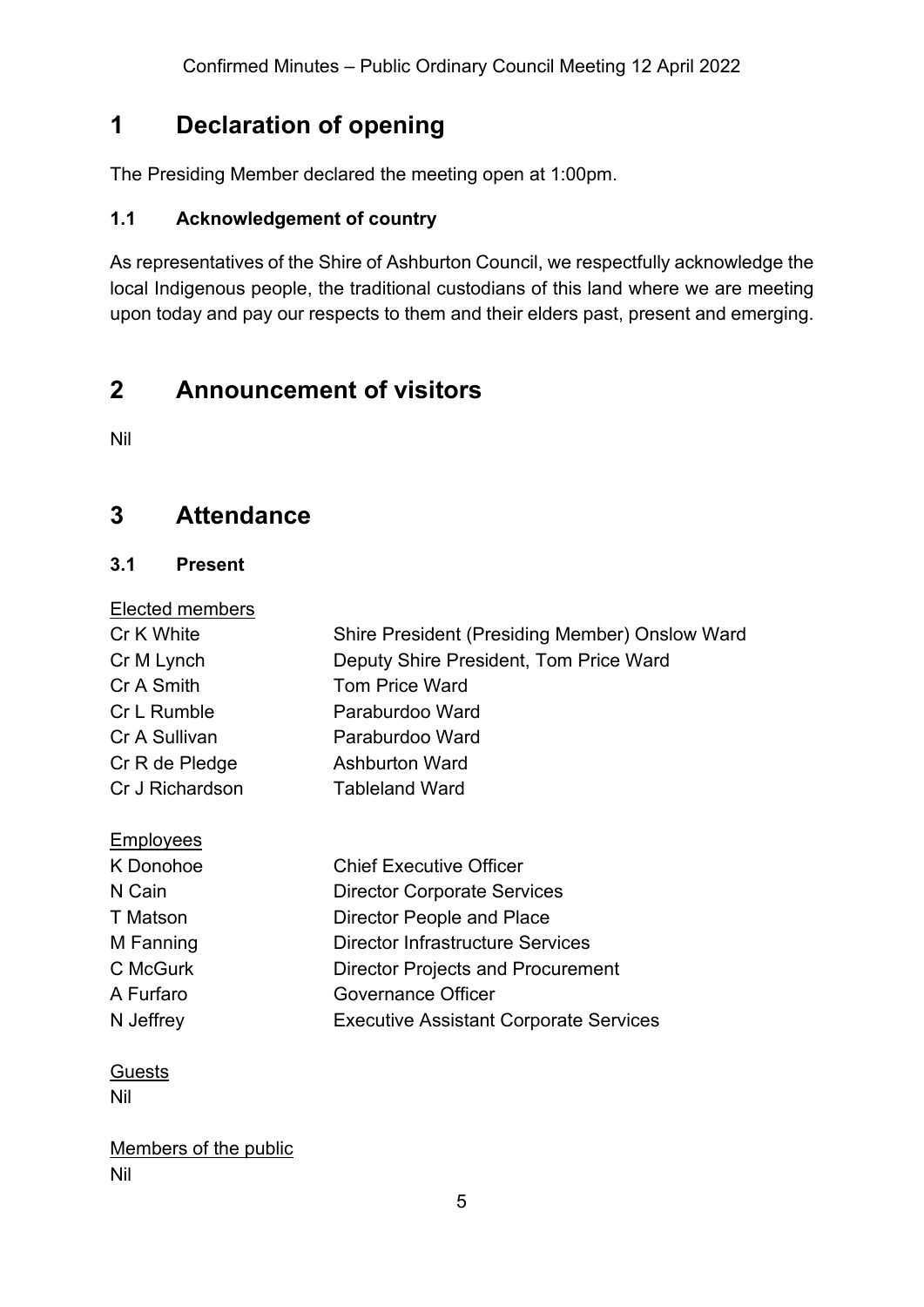# Members of the media

Nil

#### <span id="page-5-0"></span>**3.2 Apologies**

Cr T Mladenovic **Tom Price Ward** 

#### <span id="page-5-1"></span>**3.3 Approved leave of absence**

Cr M Gallanagh Pannawonica Ward 12 April 2022

### <span id="page-5-2"></span>**4 Question time**

<span id="page-5-3"></span>**4.1 Response to previous questions taken on notice**

Nil

<span id="page-5-4"></span>**4.2 Public question time**

Nil

## <span id="page-5-5"></span>**5 Applications for leave of absence**

Nil

## <span id="page-5-6"></span>**6 Declaration by members**

#### <span id="page-5-7"></span>**6.1 Due consideration by Councillors to the agenda**

Councillors noted they have given due consideration to all matters contained in this agenda.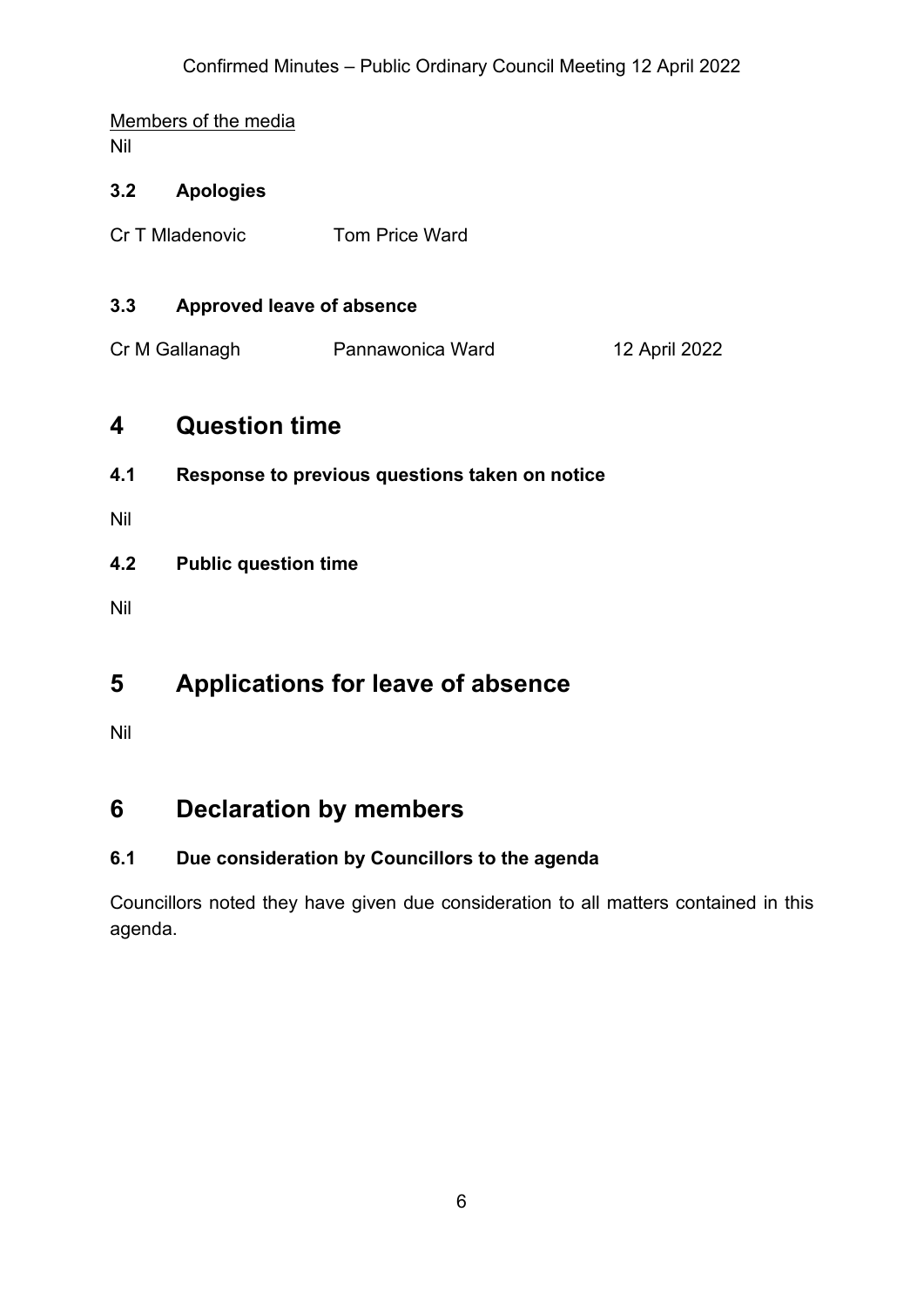#### <span id="page-6-0"></span>**6.2 Declarations of interest**

A member who has an Impartiality, Proximity or Financial interest in any matter to be discussed at this meeting must disclose the nature of the interest either in a written notice, given to the Chief Executive Officer, prior to the meeting, or at the meeting immediately before the matter is discussed.

A member who makes a disclosure in respect to an interest must not preside at the part of the meeting which deals with the matter, or participate in, or be present during any discussion or decision-making process relative to the matter, unless the disclosing member is permitted to do so under Section 5.68 or Section 5.69 of the *Local Government Act 1995*.

#### 11.1 – RFT 01.22 - Design & Construction of 2 New Residences, Tom Price

| Declarant               | Cr M Lynch                                         |
|-------------------------|----------------------------------------------------|
| Declaration of Interest | Impartiality – My wife, Renae Lynch, as the Senior |
|                         | Procurement Officer, is an Evaluation Panel        |
|                         | Member for this agenda item. It could be perceived |
|                         | that I have an Impartiality Interest.              |

14.2 - Application by Hastings Technology Metals Ltd to add Towera Road and Towera-Lyndon Road, Onslow, to Restricted Vehicle Network

| Declarant                                   | Cr K White                                                               |
|---------------------------------------------|--------------------------------------------------------------------------|
| Declaration of Interest                     | Financial – More than \$10,000 worth of shares.                          |
| <b>Declarant</b><br>Declaration of Interest | Cr L Rumble<br>Financial – Share holder of shares less than<br>\$10,000. |
| <b>Declarant</b>                            | Cr R de Pledge                                                           |
| Declaration of Interest                     | Indirect Financial – Shares to the value of less than                    |

#### 15.1 – Request For Tender (RFT) 02.22 – Design and Construction of Tom Price and Paraburdoo Multipurpose Courts, WA

\$10,000.

| Declarant               | Cr M Lynch                                         |  |  |  |
|-------------------------|----------------------------------------------------|--|--|--|
| Declaration of Interest | Impartiality – My wife, Renae Lynch, as the Senior |  |  |  |
|                         | Procurement Officer, is an Evaluation Panel        |  |  |  |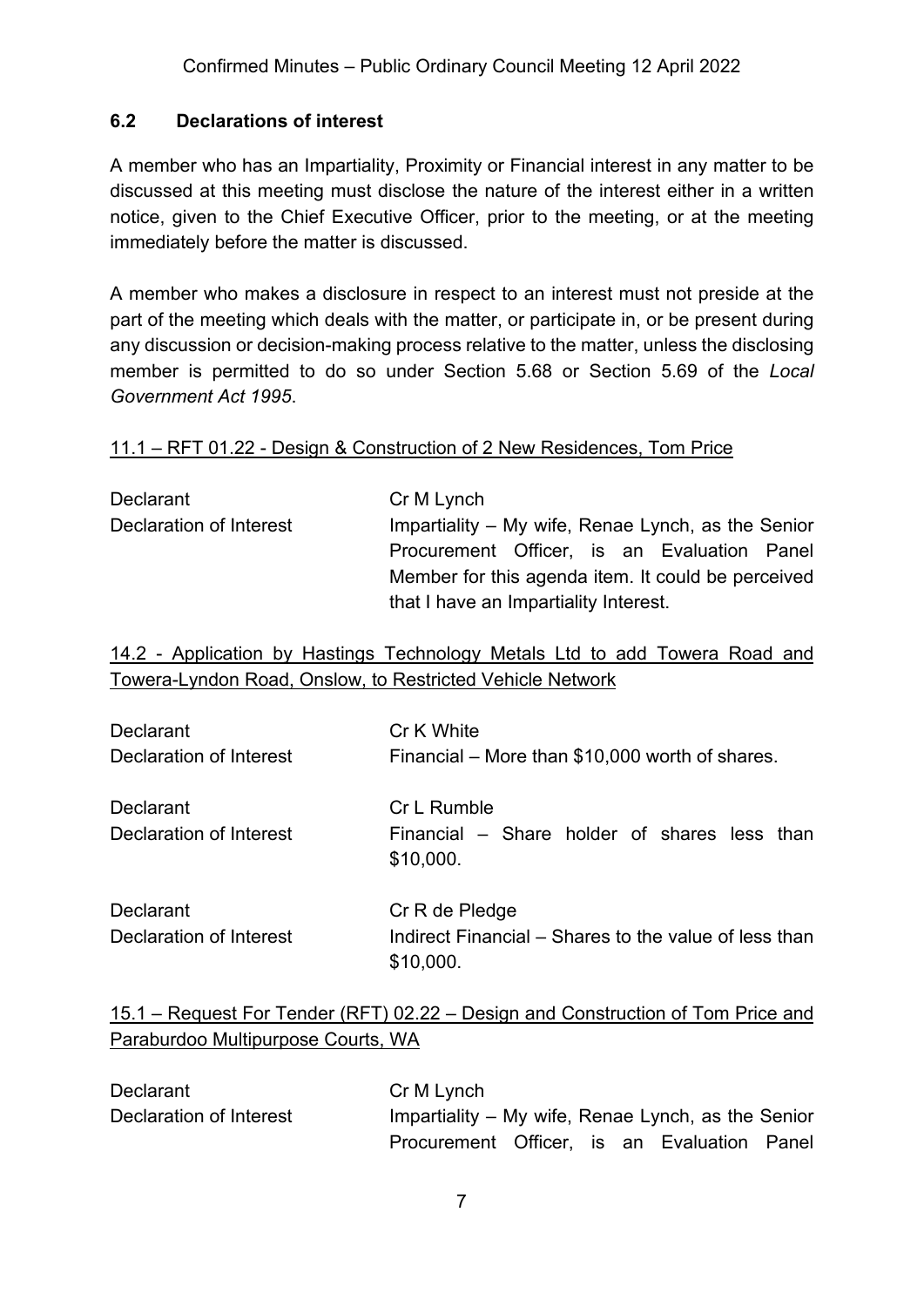#### Confirmed Minutes – Public Ordinary Council Meeting 12 April 2022

Member for this agenda item. It could be perceived that I may be impartial.

| <b>Declarant</b><br>Declaration of Interest | Cr M Lynch<br>Indirect financial – I am an employee and tenant of<br>Rio Tinto. I am paid a salary by Pilbara Iron.                                                                                                                                                      |
|---------------------------------------------|--------------------------------------------------------------------------------------------------------------------------------------------------------------------------------------------------------------------------------------------------------------------------|
| Declarant<br>Declaration of Interest        | <b>Cr L Rumble</b><br>Financial – Share holder of Rio Tinto with shares<br>greater than the value of \$10,000.                                                                                                                                                           |
| Declarant<br>Declaration of Interest        | Cr A Smith<br>Indirect financial – My husband is an employee with<br>Rio Tinto with shares greater than the value of \$10,<br>000. My husband's employment with Rio Tinto<br>provides him with subsidized housing and utilities in<br>which I reside too.                |
| <b>Declarant</b><br>Declaration of Interest | Cr A Sullivan<br>Financial – I and my husband hold shares above the<br>prescribed amount. I and my husband live in<br>subsidised housing provided by Rio Tinto. I and my<br>husband are employees of Rio Tinto. I and my<br>husband own shares greater than the value of |

The Presiding Member requested the Chief Executive Officer read aloud the following correspondence from the Department of Local Government, Sport and Cultural Industries and noted each Councillor had been provided a copy –

\$10,000.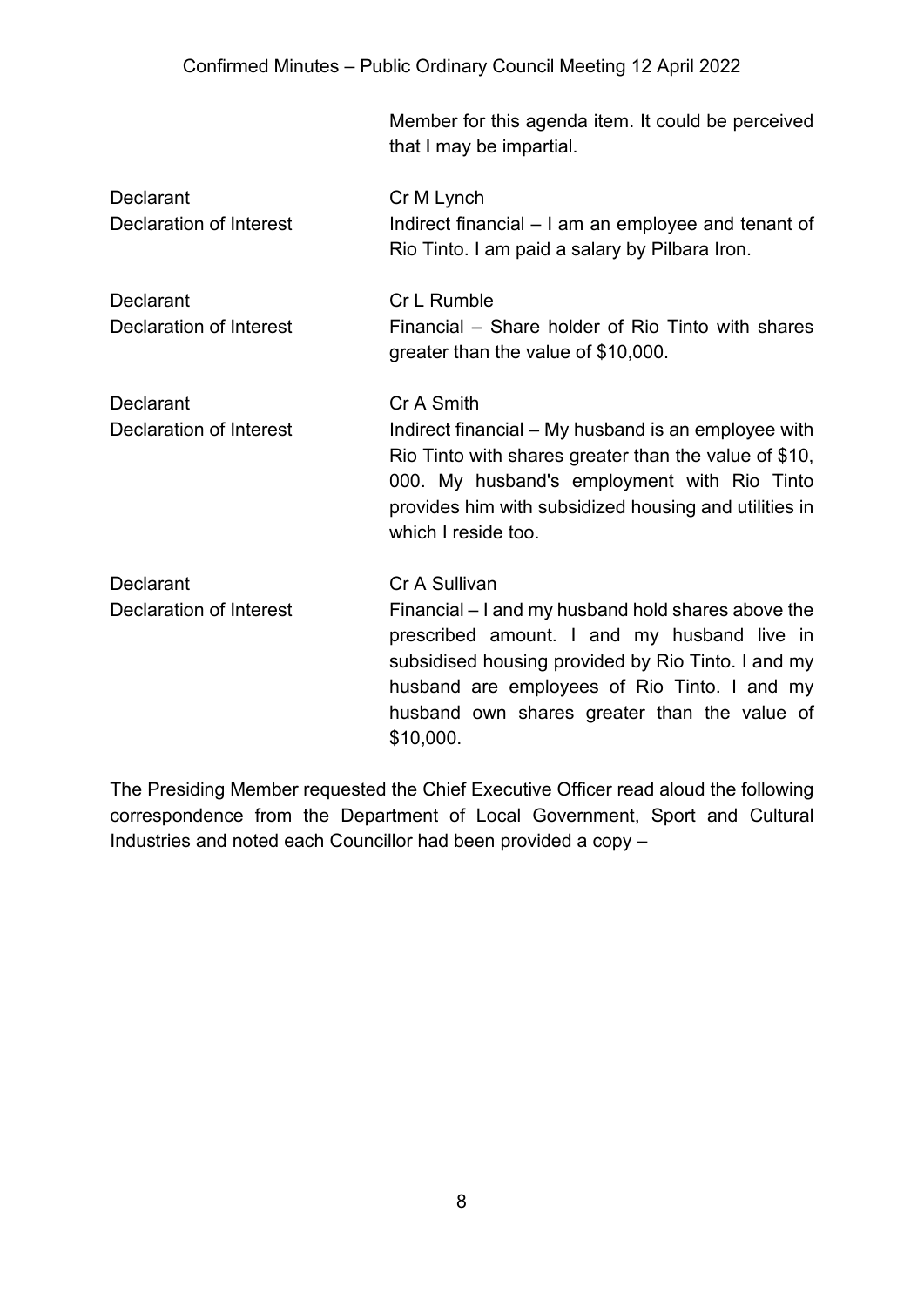

**Local Government, Sport** and Cultural Industries

Our ref Enquiries Phone

F22030367 Amy Lin (08) 6552 1762 Email legislation@digsc.wa.gov.au

Mr Kenn Donohoe **Chief Executive Officer** Shire of Ashburton

E: Andrea.Furfaro@ashburton.wa.gov.au

Dear Mr Donohoe

I refer to your correspondence dated 7 April 2022 and advise that, in accordance with the authority delegated by the Minister for Local Government, I have approved your application, under section 5.69(3) of the Local Government Act 1995 (the Act).

15.1 - Request for Tender (RFT) 02.22 - Design and Construction of Tom Price and Paraburdoo Multipurpose Courts, WA

It has been noted that the Shire requires a minimum approval of two members in order to achieve quorum. Accordingly, approval has been granted to Cr Lynch and Cr Smith.

This approval allows Cr Lynch and Cr Smith to fully participate in the discussion and decision making relating to the following item at the Shire's Ordinary Council Meeting, to be held on 12 April 2022 subject to the following conditions.

Conditions of approval:

- 1. The approval is only valid for the 12 April 2022 Ordinary Council Meeting when agenda item 15.1 is considered:
- 2. The abovementioned Councillors must declare the nature and extent of their interests at the abovementioned meeting when the matter is considered, together with the approval provided;
- 3. The Chief Executive Officer (CEO) is to provide a copy of the Department of Local Government. Sport and Cultural Industries (DGLSC) letter of approval to the abovementioned Councillors;
- 4. The CEO is to ensure that the declarations, including the approval given and any conditions imposed, are recorded in the minutes of the abovementioned meeting, when the item is considered:
- 5. The CEO is to provide a copy of the confirmed minutes of the abovementioned meeting to the DLGSC, to allow the DLGSC to verify compliance with the conditions of this approval; and
- 6. The approval granted is based solely on the interests disclosed by the abovementioned Councillors, made in accordance with the application. Should other interests be identified, these interests will not be included in this approval and the financial interest provisions of the Act will apply.

Should you require further information in relation to this matter, please contact Ms Amy Lin, A/Legislation Officer via the details provided above.

Yours sincerely

**TIM FRASFR** EXECUTIVE DIRECTOR - LOCAL GOVERNMENT

11 April 2022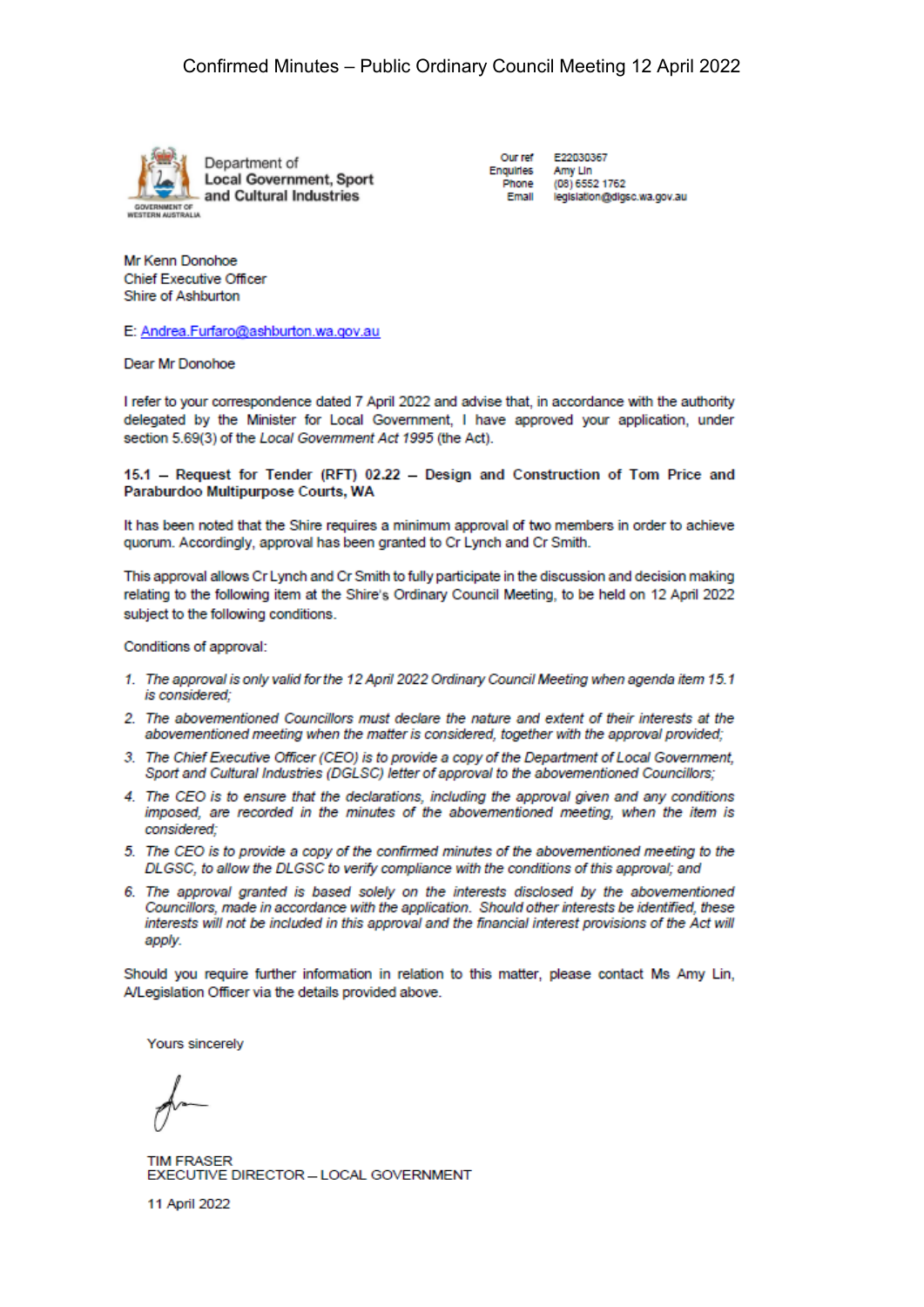## <span id="page-9-0"></span>**7 Announcements by the Presiding Member and Councillors without discussion**

Nil

## <span id="page-9-1"></span>**8 Petitions / Deputations / Presentations**

<span id="page-9-2"></span>**8.1 Petitions**

Nil

<span id="page-9-3"></span>**8.2 Deputations**

Nil

<span id="page-9-4"></span>**8.3 Presentations**

Nil

### <span id="page-9-5"></span>**9 Confirmation of minutes**

#### <span id="page-9-6"></span>**9.1 Confirmation of Council meetings**

That with respect to the confirmation of minutes, Council confirms the following, as attached –

Ordinary Council Meeting – 8 March 2022

#### **Attachment 9.1A**

| <b>Council Decision</b> | 034/2022           |
|-------------------------|--------------------|
| Moved                   | <b>Cr L Rumble</b> |
| <b>Second</b>           | Cr M Lynch         |

**That Council confirm the minutes of the Ordinary Council Meeting held in Ashburton Hall, Ashburton Avenue, Paraburdoo on 8 March 2022 as a true and accurate record, as include in Attachment 9.1A.**

**Carried 7/0**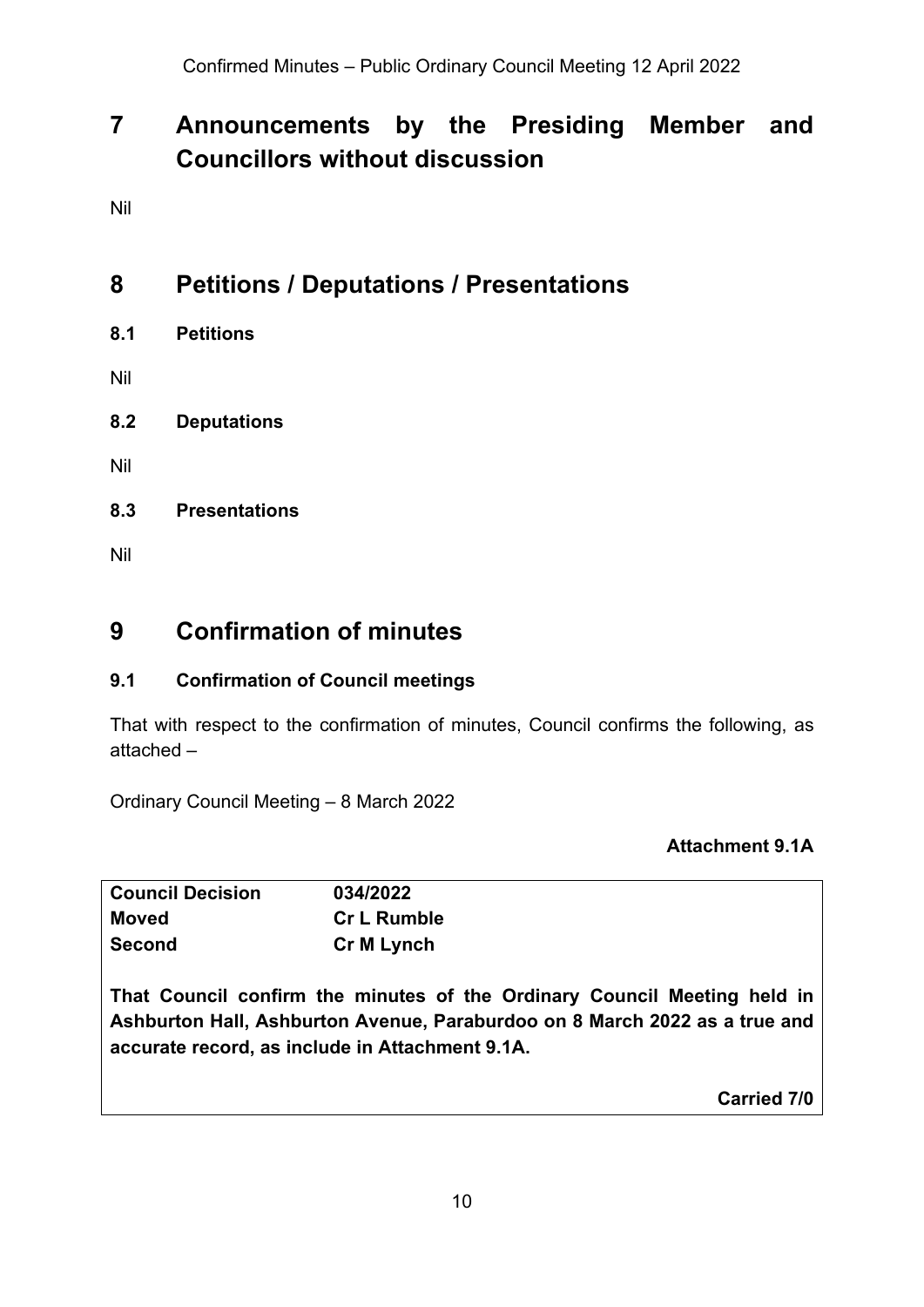Confirmed Minutes – Public Ordinary Council Meeting 12 April 2022

Special Council Meeting – 3 March 2022

#### **Attachment 9.1B**

| <b>Council Decision</b> | 035/2022          |
|-------------------------|-------------------|
| <b>Moved</b>            | Cr R de Pledge    |
| <b>Second</b>           | <b>Cr A Smith</b> |

**That Council confirm the minutes of the Special Council Meeting held in the Council Chambers, Onslow Shire Complex, Second Avenue, Onslow and via Electronic Means on 3 March 2022 as a true and accurate record, as include in Attachment 9.1B.**

**Carried 7/0**

<span id="page-10-0"></span>**9.2 Receipt of committee and other minutes**

Nil

<span id="page-10-1"></span>**9.3 Recommendations of committee meetings – En bloc**

Nil

<span id="page-10-2"></span>**9.4 Recommendations of committees**

Nil

### <span id="page-10-3"></span>**10 En bloc resolutions**

<span id="page-10-4"></span>**10.1 Agenda items adopted en bloc**

Nil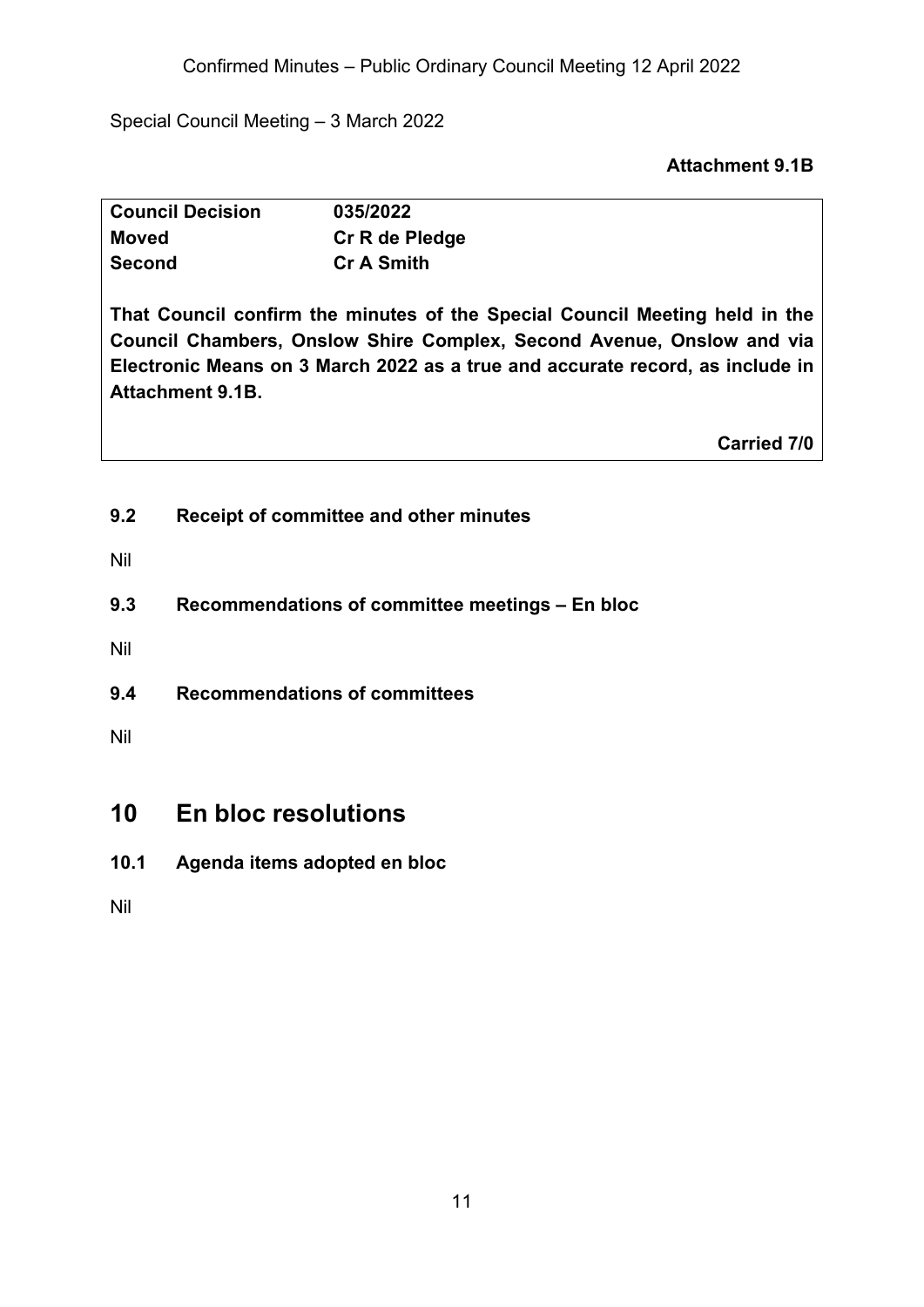## <span id="page-11-0"></span>**11 Office of the Chief Executive Officer reports**

<span id="page-11-1"></span>**11.1 RFT 01.22 - Design and Construction of Two (2) New Residences, Tom Price**

| File reference                                                                                               | CM01.22                                              |
|--------------------------------------------------------------------------------------------------------------|------------------------------------------------------|
| Author's name<br><b>Author's position</b><br><b>Author's interest</b>                                        | R Wright<br>Manager Land and Asset Compliance<br>Nil |
| Authorising officer's name<br><b>Authorising officer's position</b><br><b>Authorising officer's interest</b> | K Donohoe<br><b>Chief Executive Officer</b><br>Nil   |
| Name of applicant / respondent                                                                               | Not applicable                                       |
| Date report written                                                                                          | 24 March 2022                                        |
| <b>Previous meeting reference</b>                                                                            | Not applicable                                       |

#### **Summary**

Council has included in the 2021-2022 Annual Budget a provision for staff housing which includes new builds and, accordingly, a Request for Tender (RFT) was advertised inviting submissions for the construction of two (2) new residences in Tom Price.

Four (4) tenders, one (1) conforming and three (3) non-conforming, were received in response to RFT 01.22 - Design and Construction of Two New Residences, Tom Price. The evaluation panel has completed the assessment of the one conforming submission and provided a recommendation.

Council is requested to reject all offers as it has determined no offers received demonstrated value for money to the Shire.

#### **Confidentiality**

An attachment to this report is confidential in accordance with section 5.23 (2) of the *Local Government Act 1995* because it deals with –

- *(c) "a contract entered into, or which may be entered into, by the local government and which relates to a matter to be discussed at the meeting."*
- *(e) "Information that has a commercial value to a person"*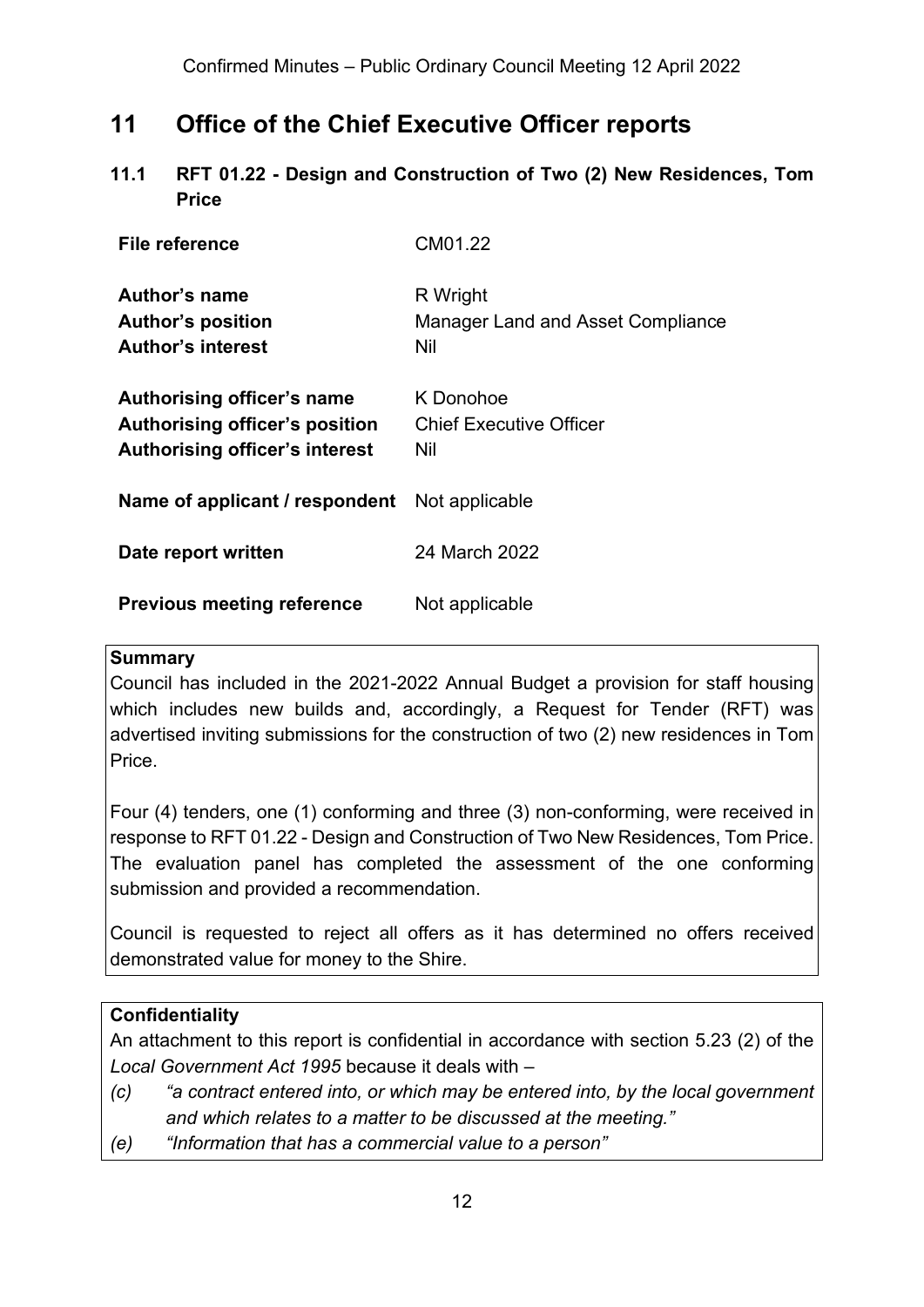#### **Background**

Request for Tender (RFT) 01.22 - Design and Construction of Two (2) New Residences, Tom Price, was issued via the Shire's e-tendering portal (Tenderlink) on Wednesday 26 January 2022 and closed on Thursday 24 February at 2:00 pm.

The tender was advertised via state-wide public notice in *The West Australian* newspaper.

The tender brief is as follows:

*The Shire of Ashburton seeks to engage a suitably qualified and experienced Contractor for the design, documentation, and construction of two (2), four (4) bedroom houses on residential land owned by the Shire of Ashburton at 76 Marrinup Way and 61 Pine Street, Tom Price, WA. The existing structures at 61 Pine Street will require demolition by the successful Tenderer prior to commencement of the new Works. The primary objective is the provision of quality accommodation, to facilitate the attraction and retention of suitably skilled Shire staff. The attached reference design documentation shows the Principal's minimum requirements for the new residences.* 

*In light of budget constraints, two tender price submissions have been requested for the Principal to select the preferred option:* 

- *Price Option 1: New residence to Lot 76 Marrinup Way, Tom Price, WA*
- *Price Option 2: Separable portion 1- New residence to Lot 76 Marrinup Way, Tom Price, WA*
- *Separable portion 2- Demolition and New residence to Lot 61 Pine St, Tom Price, WA*

*The successful Tenderer shall provide all necessary services including design documents, materials, products, labour, plant and equipment for its design, management, construction and completion of the whole of the work under the Contract in compliance with the National Construction Codes (NCC), Building Code of Australia (BCA) 2019 Volume 1 Amendment 1, National Quality Framework and all relevant Australian Standards, Codes of Practice, Western Australia and Commonwealth legislation, statutes, ordinances, rules and regulations bearing on the provision of such services and conduct of the work under the Contract*.

A full disclosure of the required services and work under the Contract is stated and described in this Request for Tender and the Principal's Project Requirements.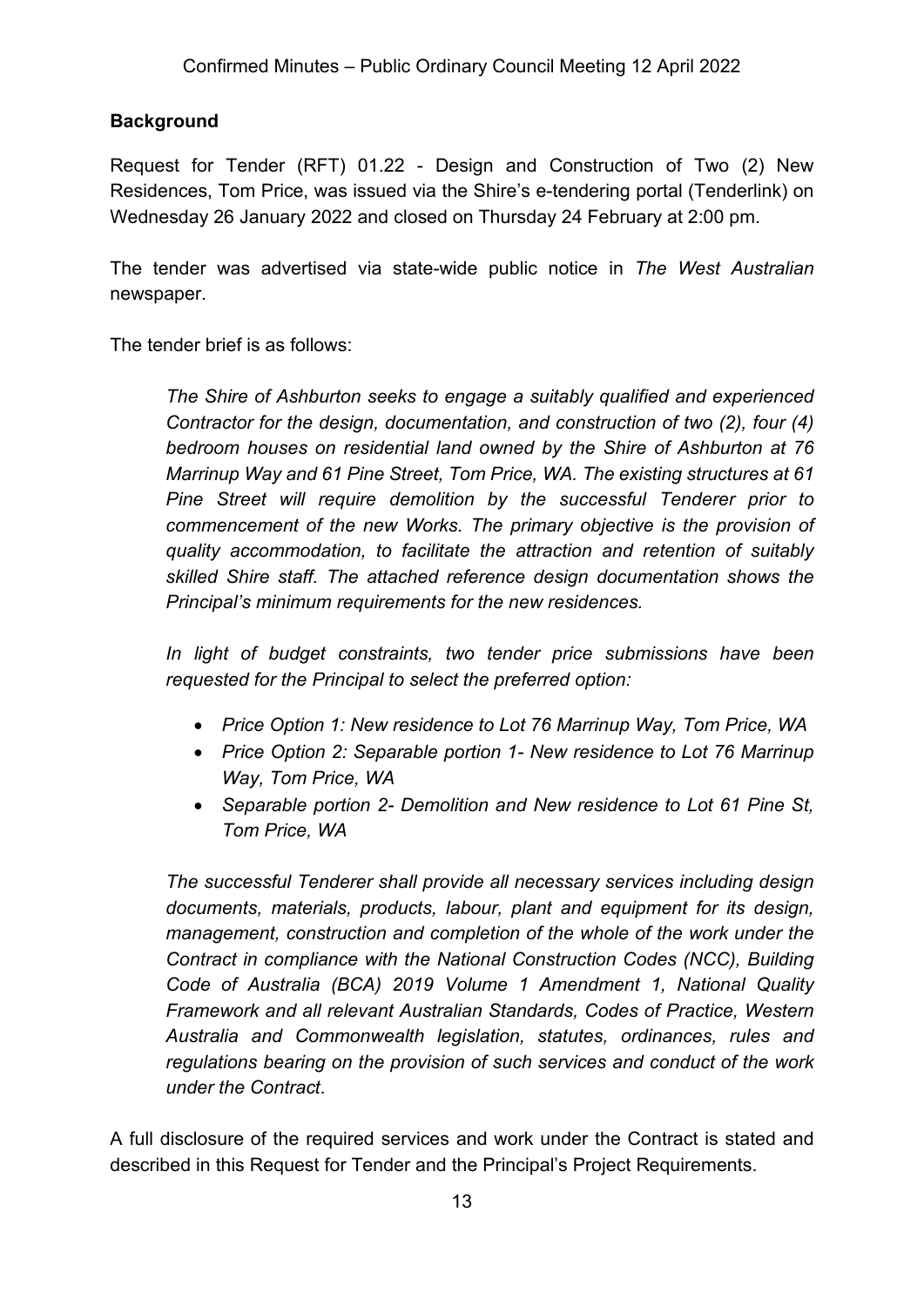#### **Comment**

The Qualitative Criteria was approved prior to the advertisement of the RFT. Each Criteria was given the following weightings and included within the RFT document.

| <b>Criteria</b> |                                                         | Weighting |
|-----------------|---------------------------------------------------------|-----------|
| (a)             | <b>Relevant Experience and Past Company Performance</b> | 20%       |
| (b)             | <b>Key Personnel</b>                                    | 15%       |
| (d)             | Resources, Plant and Equipment                          | 10%       |
| (e)             | <b>OSH/Risk</b><br>Methodology/Programme/Quality<br>and | 15%       |
|                 | Management                                              |           |
| (f)             | Price                                                   | 40%       |

Each Panel Member individually assessed the Qualitative Criteria responses of the one conforming submission.

The submission was assessed against the Qualitative Criteria and each Criterion was given a score in accordance with the Evaluation Guide contained within the Evaluation Spreadsheets.

A rating scale of zero-to-ten (0 - 10) was used for evaluating the Tender submissions in accordance with the Qualitative Criteria, with 0 being lowest and 10 being highest.

The evaluation and recommendation report, including the overall evaluation scores and rankings, is attached.

#### **Confidential Attachment 11.1A**

The offers submitted from Neowest Building Co Pty Ltd, Modularis Pty Ltd T/A Modular WA and Pacesetter were deemed non-conforming with the scope and specification and, therefore, their submissions were not evaluated.

The evaluation of the remaining submission received against the quantitative and qualitative criteria resulted in the rankings (in order of priority) as shown below –

| Ranking | <b>Tenderer</b>              |
|---------|------------------------------|
|         | <b>Karalyura Contracting</b> |

The offer from Karalyura Contracting materially exceeded the approved budget for the works and, as such, was not considered value for money to the Shire. It should be noted all submissions stated the construction would take more than twelve (12)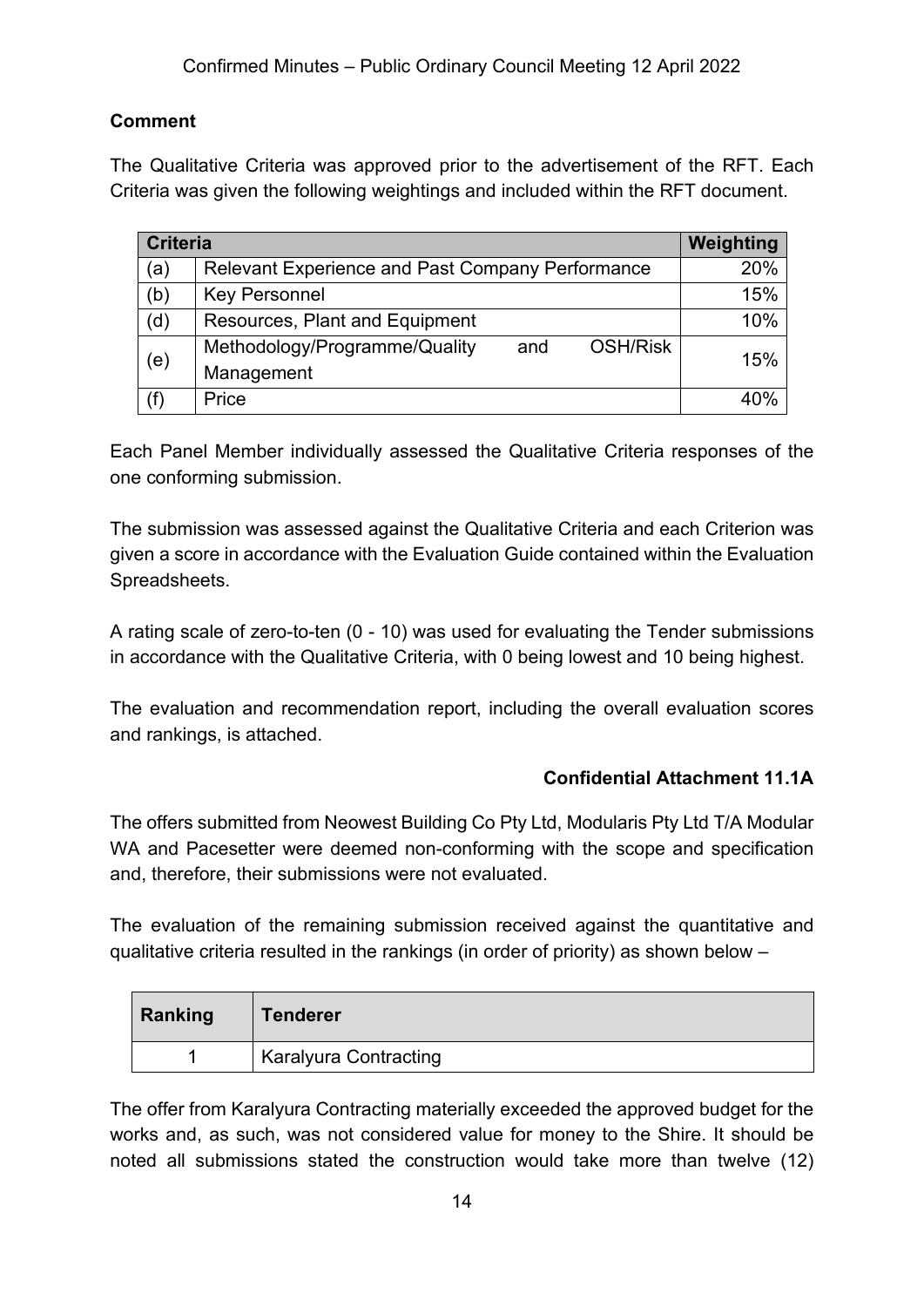months, this is of further concern to Shire officers as staff housing in Tom Price is required in the short term.

#### **Consultation**

Chief Executive Officer Team Assessment Panel Procurement Department

#### **Statutory environment**

*Local Government Act 1995* 

#### *Section 3.57. Tenders for providing goods or services*

A local government is required to invite tenders before it enters a contract of a prescribed kind under which another person is to supply goods or services.

*Local Government (Functions and General) Regulation 1996* 

*11. When tenders must be publicly invited*

*(1) Tenders are to be publicly invited according to the requirements of this Division before a local government enters a contract for another person to supply goods or services if the consideration under the contract is, or is expected to be, more, or worth more, than \$250 000 unless sub regulation (2) states otherwise.*

*(2) Tenders do not have to be publicly invited according to the requirements of this Division if —*

*(a) the supply of the goods or services is to be obtained from expenditure authorised in an emergency under section 6.8(1)(c) of the Act; or*

*(aa) the supply of the goods or services is associated with a state of emergency; or*

*(b) the supply of the goods or services is to be obtained through the WALGA Preferred Supplier Program; or*

*(c) within the last 6 months*

*(i) the local government has, according to the requirements of this Division, publicly invited tenders for the supply of the goods or services but no tender was submitted that met the tender specifications or satisfied the value for money assessment; or* 

*(ii) the local government has, under regulation 21(1), sought expressions of interest with respect to the supply of the goods or services but no person was, as a result, listed as an acceptable tenderer.*

*Local Government (Functions and General) Regulation 1996 18. Rejecting and accepting tenders*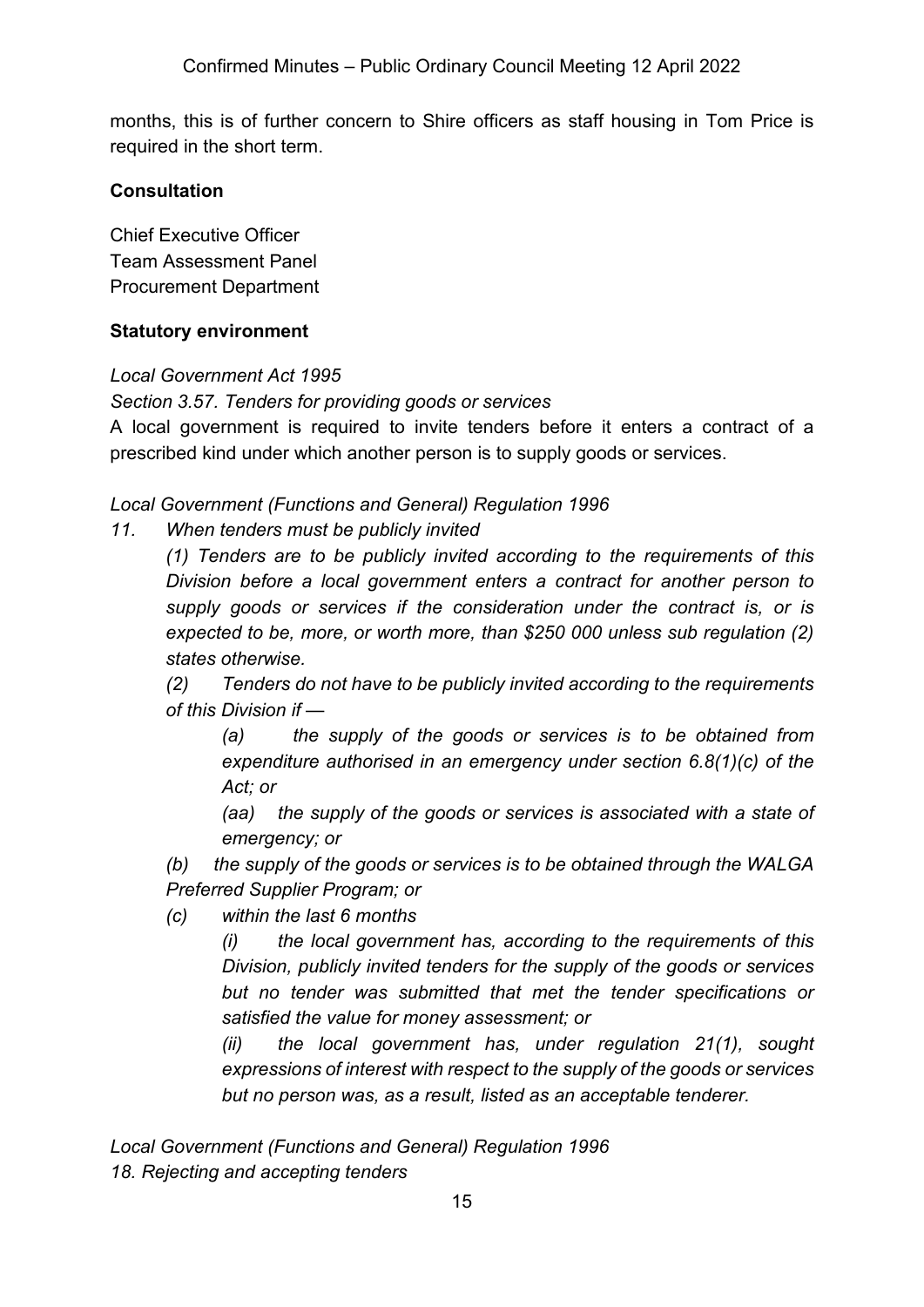- *(1) A tender is required to be rejected unless it is submitted at a place, and within the time, specified in the invitation for tenders.*
- *(2) A tender that is submitted at a place, and within the time, specified in the invitation for tenders but that fails to comply with any other requirement specified in the invitation may be rejected without considering the merits of the tender.*
- *(3) If, under regulation 23(4), the CEO has prepared a list of acceptable tenderers*  for the supply of goods or services, a tender submitted by a person who is not *listed as an acceptable tenderer is to be rejected.*
- *(4) Tenders that have not been rejected under subregulation (1), (2), or (3) are to be assessed by the local government by means of a written evaluation of the extent to which each tender satisfies the criteria for deciding which tender to accept and it is to decide which of them (if any) it thinks it would be most advantageous to the local government to accept.*
- *(4a) To assist the local government in deciding which tender would be the most advantageous to it to accept, a tenderer may be requested to clarify the information provided in the tender.*
- *(5) The local government may decline to accept any tender.*
- *(6) If a local government has accepted a tender but acceptance of the tender does not create a contract and within 6 months of the day on which the tender was accepted the local government and the successful tenderer agree not to enter into a contract in relation to the tender, the local government may accept from the other tenders the tender which it thinks it would be most advantageous to the local government to accept.*
- *(7) If a local government has accepted a tender and acceptance of the tender creates a contract and within 6 months of the day on which the tender was accepted the local government and the successful tenderer agree to terminate the contract, the local government may accept from the other tenders the tender which it thinks it would be most advantageous to the local government to accept.*

#### **Financial implications**

The 2021-2022 Annual Budget provision is \$3,000,000 with a remaining amount of \$1,365,736.

All offers submitted were not considered value for money to the Shire for the construction of two (2) staff houses.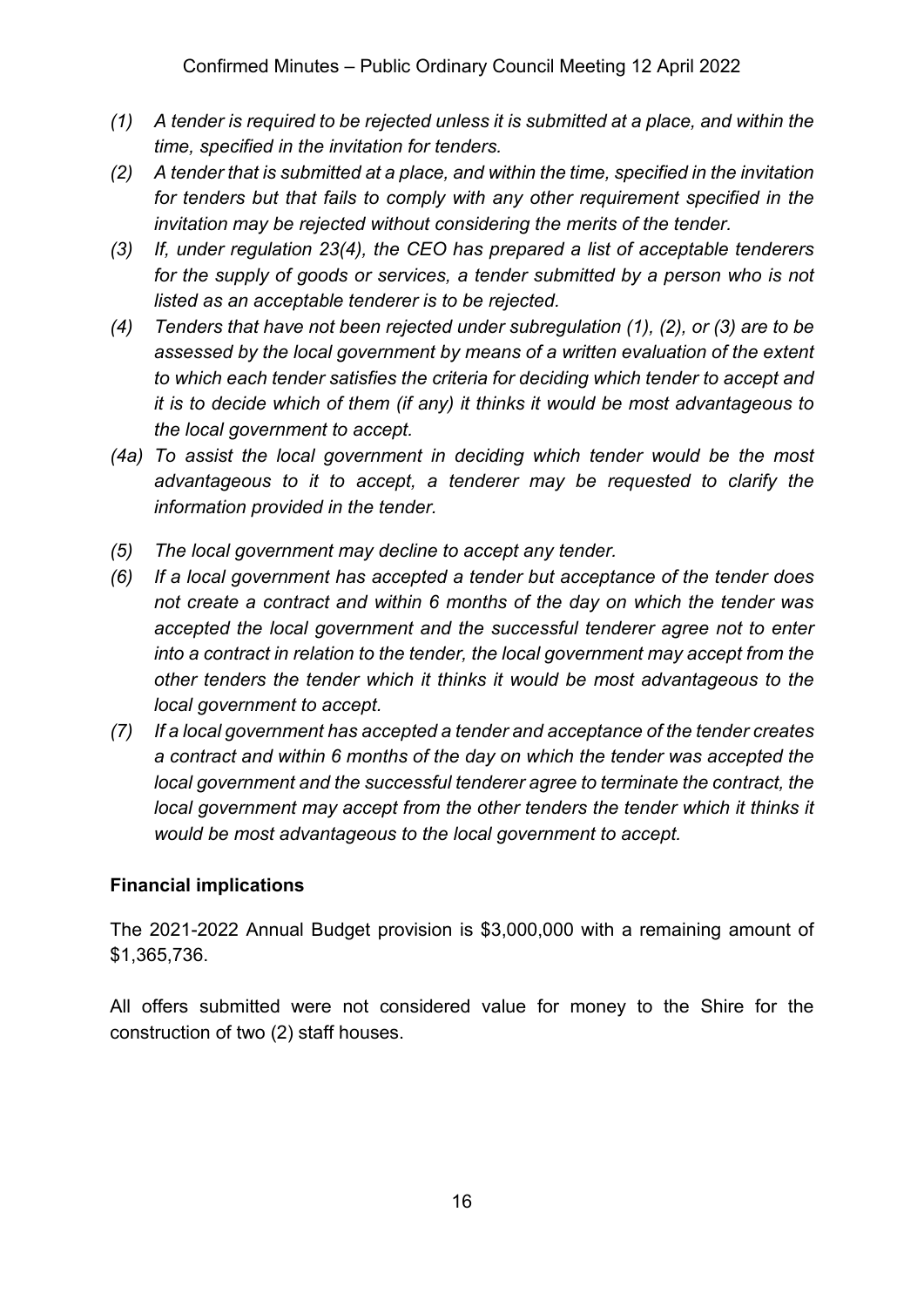#### **Strategic implications**

Shire of Ashburton Strategic Community Plan 2022-2032

| <b>Strategic Objective</b> | Place - We will provide sustainable, purposeful, and valued<br>built and natural environment opportunities for the |           |     |         |          |  |
|----------------------------|--------------------------------------------------------------------------------------------------------------------|-----------|-----|---------|----------|--|
|                            | community.                                                                                                         |           |     |         |          |  |
| <b>Strategic Outcome</b>   | Appropriate,                                                                                                       | inviting, | and | diverse | employee |  |
|                            | accommodation and land management opportunities                                                                    |           |     |         |          |  |
| Strategy                   | Provide diversity for residential employee                                                                         |           |     |         |          |  |
|                            | accommodation                                                                                                      |           |     |         |          |  |

#### **Risk management**

Risk has been assessed based on the Officer Recommendation.

|                        | <b>Risk</b> | Risk Impact /      | <b>Risk</b> | <b>Principal</b>        | <b>Risk Action</b> |
|------------------------|-------------|--------------------|-------------|-------------------------|--------------------|
| <b>Risk</b>            | Likelihood  | <b>Consequence</b> | Rating      | <b>Risk Theme</b>       | Plan               |
| Council<br>does<br>not | Possible    | Moderate           | Moderate    | <b>Financial Impact</b> | Provide sufficient |
| the<br>approve         | (3)         | (3)                | (9)         | \$1 million to \$5      | information for    |
| recommendation         |             |                    |             | million                 | informed decision  |
| the<br>awards<br>and   |             |                    |             |                         | making.            |
| tender                 |             |                    |             |                         |                    |
|                        |             |                    |             |                         |                    |

The following Risk Matrix has been applied:

| <b>Risk Matrix</b>               |                |                 |                 |                 |                 |                     |  |
|----------------------------------|----------------|-----------------|-----------------|-----------------|-----------------|---------------------|--|
| <b>Consequence</b><br>Likelihood |                | Insignificant   | <b>Minor</b>    | Moderate        | <b>Major</b>    | <b>Catastrophic</b> |  |
|                                  |                |                 |                 |                 |                 | 5                   |  |
| <b>Almost Certain</b>            | 5              | <b>Moderate</b> | <b>High</b>     | <b>High</b>     | <b>Extreme</b>  | <b>Extreme</b>      |  |
|                                  |                | (5)             | (10)            | (15)            | (20             | '25)                |  |
| Likely                           | 4              | Low             | <b>Moderate</b> | <b>High</b>     | <b>High</b>     | <b>Extreme</b>      |  |
|                                  |                | (4)             | (8)             | (12)            | (16)            | (20                 |  |
| <b>Possible</b>                  | 3              | Low             | <b>Moderate</b> | <b>Moderate</b> | <b>High</b>     | <b>High</b>         |  |
|                                  |                | (3)             | (6)             | (9)             | (12)            | (15)                |  |
| <b>Unlikely</b>                  | $\overline{2}$ | Low             | Low             | <b>Moderate</b> | <b>Moderate</b> | <b>High</b>         |  |
|                                  |                | (2)             | (4)             | (6)             | (8)             | (10)                |  |
| Rare                             |                | Low             | Low             | Low             | Low             | <b>Moderate</b>     |  |
|                                  |                | [1]             | (2)             | (3)             | (4)             | (5)                 |  |

Adoption of this item has been evaluated against the Shire of Ashburton's Risk Management Policy CORP5 Risk Matrix.

The initial perceived level of risk is "Moderate" risk and will be reduced through exploring an alternative staff housing option, with a separate item to be presented.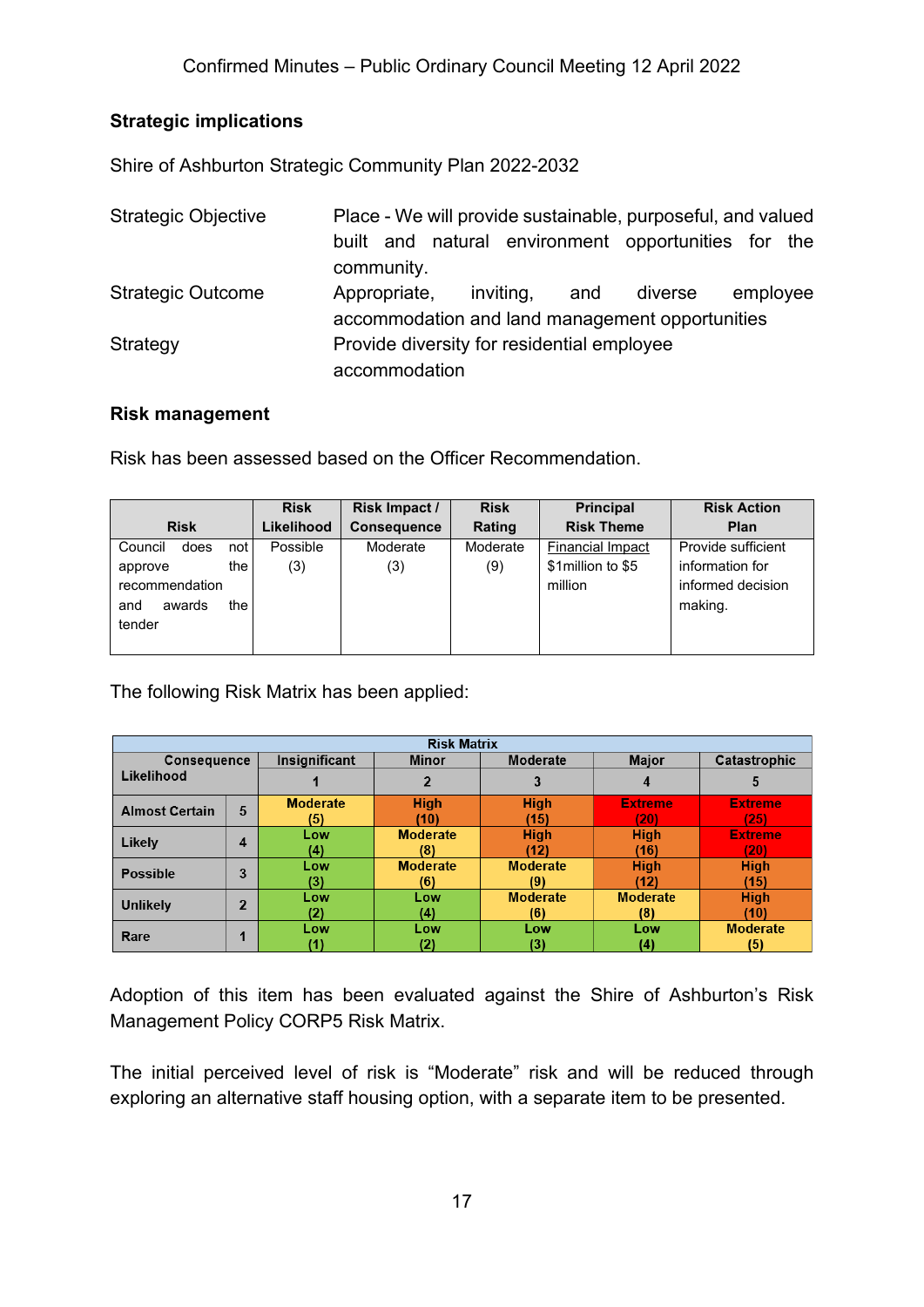#### **Policy implications**

#### *FIN12 Purchasing Policy*

*The Shire of Ashburton is committed to delivering best practice in the purchasing of goods, services and works that align with the principles of transparency, probity and good governance whereby establishing efficient, effective, economical, and sustainable procedures in all purchasing activities.*

#### **Voting requirement**

Simple majority

#### **Councillor interest declarations**

Cr M Lynch **-** Impartiality

#### **Officer recommendation**

That with respect to the award of Request for Tender (RFT) 01.22 - Design and Construction of Two (2) New Residences, Tom Price, Council:

- a Accepts the Evaluation Report, as included in Confidential Attachment 11.1A, and
- b In accordance with Regulation 18(5) of the *Local Government (Functions and General) Regulations 1996*, declines to accept any tender as it was considered the submissions do not represent value for money.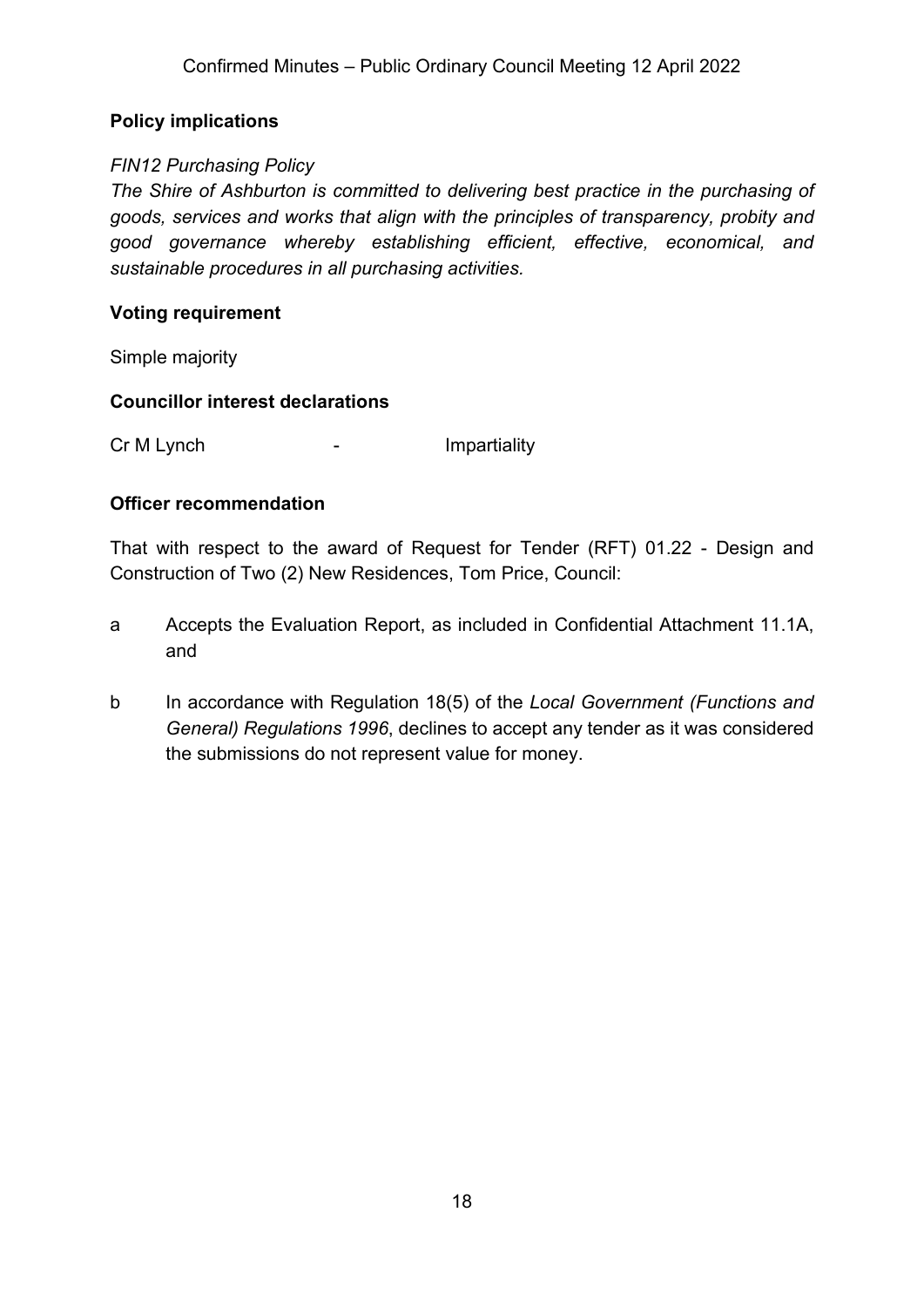| <b>Council Decision</b> | 036/2022                                                         |            |
|-------------------------|------------------------------------------------------------------|------------|
| <b>Moved</b>            | <b>Cr J Richardson</b>                                           |            |
| <b>Second</b>           | <b>Cr L Rumble</b>                                               |            |
|                         | That with reapeat to the quard of Dequest for Tender (DET) 04.22 | Dooign and |

**That with respect to the award of Request for Tender (RFT) 01.22 - Design and Construction of Two (2) New Residences, Tom Price, Council:**

- **a Accepts the Evaluation Report, as included in Confidential Attachment 11.1A, and**
- **b In accordance with Regulation 18(5) of the** *Local Government (Functions and General) Regulations 1996***, declines to accept any tender as it was considered the submissions do not represent value for money.**

**Carried 7/0**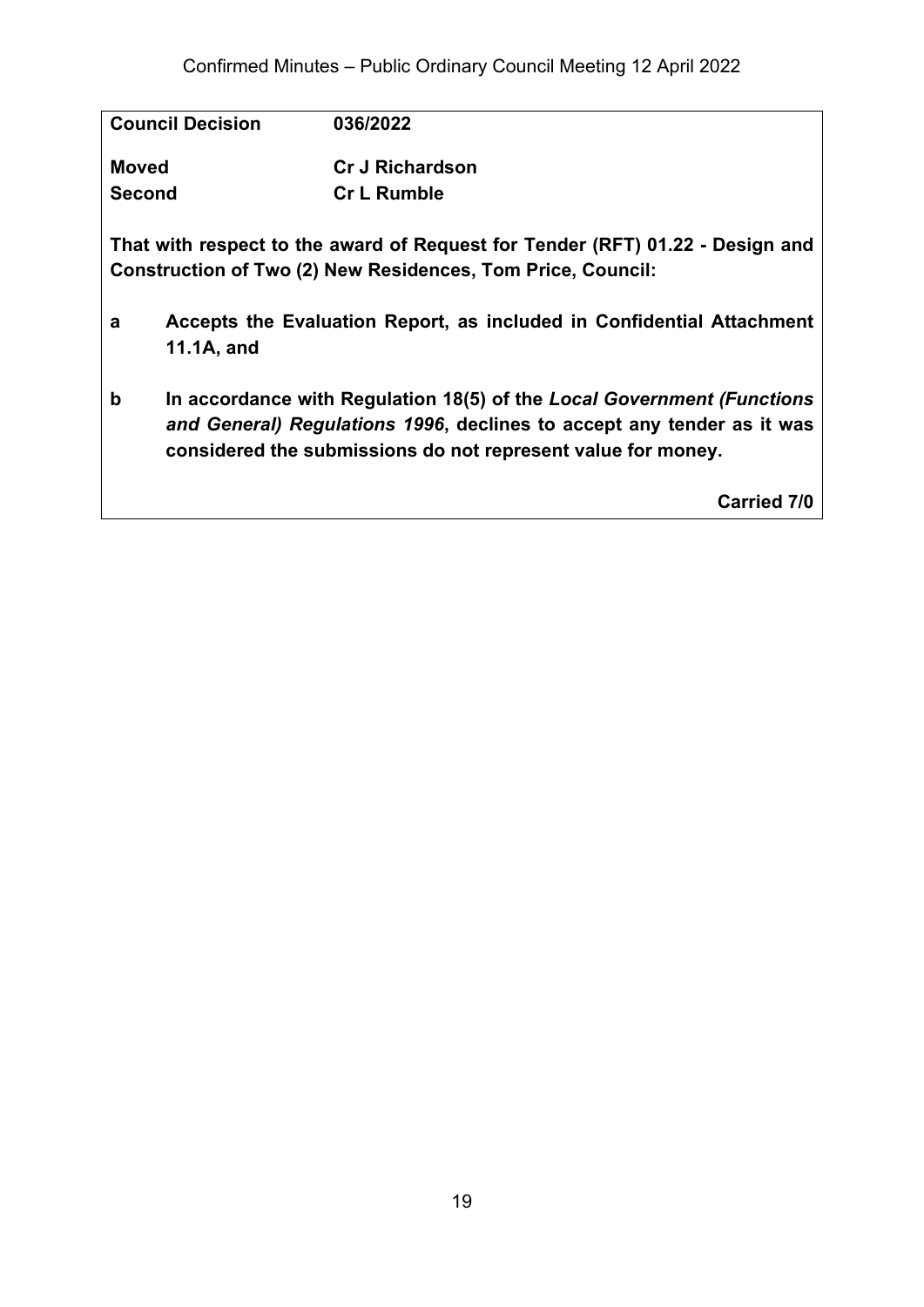### <span id="page-19-0"></span>**12 Corporate Services reports**

#### <span id="page-19-1"></span>**12.1 Monthly Schedule of Accounts Paid**

| <b>File reference</b>                                                                          | FM03                                                         |
|------------------------------------------------------------------------------------------------|--------------------------------------------------------------|
| Author's name<br><b>Author's position</b><br><b>Author's interest</b>                          | T Dayman<br><b>Manager Finance and Administration</b><br>Nil |
| Authorising officer's name<br>Authorising officer's position<br>Authorising officer's interest | N Cain<br><b>Director Corporate Services</b><br>Nil          |
| Name of applicant / respondent                                                                 | Not applicable                                               |
| Date report written                                                                            | 25 March 2022                                                |
| <b>Previous meeting reference</b>                                                              | Not applicable                                               |

#### **Summary**

Council is required to have produced a Schedule of Accounts Paid each month containing relevant information, as legislated.

The purpose of this Report is to present the –

- Schedule of Creditor Accounts Paid for February 2022,
- Trust Fund Payments for February 2022, and
- Corporate Credit Card Reconciliations for January 2022.

Council is requested to confirm the Monthly Schedule of Accounts Paid, as presented.

#### **Background**

The *Local Government (Financial Management) Regulations 1996* require Shire officers, monthly and within a prescribed timeframe, to prepare a schedule of payments made from the Municipal Fund and the Trust Fund and present this to Council for confirmation.

#### **Comment**

Shire officers have prepared the Monthly Schedule of Accounts Paid, in accordance with legislative requirements, and this is attached.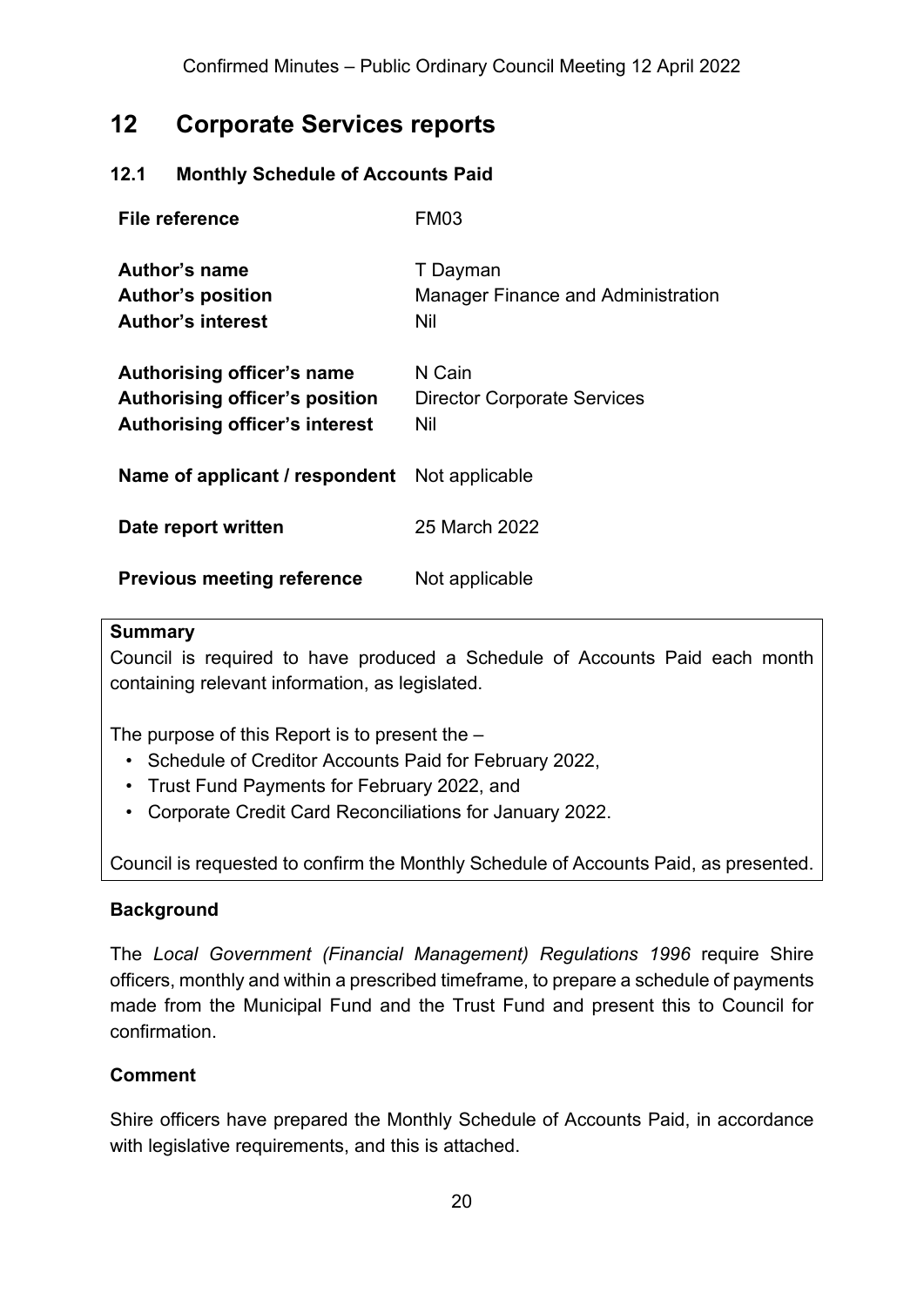#### **Attachment 12.1A**

#### **Consultation**

Executive Leadership Team Middle Management Group Finance Team

#### **Statutory environment**

*Local Government (Financial Management) Regulations 1996 Regulation 13 (Payments from municipal fund or trust fund by Chief Executive Officer, Chief Executive Officer's duties as to etc.)*

Where the Chief Executive Officer has been delegated the exercise of power to make payments from the Municipal Fund or the Trust Fund, a list of accounts authorised for payment by the Chief Executive Officer is to be presented each month to Council.

#### **Financial implications**

Payments included on the Schedule of Accounts Paid have been undertaken in accordance with appropriate processes and the Annual Budget.

For the month under review the following summarised details are presented:

| <b>Description</b>                       | Amount \$    |
|------------------------------------------|--------------|
|                                          |              |
| <b>Municipal Fund</b>                    |              |
| <b>Electronic Funds Transfers</b>        | 2,963,487.70 |
| Superannuation / Payroll (Direct Debits) | 458,251.01   |
| Cheques                                  | 0.00         |
| <b>Credit Cards</b>                      | 11,018.06    |
| <b>Bank Fees and Charges</b>             | 1,386.93     |
| <b>Municipal Fund Total</b>              | 3,434,143.70 |
|                                          |              |
| <b>Trust Fund</b>                        |              |
| <b>Electronic Funds Transfers</b>        | 0.00         |
| <b>Trust Fund Total</b>                  | 0.00         |
|                                          |              |
|                                          |              |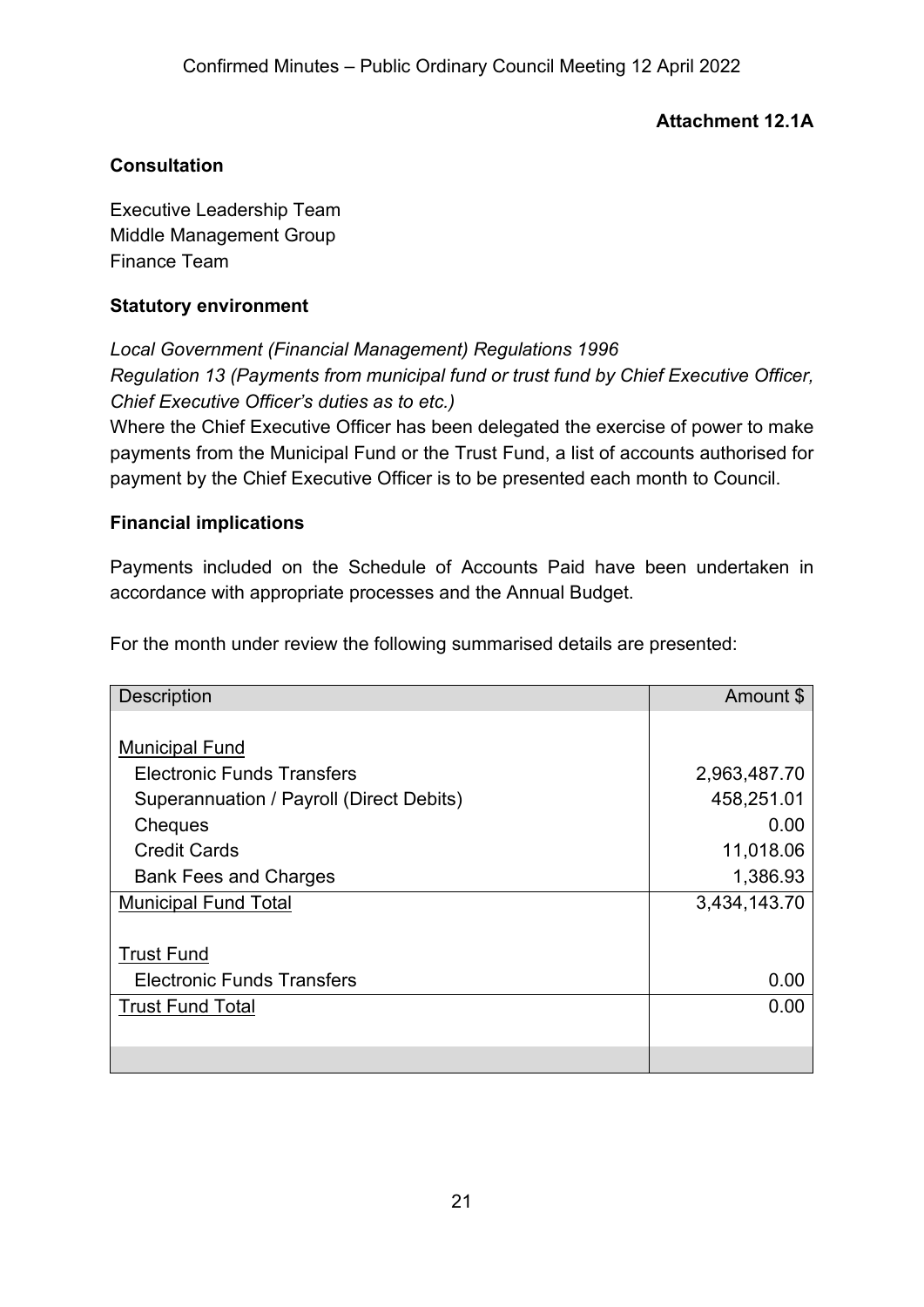#### **Strategic implications**

Shire of Ashburton Strategic Community Plan 2022-2032

| <b>Strategic Objective</b> | Performance – We will lead the organisation, and create |
|----------------------------|---------------------------------------------------------|
|                            | culture, to deliver demonstrated performance<br>the.    |
|                            | excellence to the community.                            |
| <b>Strategic Outcome</b>   | Appropriate, sustainable, and transparent management of |
|                            | community funds.                                        |
| Strategy                   | Ensure financial transactions are accurate and timely.  |

#### **Risk management**

Risk has been assessed based on the Officer Recommendation.

|                  | <b>Risk</b>     | Risk Impact /      | <b>Risk</b> | <b>Principal</b>  | <b>Risk Action</b>     |
|------------------|-----------------|--------------------|-------------|-------------------|------------------------|
| <b>Risk</b>      | Likelihood      | <b>Consequence</b> | Rating      | <b>Risk Theme</b> | Plan                   |
| Council does not | <b>Unlikely</b> | Minor              | Low         | Compliance        | <b>Provide Council</b> |
| accept the Shire | (2)             | (2)                | (4)         | Some temporary    | with adequate          |
| officer          |                 |                    |             | non-compliances   | information to make    |
| recommendation.  |                 |                    |             |                   | an informed            |
|                  |                 |                    |             |                   | decision.              |

The following Risk Matrix has been applied:

| <b>Risk Matrix</b>               |                |                 |                 |                 |                 |                 |  |
|----------------------------------|----------------|-----------------|-----------------|-----------------|-----------------|-----------------|--|
| <b>Consequence</b><br>Likelihood |                | Insignificant   | <b>Minor</b>    | <b>Moderate</b> | <b>Major</b>    | Catastrophic    |  |
|                                  |                |                 |                 |                 | 4               | 5               |  |
| <b>Almost Certain</b>            | 5              | <b>Moderate</b> | <b>High</b>     | <b>High</b>     | <b>Extreme</b>  | <b>Extreme</b>  |  |
|                                  |                | (5)             | (10)            | (15)            | 201             | (25)            |  |
| Likely                           | 4              | Low             | <b>Moderate</b> | <b>High</b>     | <b>High</b>     | <b>Extreme</b>  |  |
|                                  |                | (4)             | (8)             | (12)            | (16)            | (20)            |  |
| <b>Possible</b>                  | 3              | Low             | <b>Moderate</b> | <b>Moderate</b> | <b>High</b>     | <b>High</b>     |  |
|                                  |                | (3)             | (6)             | (9)             | (12)            | (15)            |  |
| <b>Unlikely</b>                  | $\overline{2}$ | Low             | Low             | <b>Moderate</b> | <b>Moderate</b> | <b>High</b>     |  |
|                                  |                | (2)             | (4)             | (6)             | (8)             | (10)            |  |
| Rare                             | л              | Low             | Low             | Low             | Low             | <b>Moderate</b> |  |
|                                  |                |                 |                 | (3)             | (4)             | (5)             |  |

Adoption of this item has been evaluated against the Shire of Ashburton's Risk Management Policy CORP5 Risk Matrix.

The perceived level of risk is "Low" because of the financial controls in place and the regularity of review of the information contained within these reports.

#### **Policy implications**

#### *FIN06 Significant Accounting Policy*

This Council Policy provides guidelines for the preparation of financial reports.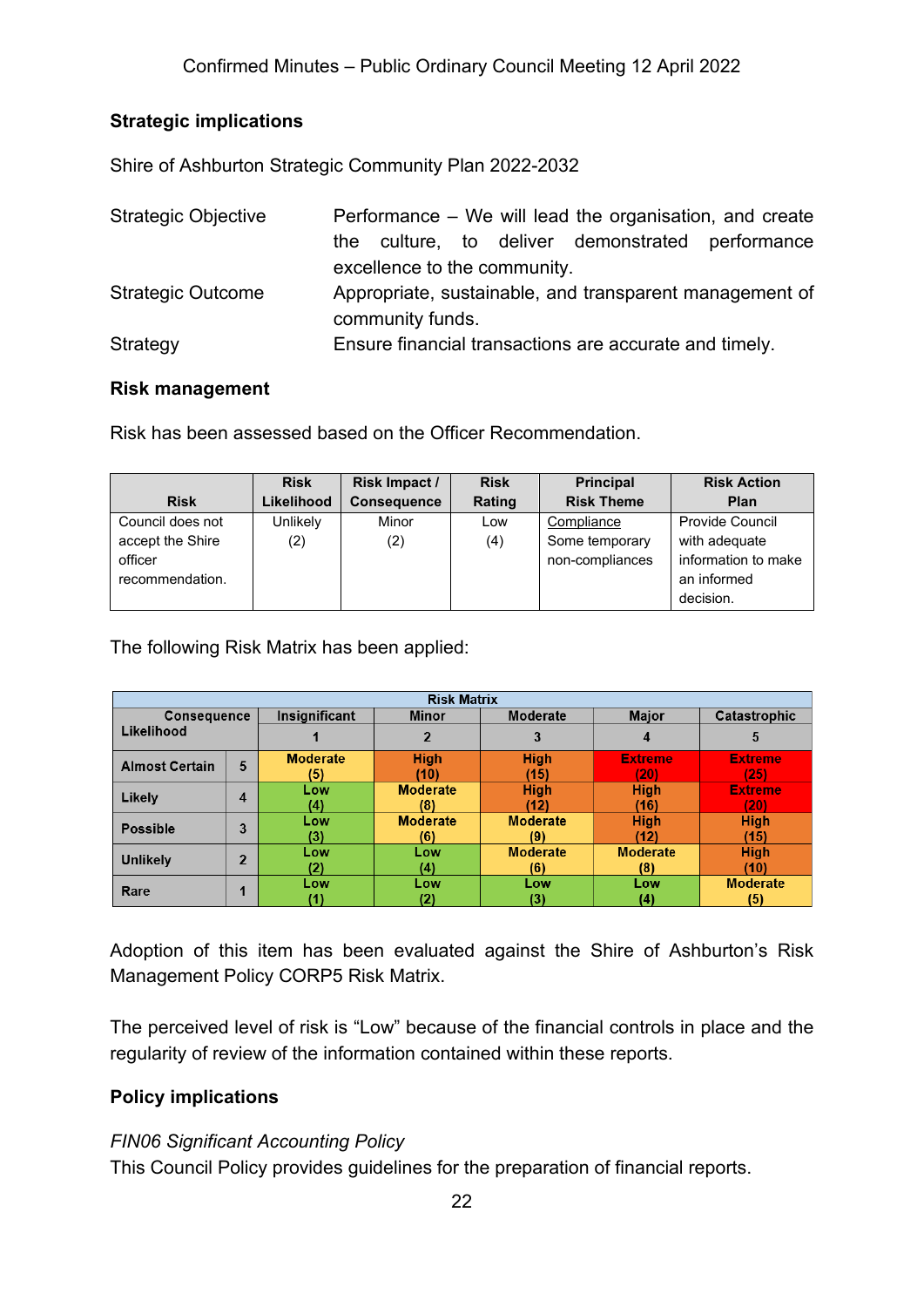#### *ELM10 Financial Sustainability Policy*

This Council policy commits Council to ensuring no decisions will be made without considering the long-term financial impact of those decisions.

#### **Voting requirement**

Simple majority

#### **Councillor interest declarations**

Nil

#### **Officer recommendation**

That with respect to the Monthly Schedule of Accounts Paid, Council, in accordance with *Local Government (Financial Management) Regulations 1996* Regulation 13 confirms the Monthly Schedule of Accounts Paid for February 2022, as included at Attachment 12.1A.

| <b>Council Decision</b> | 037/2022                                                                   |  |
|-------------------------|----------------------------------------------------------------------------|--|
| <b>Moved</b>            | <b>Cr M Lynch</b>                                                          |  |
| <b>Second</b>           | <b>Cr A Smith</b>                                                          |  |
|                         | That with respect to the Monthly Schedule of Accounts Paid, Council<br>-in |  |

**That with respect to the Monthly Schedule of Accounts Paid, Council, in accordance with** *Local Government (Financial Management) Regulations 1996* **Regulation 13 confirms the Monthly Schedule of Accounts Paid for February 2022, as included at Attachment 12.1A.**

**Carried 7/0**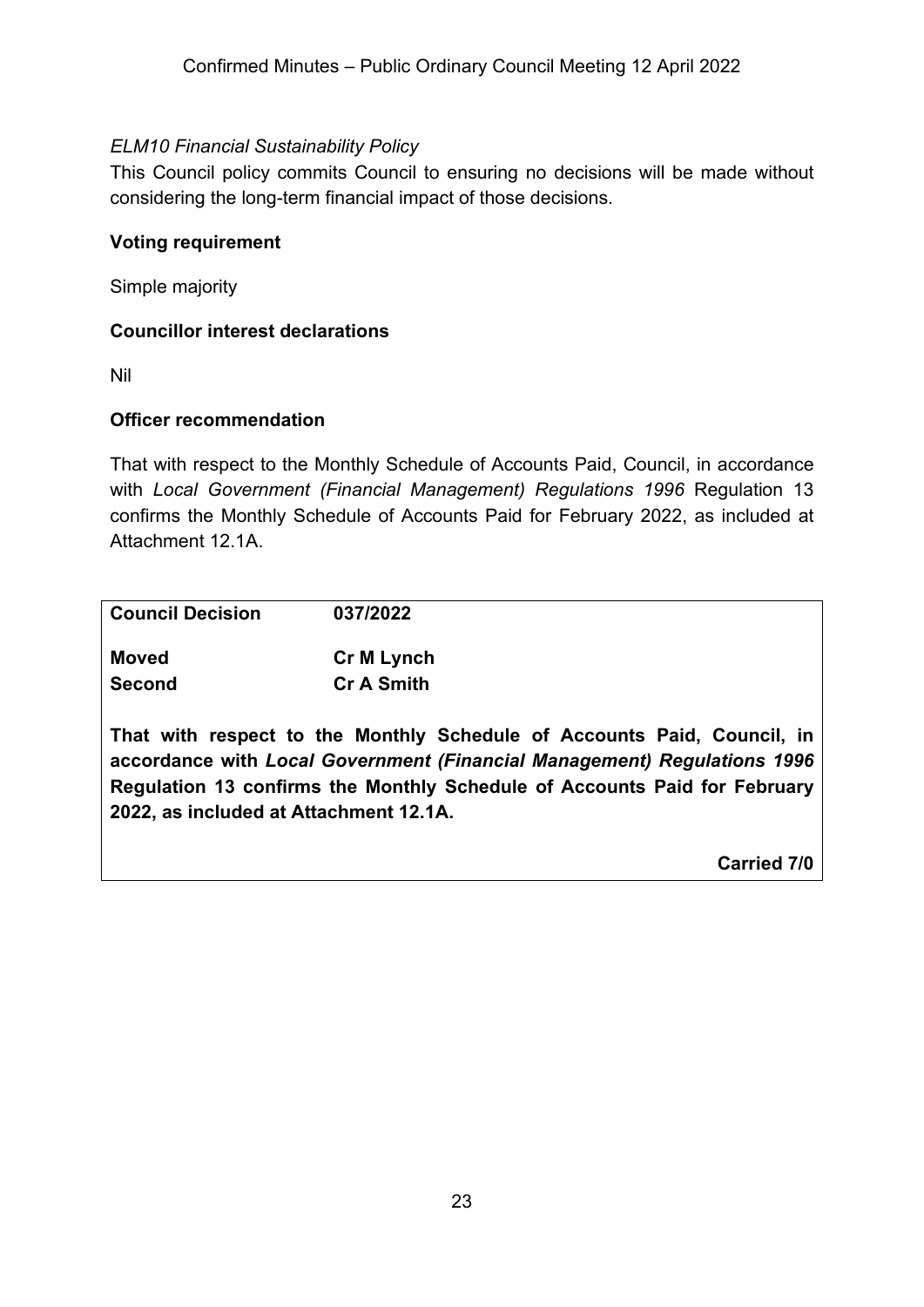#### <span id="page-23-0"></span>**12.2 Monthly Financial Statements - February 2022**

| File reference                                                                                        | <b>FM03</b>                                                  |
|-------------------------------------------------------------------------------------------------------|--------------------------------------------------------------|
| Author's name<br><b>Author's position</b><br><b>Author's interest</b>                                 | T Dayman<br><b>Manager Finance and Administration</b><br>Nil |
| Authorising officer's name<br>Authorising officer's position<br><b>Authorising officer's interest</b> | N Cain<br><b>Director Corporate Services</b><br>Nil          |
| Name of applicant / respondent                                                                        | Not applicable                                               |
| Date report written                                                                                   | 25 March 2022                                                |
| <b>Previous meeting reference</b>                                                                     | Not applicable                                               |

#### **Summary**

Council is required to have produced a Statement of Financial Activity each month containing relevant information, as legislated.

The purpose of this Report is to present the Statement of Financial Activity for the month ended February 2022 as well as provide budget amendment recommendations.

Council is requested to accept the Statement of Financial Activity and any recommended budget amendments.

#### **Background**

The *Local Government (Financial Management) Regulations 1996* require Shire officers, monthly and within a prescribed timeframe, to prepare financial reports covering prescribed information and present these to Council.

#### **Comment**

Shire officers have prepared the Statement of Financial Activity, and supporting documentation, in accordance with legislative requirements (as attached).

#### **Attachment 12.2A**

The Director Projects and Procurement has requested the following 2021-2022 budget amendment be considered -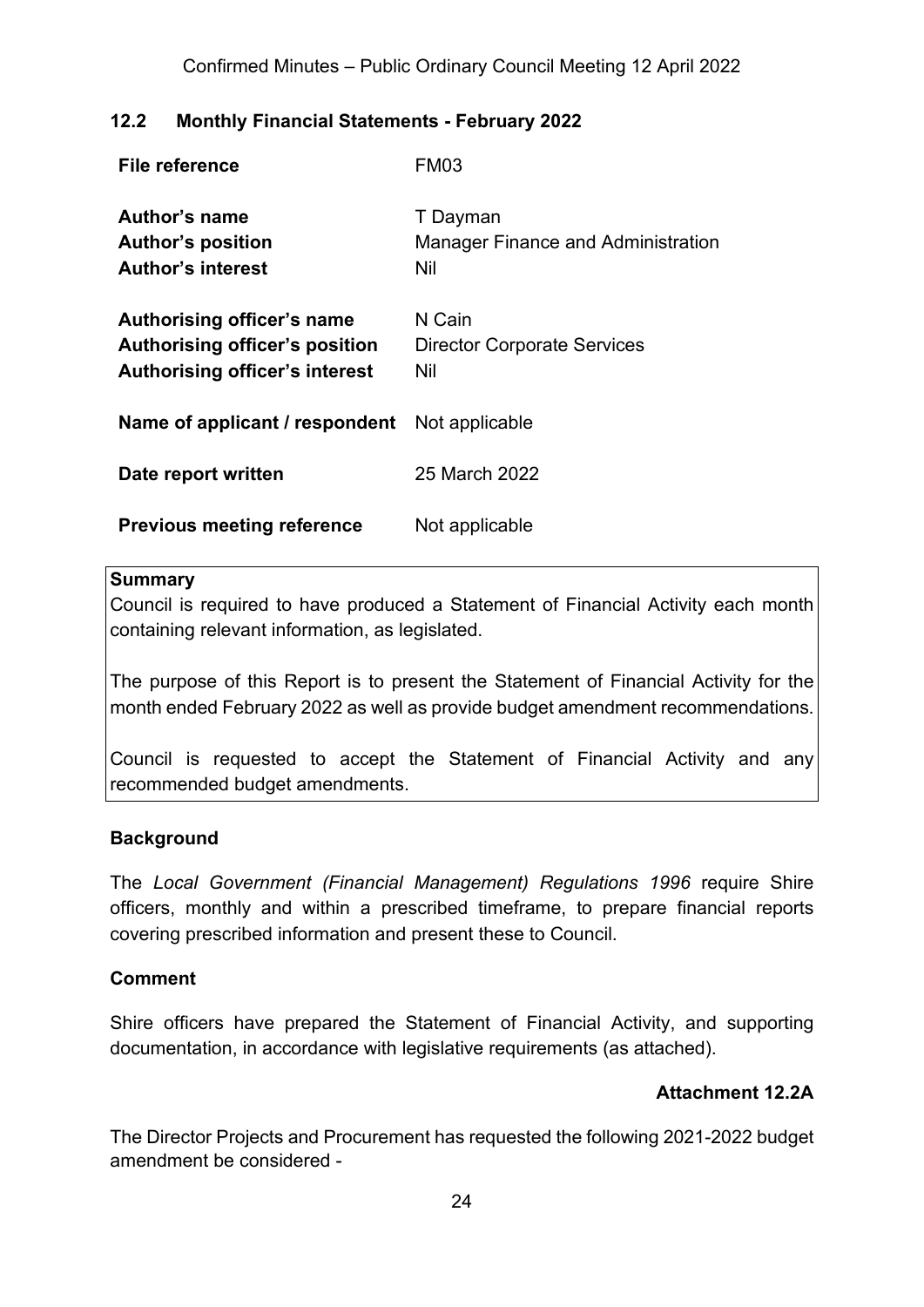| GL/<br>Job<br>No. | GL / Job<br><b>Description</b>                   | <b>Current</b><br><b>Budget</b> | <b>Amendment</b> | <b>Revised</b><br><b>Budget</b> | Reason                                                                                                                                                                                                                  |
|-------------------|--------------------------------------------------|---------------------------------|------------------|---------------------------------|-------------------------------------------------------------------------------------------------------------------------------------------------------------------------------------------------------------------------|
| 22052             | Foreshore<br>Masterplan<br>Development<br>Onslow | \$800,000                       | (\$300,000)      | \$500,000                       | Identified savings.                                                                                                                                                                                                     |
| <b>NEW</b>        | Oceanview                                        | \$0                             | \$300,000        | \$300,000                       | Project identified                                                                                                                                                                                                      |
| Capital           | Caravan Park<br>Stage 3                          |                                 |                  |                                 | in LTFP for 2022-<br>2023, with works<br>required to be<br>completed by April<br>2023. Initial<br>works, including<br>design and<br>headworks require<br>commencement in<br>2021-2022 to<br>ensure timeframe<br>is met. |

#### **Consultation**

Executive Leadership Team Middle Management Group Finance Team

#### **Statutory environment**

*Local Government Act 1995*

*Section 6.4 (Financial report)*

Local governments are required to prepare and present financial reports, on an annual basis and at any other time, and in any other format, as prescribed.

#### *Local Government Act 1995*

#### *Section 6.8 (Expenditure from municipal fund not included in annual budget*

A local government is not to incur expense from its municipal fund for an additional purpose except where the expense is incurred in a financial year before the Annual Budget is adopted (and must then be included), is authorised in advance by an Absolute Majority resolution by Council or authorised by the Shire President in an emergency.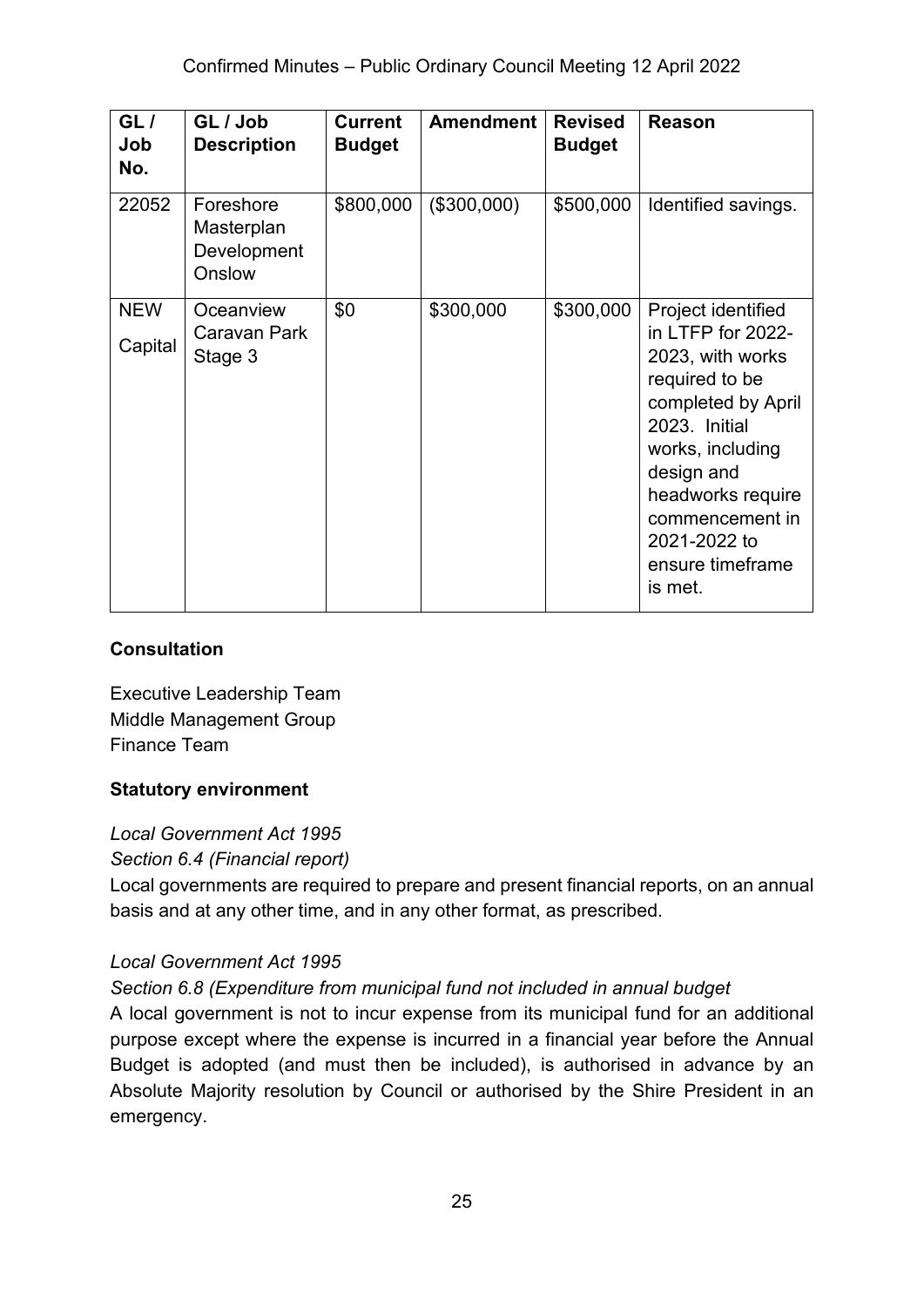#### *Local Government (Financial Management) Regulations 1996*

#### *Regulation 34 (Financial activity statement required each month (Act s. 6.4)*

Shire officers are to prepare each month a statement of financial activity reporting on the revenue and expenditure as set out in the annual budget. Each statement of financial activity is to be accompanied by information explaining the composition of net assets less committed and restricted assets, any material variances and any other supporting information considered relevant.

#### **Financial implications**

Commentary on the current financial position is outlined within the body of the attached reports.

Proposed amendments to the 2021-2022 Annual Budget, have an overall impact of \$nil.

#### **Strategic implications**

Shire of Ashburton Strategic Community Plan 2022-2032

| <b>Strategic Objective</b> | Performance – We will lead the organisation, and create |
|----------------------------|---------------------------------------------------------|
|                            | culture, to deliver demonstrated performance<br>the     |
|                            | excellence to the community.                            |
| <b>Strategic Outcome</b>   | Appropriate, sustainable, and transparent management of |
|                            | community funds.                                        |
| Strategy                   | Ensure financial transactions are accurate and timely.  |

#### **Risk management**

Risk has been assessed based on the Officer Recommendation.

|                      | <b>Risk</b> | Risk Impact /      | <b>Risk</b> | <b>Principal</b>        | <b>Risk Action</b>         |
|----------------------|-------------|--------------------|-------------|-------------------------|----------------------------|
| <b>Risk</b>          | Likelihood  | <b>Consequence</b> | Rating      | <b>Risk Theme</b>       | Plan                       |
| Material             | Unlikely    | Moderate           | Moderate    | <b>Financial Impact</b> | Review of financial        |
| misstatement or      | (2)         | (3)                | (6)         | \$100,000 to \$1m       | position information       |
| significant error in |             |                    |             |                         | to be undertaken           |
| the financial        |             |                    |             |                         | regularly and by           |
| statements.          |             |                    |             |                         | multiple Shire             |
|                      |             |                    |             |                         | officers.                  |
| Council does not     | Unlikely    | Minor              | Low         | Compliance              | <b>Provide Councillors</b> |
| accept the Shire     | (2)         | (2)                | (4)         | Some temporary          | with sufficient            |
| officer              |             |                    |             | non-compliances         | information for            |
| recommendation.      |             |                    |             |                         | decision making.           |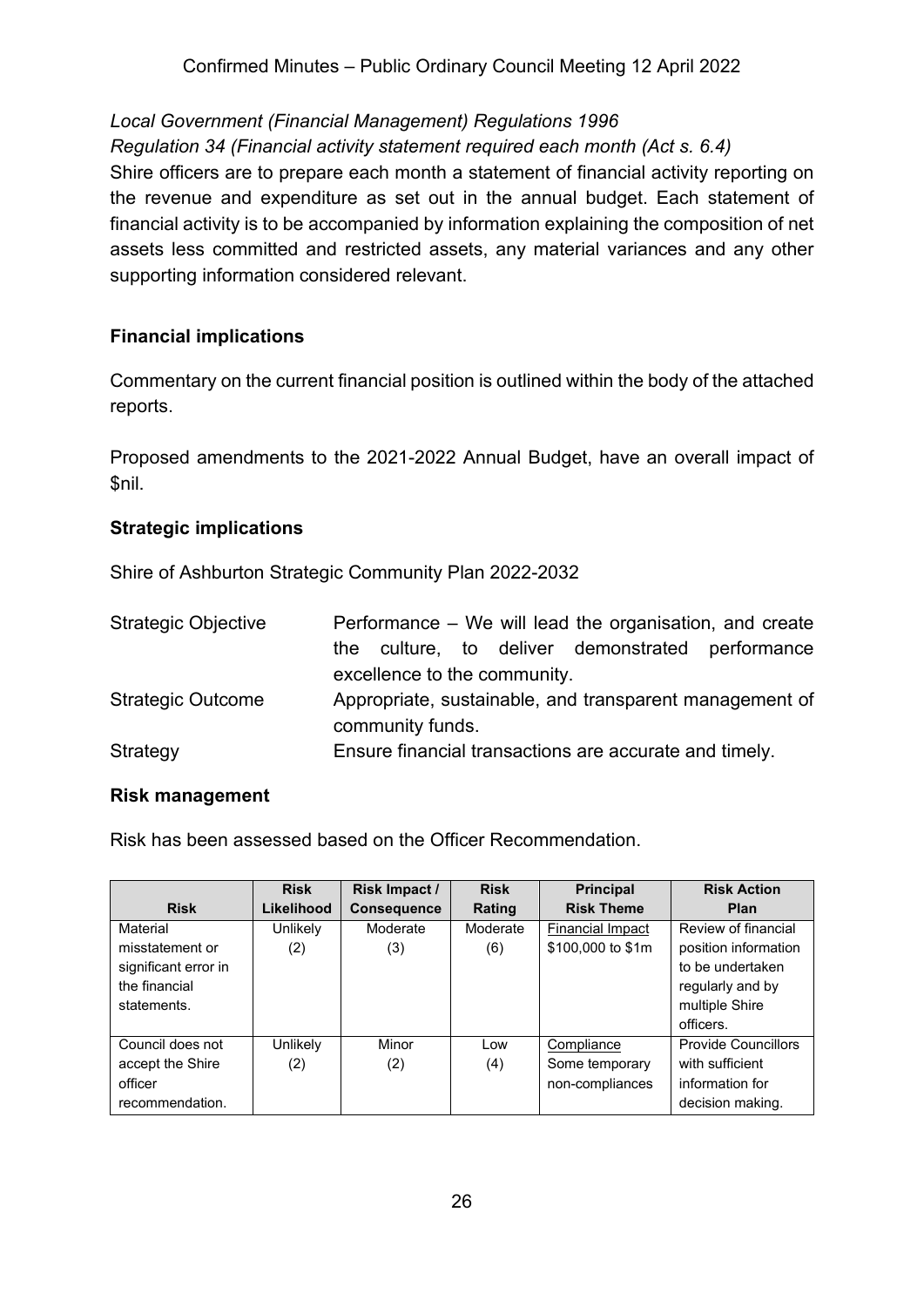| <b>Risk Matrix</b>    |                |                 |                 |                 |                 |                 |
|-----------------------|----------------|-----------------|-----------------|-----------------|-----------------|-----------------|
| <b>Consequence</b>    |                | Insignificant   | <b>Minor</b>    | Moderate        | <b>Major</b>    | Catastrophic    |
| Likelihood            |                |                 |                 | 3               | 4               | 5               |
| <b>Almost Certain</b> |                | <b>Moderate</b> | <b>High</b>     | <b>High</b>     | <b>Extreme</b>  | <b>Extreme</b>  |
|                       | 5              | (5)             | (10)            | (15)            | 201             | (25)            |
| Likely                |                | Low             | <b>Moderate</b> | <b>High</b>     | <b>High</b>     | <b>Extreme</b>  |
|                       | 4              | (4)             | (8)             | (12)            | (16)            | (20)            |
| <b>Possible</b>       | 3              | Low             | <b>Moderate</b> | <b>Moderate</b> | <b>High</b>     | <b>High</b>     |
|                       |                | (3)             | (6)             | (9)             | (12)            | (15)            |
| <b>Unlikely</b>       | $\overline{2}$ | Low             | Low             | <b>Moderate</b> | <b>Moderate</b> | <b>High</b>     |
|                       |                | 12).            | (4)             | (6)             | (8)             | (10)            |
|                       | и              | Low             | Low             | Low             | Low             | <b>Moderate</b> |
| Rare                  |                |                 | (2)             | (3)             | (4)             | (5)             |

The following Risk Matrix has been applied:

Adoption of this item has been evaluated against the Shire of Ashburton's Risk Management Policy CORP5 Risk Matrix.

The perceived level of risk is "Low" because of the financial controls in place and the regularity of review of the information contained within these reports.

#### **Policy implications**

#### *FIN06 Significant Accounting Policy*

This Council Policy provides guidelines for the preparation of financial reports.

#### *ELM10 Financial Sustainability Policy*

This Council policy commits Council to ensuring no decisions will be made without considering the long-term financial impact of those decisions.

#### **Voting requirement**

Absolute majority

#### **Councillor interest declarations**

Nil

#### **Officer recommendation**

That with respect to the Monthly Financial Statements, Council,

a In accordance with Regulation 34 of the *Local Government (Financial Management) Regulations 1996,* accepts the Statement of Financial Activity, and associated documentation, for February 2022, as included at Attachment 12.2A, and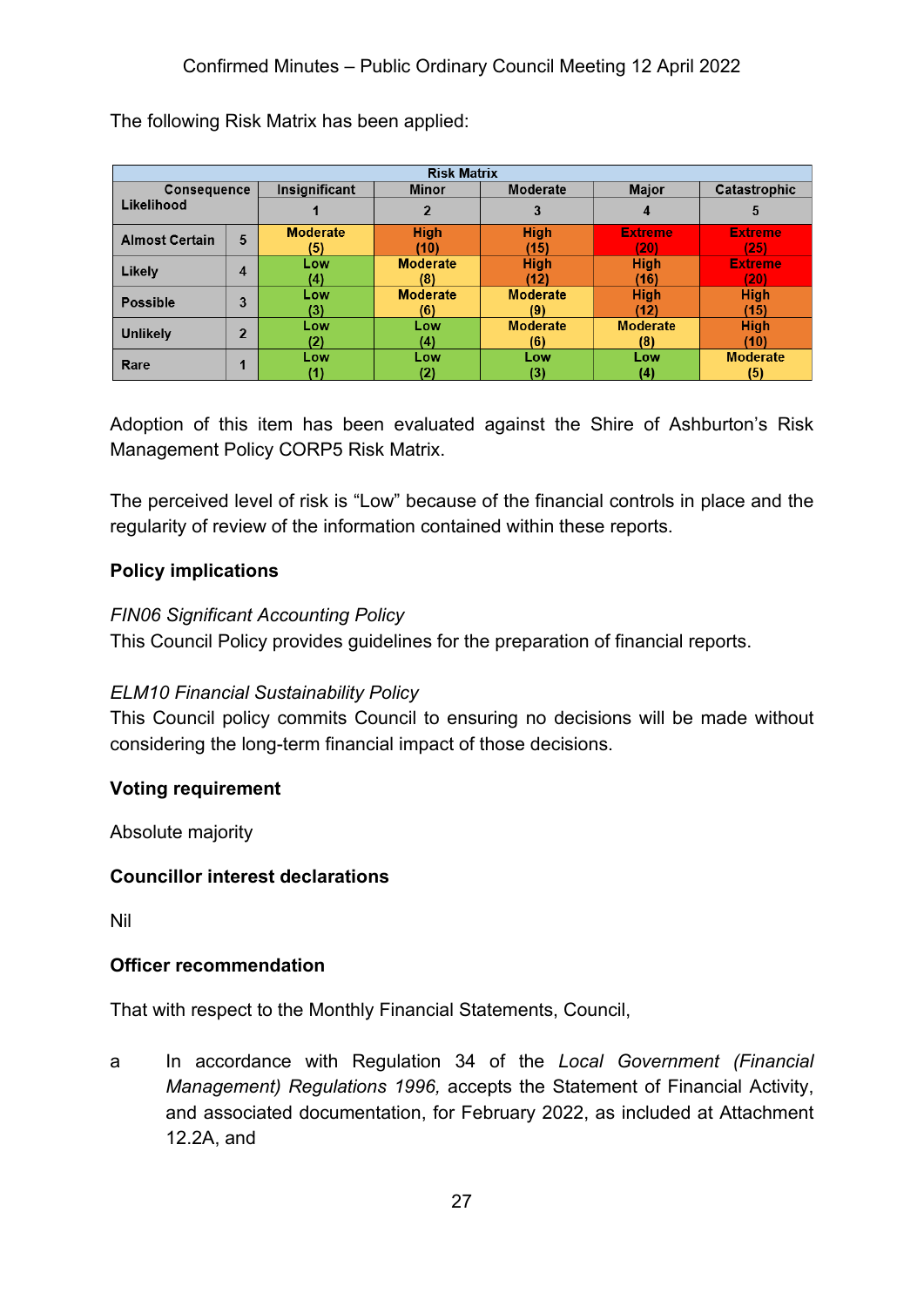Confirmed Minutes – Public Ordinary Council Meeting 12 April 2022

- b In accordance with Section 6.8 of the *Local Government Act 1995,* authorises the following additional expense –
	- Oceanview Caravan Park (Stage 3) \$300,000

And amends the Annual Budget 2021-2022 as below –

- Increase expense Oceanview Caravan Park (Stage 3) by \$300,000
- Decrease expense Foreshore Masterplan Development Onslow by \$300,000

To facilitate commencement of headworks for Stage 3 of the Oceanview Caravan Park.

| <b>Council Decision</b>    | 038/2022                                                                                                                                                                                                             |                    |
|----------------------------|----------------------------------------------------------------------------------------------------------------------------------------------------------------------------------------------------------------------|--------------------|
| <b>Moved</b>               | <b>Cr L Rumble</b>                                                                                                                                                                                                   |                    |
| <b>Second</b>              | Cr R de Pledge                                                                                                                                                                                                       |                    |
|                            | That with respect to the Monthly Financial Statements, Council,                                                                                                                                                      |                    |
| a<br>Attachment 12.2A, and | In accordance with Regulation 34 of the Local Government (Financial<br>Management) Regulations 1996, accepts the Statement of Financial<br>Activity, and associated documentation, for February 2022, as included at |                    |
| $\mathbf b$                | In accordance with Section 6.8 of the Local Government Act 1995,<br>authorises the following additional expense -                                                                                                    |                    |
| $\bullet$                  | <b>Oceanview Caravan Park (Stage 3)</b>                                                                                                                                                                              | \$300,000          |
|                            | And amends the Annual Budget 2021-2022 as below -                                                                                                                                                                    |                    |
| $\bullet$<br>$\bullet$     | Increase expense - Oceanview Caravan Park (Stage 3) by \$300,000<br>Decrease expense - Foreshore Masterplan Development Onslow<br>by \$300,000                                                                       |                    |
| <b>Caravan Park.</b>       | To facilitate commencement of headworks for Stage 3 of the Oceanview                                                                                                                                                 |                    |
|                            |                                                                                                                                                                                                                      | <b>Carried 7/0</b> |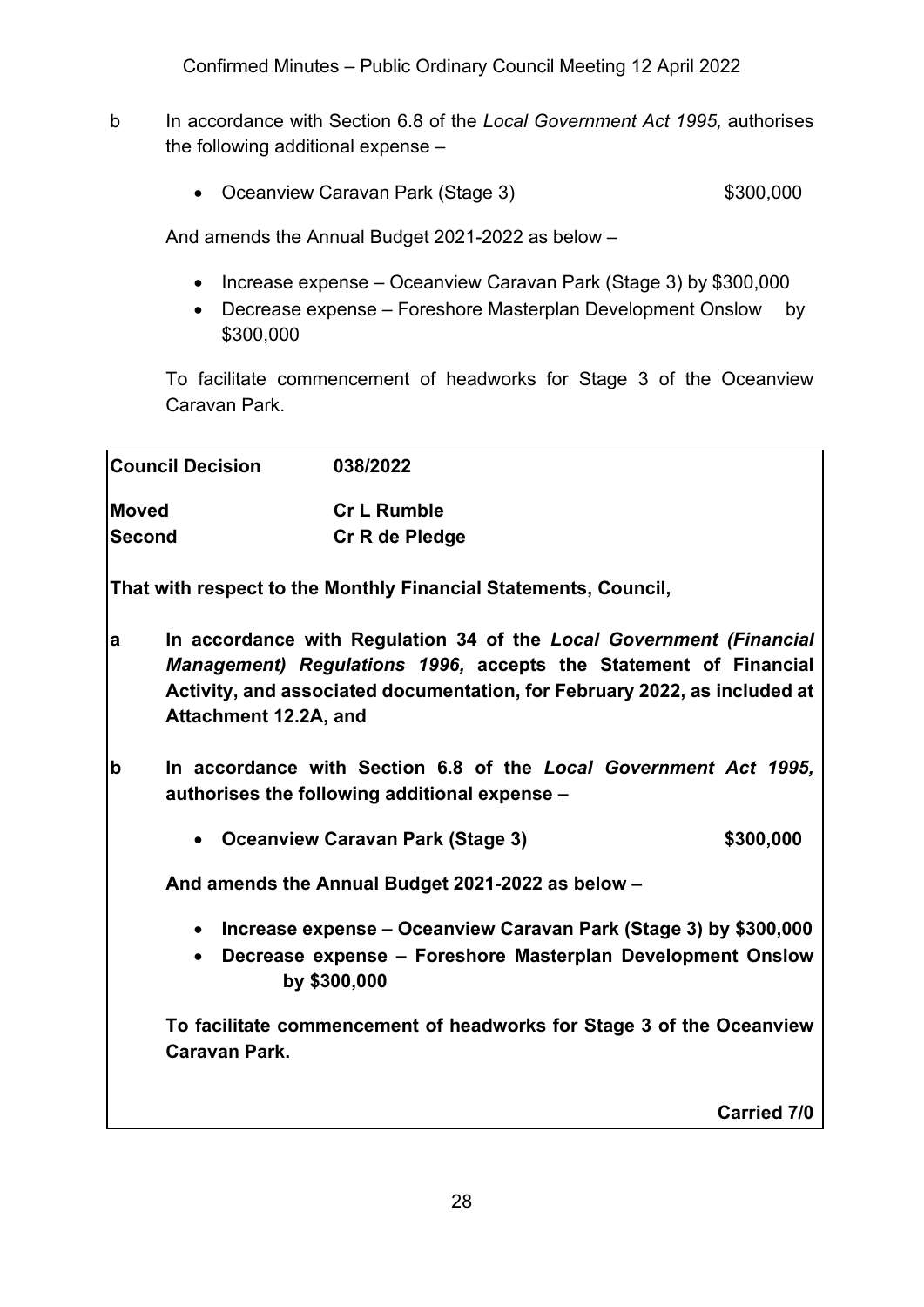#### <span id="page-28-0"></span>**12.3 Review of Delegations**

| File reference                                                                                        | GV20                                                                                             |
|-------------------------------------------------------------------------------------------------------|--------------------------------------------------------------------------------------------------|
| Author's name<br><b>Author's position</b><br><b>Author's interest</b>                                 | N Cain<br><b>Director Corporate Services</b><br>Nil                                              |
| Authorising officer's name<br>Authorising officer's position<br><b>Authorising officer's interest</b> | N Cain<br><b>Director Corporate Services</b><br><b>Nil</b>                                       |
| <b>Name of applicant / respondent</b> Not applicable                                                  |                                                                                                  |
| Date report written                                                                                   | 27 March 2022                                                                                    |
| <b>Previous meeting reference</b>                                                                     | Agenda Item 11.3 (Council Decision 139/2020)<br><b>Ordinary Council Meeting 8 September 2020</b> |

#### **Summary**

Council may delegate some powers and duties to the Chief Executive Officer and, where delegations occur, a review of these delegations is to be done at least once every financial year.

Shire officers have performed a full review, including a rewrite of existing delegations. The complete review is presented for Council consideration.

Council is requested to adopt the presented Register of Delegations and Authorisations.

#### **Background**

Delegations by Council are an effective way to reduce red tape and improve customer satisfaction through prompt decision-making processes.

Using the power of delegation appropriately assist local government to effectively deal with a wide range of operational matters which are minor, administrative in nature and potentially time-consuming.

Certain safeguards are incorporated into delegations, such as limiting the use of when a delegation can be exercised as well as granting appeal rights to the Council when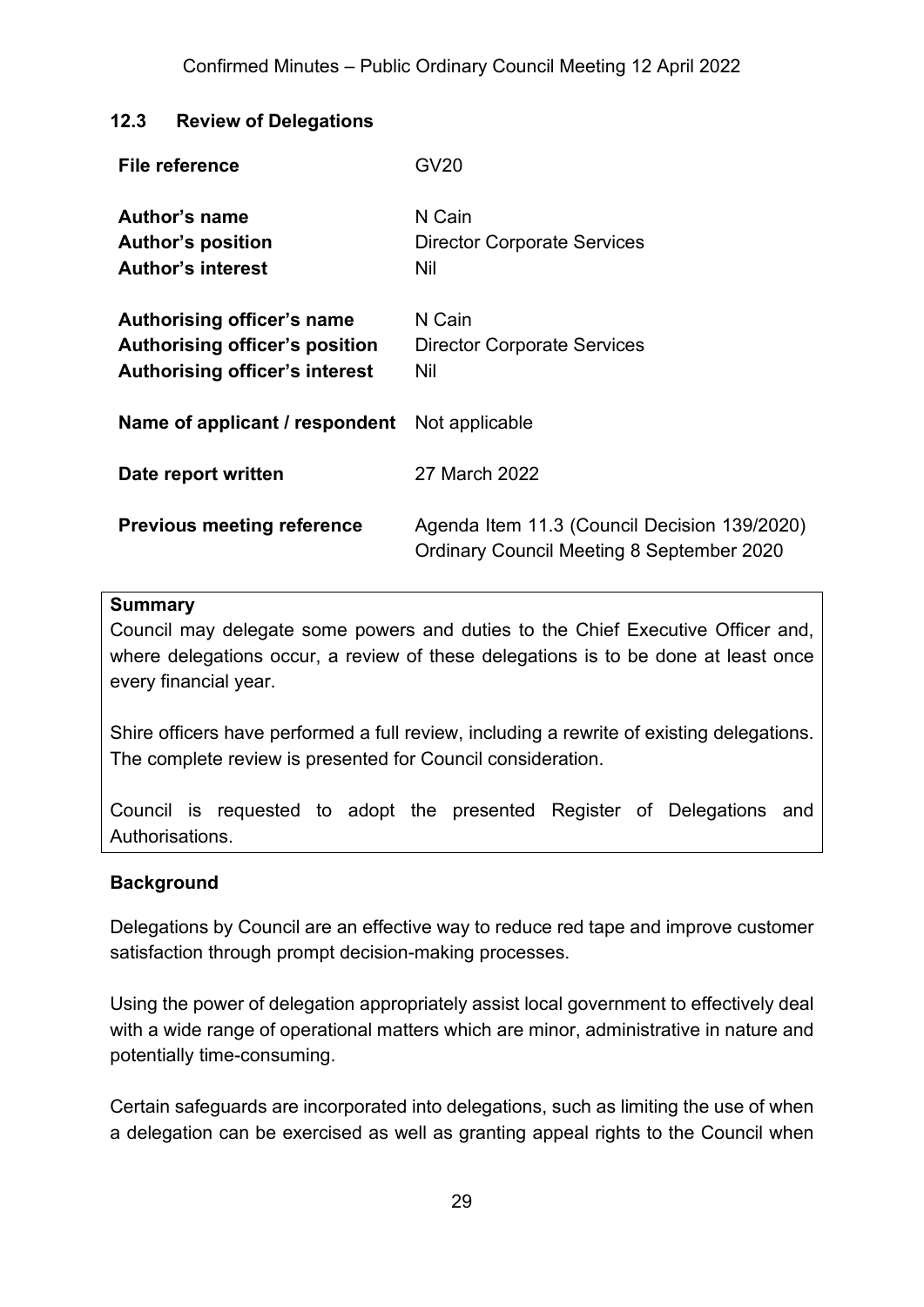an impacted individual is aggrieved with a Shire officer's decision (as set out in Part 9 – Division 1 of the *Local Government Act 1995*).

It is important to note Shire officers are not obliged to use a delegation; where a matter is determined to be of a contentious nature, the matter can be referred to Council.

The current Register of Delegations, located on the official Shire website, was last reviewed in September 2020, using guidelines produced by the Department of Local Government, Sport, and Cultural Industries.

This review has been undertaken –

- utilising the same guidelines, as mentioned,
- model templates from the WA Local Government Association (WALGA), and
- samples from other local governments.

#### **Comment**

The proposed delegation style is based on model templates produced by WALGA.

The style of delegation references the specific sections of legislation, under which a delegation is made, and details the express function as delegated.

A summary of changes from existing delegations to the proposed delegations is attached.

#### **Supplementary Attachment 12.3A**

The proposed Register of Delegations and Authorisations for Council consideration is attached.

#### **Supplementary Attachment 12.3B**

#### **Consultation**

Executive Leadership Team WA Local Government Association Other local government

#### **Statutory environment**

*Local Government Act 1995 Section 5.42 Delegation of some powers and duties to CEO*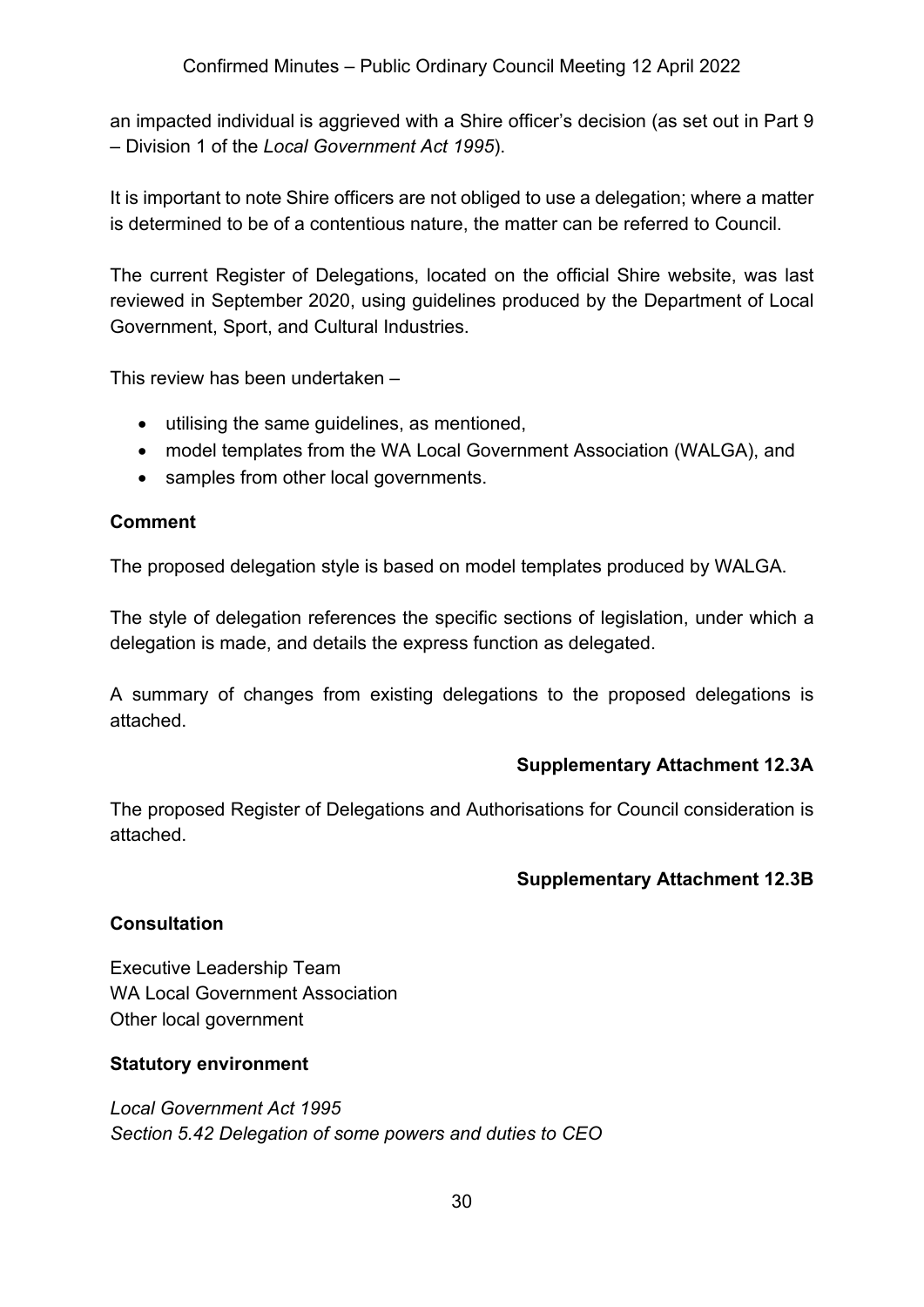A local government may delegate to the Chief Executive Officer the exercise of certain powers or the discharge of certain duties under various pieces of legislation.

#### *Local Government Act 1995*

*Section 5.46 Register of, and records relevant to, delegations to CEO and employees* The Chief Executive Officer is to keep a register of the delegations made by Council to the Chief Executive Officer, and to any employees, and to –

- Review these at least once every financial year, and
- Have records kept of each instance a power or duty is exercised or discharged.

#### *Local Government Act 1995*

#### *Section 9.49A Execution of documents*

A local government may authorise the Chief Executive Officer, another employee, or an agent of the local government to sign documents on behalf of the local government, either generally or subject to specified conditions or restrictions.

#### *Building Act 2011*

*Section 127 Delegation: special permit authorities and local governments* A local government may delegate, as specified, any of its powers or duties as a permit authority under the *Building Act 2011*.

#### *Bush Fires Act 1954*

#### *Section 48 Delegation by local governments*

A local government may delegate to its Chief Executive Officer the performance of any of its functions under the *Bush Fires Act 1954*.

#### *Cat Act 2011*

#### *Section 44 Delegation by local government*

A local government may delegate to its Chief Executive Officer the exercise of any of its powers or the discharge of any of its duties under the *Cat Act 2011*.

#### *Dog Act 1976*

#### *Section 10AA Delegation of local government powers and duties*

A local government may delegate to its Chief Executive Officer any power or duty of the local government under the *Dog Act 1976*.

#### *Food Act 2008*

*Section 118 Functions of enforcement agencies and delegation*

A local government, as an enforcement agency, has the functions in relation to the administration of the *Food Act 2008* and may delegated these functions to a person or body, or a person or body within a class of persons or bodies, prescribed by legislation.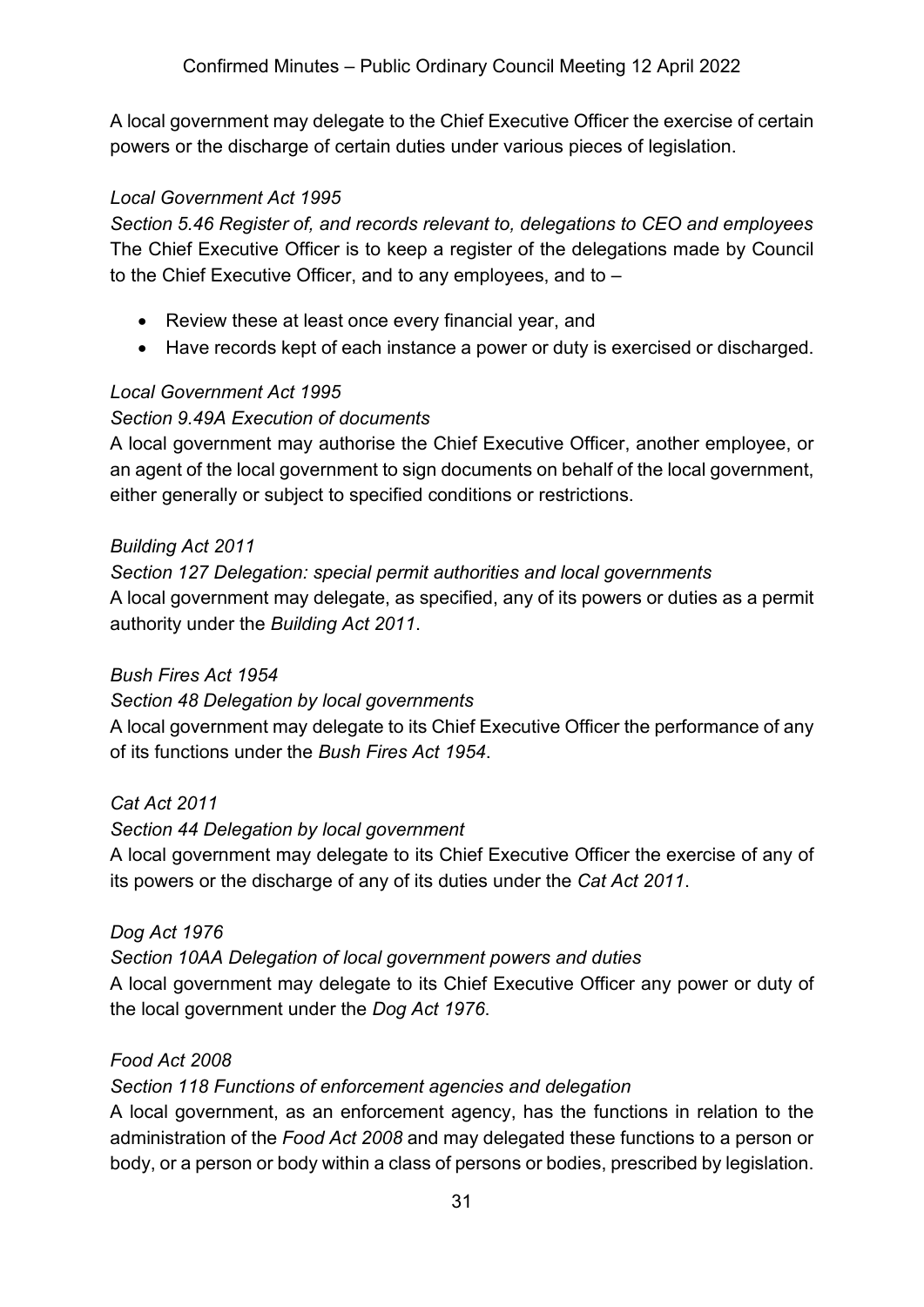#### *Graffiti Vandalism Act 2016*

#### *Section 16 Delegation by local government*

A local government may delegate to its Chief Executive Officer the exercise of any of its powers or the discharge or any of its duties under the *Graffiti Vandalism Act 2016*.

#### *Public Health Act 2016*

#### *Section 21 Enforcement agency may delegate*

A local government, as an enforcement agency, may delegate a power or duty conferred on it by the *Public Health Act 2016* to the Chief Executive Officer or an authorised officer designated by the local government.

#### *Planning and Development (Local Planning Schemes) Regulations 2015 Schedule 2 Clause 82 Delegations by local government*

A local government may delegate to a committee or to the Chief Executive Officer the exercise of any of the local government's powers or the discharge of any of the local government's duties under this legislation, other than the power of the local government to delegate.

#### **Financial implications**

Sufficient funds exist in the 2021-2022 Annual Budget to address the recommendation as review of the delegations was undertaken by Shire officers.

#### **Strategic implications**

Shire of Ashburton Strategic Community Plan 2022-2032

| <b>Strategic Objective</b> | Performance – We will lead the organisation, and create<br>the culture, to deliver demonstrated performance<br>excellence to the community.           |
|----------------------------|-------------------------------------------------------------------------------------------------------------------------------------------------------|
| <b>Strategic Outcome</b>   | Visionary community leadership with sounds, diligent and<br>accountable governance.                                                                   |
| Strategy                   | Provide, and lead in the development of, meaningful<br>policies and processes to ensure sound and compliant<br>delivery of services to the community. |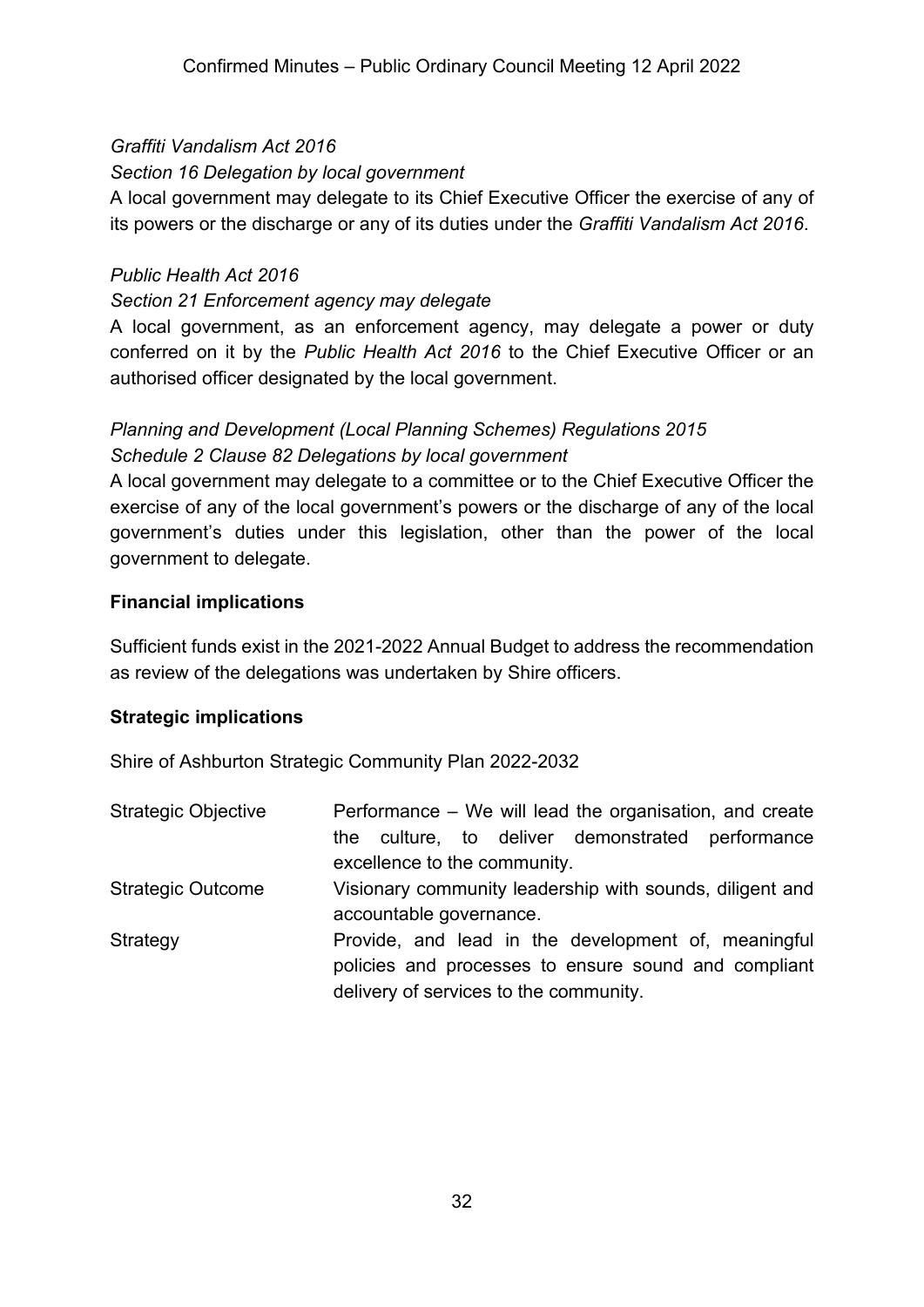#### **Risk management**

|                                                                                                           | <b>Risk</b>     | Risk Impact /      | <b>Risk</b>     | <b>Principal</b>                                                                                              | <b>Risk Action</b>                                                                                                     |
|-----------------------------------------------------------------------------------------------------------|-----------------|--------------------|-----------------|---------------------------------------------------------------------------------------------------------------|------------------------------------------------------------------------------------------------------------------------|
| <b>Risk</b>                                                                                               | Likelihood      | <b>Consequence</b> | Rating          | <b>Risk Theme</b>                                                                                             | Plan                                                                                                                   |
| Council fails to<br>review the<br>delegations in the<br>timeframe required.                               | Unlikely<br>(2) | Moderate<br>(3)    | Moderate<br>(6) | Compliance<br>Short term<br>noncompliance<br>but<br>with significant<br>regulatory<br>requirements<br>imposed | Council is provided<br>with sufficient<br>information within<br>sufficient time to<br>meet the 30 June<br>requirement. |
| Delegations<br>provided by Council<br>are inappropriate,<br>without power, or<br>have been<br>superseded. | Unlikely<br>(2) | Major<br>(4)       | Moderate<br>(8) | Compliance<br>Short term<br>noncompliance<br>but<br>with significant<br>regulatory<br>requirements<br>imposed | Shire officers<br>continuously review<br>delegations to<br>ensure they are<br>current and<br>appropriate.              |

Risk has been assessed based on the Officer Recommendation.

The following Risk Matrix has been applied:

| <b>Risk Matrix</b>    |                |                 |                          |                 |                 |                 |
|-----------------------|----------------|-----------------|--------------------------|-----------------|-----------------|-----------------|
| <b>Consequence</b>    |                | Insignificant   | Moderate<br><b>Minor</b> |                 | <b>Major</b>    | Catastrophic    |
| Likelihood            |                |                 |                          | 3               | 4               | 5               |
| <b>Almost Certain</b> |                | <b>Moderate</b> | <b>High</b>              | <b>High</b>     | <b>Extreme</b>  | <b>Extreme</b>  |
|                       | 5              | (5)             | (10)                     | (15)            | (20)            | (25)            |
| Likely                | 4              | Low             | <b>Moderate</b>          | <b>High</b>     | <b>High</b>     | <b>Extreme</b>  |
|                       |                | (4)             | (8)                      | (12)            | (16)            | (20)            |
| <b>Possible</b>       | 3              | Low             | <b>Moderate</b>          | <b>Moderate</b> | <b>High</b>     | <b>High</b>     |
|                       |                | (3)             | (6)                      | (9)             | (12)            | (15)            |
| <b>Unlikely</b>       | $\overline{2}$ | Low             | Low                      | <b>Moderate</b> | <b>Moderate</b> | <b>High</b>     |
|                       |                | (2)             | (4)                      | (6)             | (8)             | (10)            |
| Rare                  |                | Low             | Low                      | Low             | Low             | <b>Moderate</b> |
|                       |                |                 | (2)                      |                 | (4)             | (5)             |

Adoption of this item has been evaluated against the Shire of Ashburton's Risk Management Policy CORP5 Risk Matrix.

The perceived level of risk is "Moderate" because, although consequence of incorrect delegations may have significant consequence, sufficient controls are in place to mitigate the risk of significant compliance failure.

#### **Policy implications**

The adoption of Delegations generally leads to the development of Policies.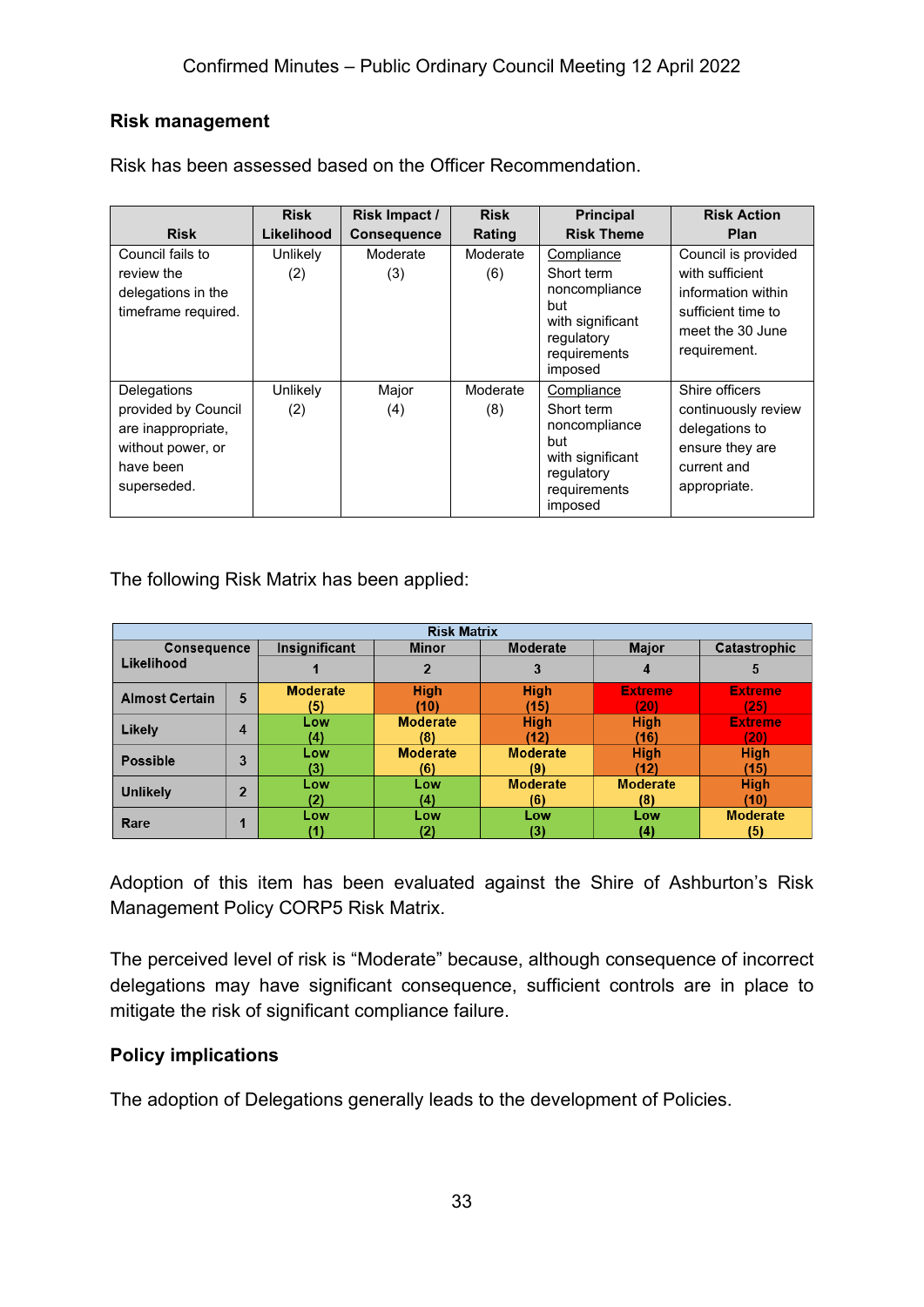#### **Voting requirement**

Absolute majority

#### **Councillor interest declarations**

Nil

#### **Officer recommendation**

That with respect to the review of delegations Council,

- a In accordance with Section 5.46 of the *Local Government Act 1995*, receives the review of the Register of Delegations, as summarised and included in Supplementary Attachment 12.3A, and
- b In accordance with Section 5.42 of the *Local Government Act 1995*, adopts, by Absolute Majority, the Register of Delegations as included in Supplementary Attachment 12.3B.

|               | <b>Council Decision</b><br>039/2022                                                                                                                                                     |                                                                                                                                                                                               |  |  |
|---------------|-----------------------------------------------------------------------------------------------------------------------------------------------------------------------------------------|-----------------------------------------------------------------------------------------------------------------------------------------------------------------------------------------------|--|--|
| <b>Moved</b>  |                                                                                                                                                                                         | <b>Cr M Lynch</b>                                                                                                                                                                             |  |  |
| <b>Second</b> |                                                                                                                                                                                         | <b>Cr L Rumble</b>                                                                                                                                                                            |  |  |
|               |                                                                                                                                                                                         | That with respect to the review of delegations Council,                                                                                                                                       |  |  |
| a             |                                                                                                                                                                                         | In accordance with Section 5.46 of the Local Government Act 1995,<br>receives the review of the Register of Delegations, as summarised and<br>included in Supplementary Attachment 12.3A, and |  |  |
| b             | In accordance with Section 5.42 of the Local Government Act 1995,<br>adopts, by Absolute Majority, the Register of Delegations as included in<br><b>Supplementary Attachment 12.3B.</b> |                                                                                                                                                                                               |  |  |
|               |                                                                                                                                                                                         | <b>Carried 7/0</b>                                                                                                                                                                            |  |  |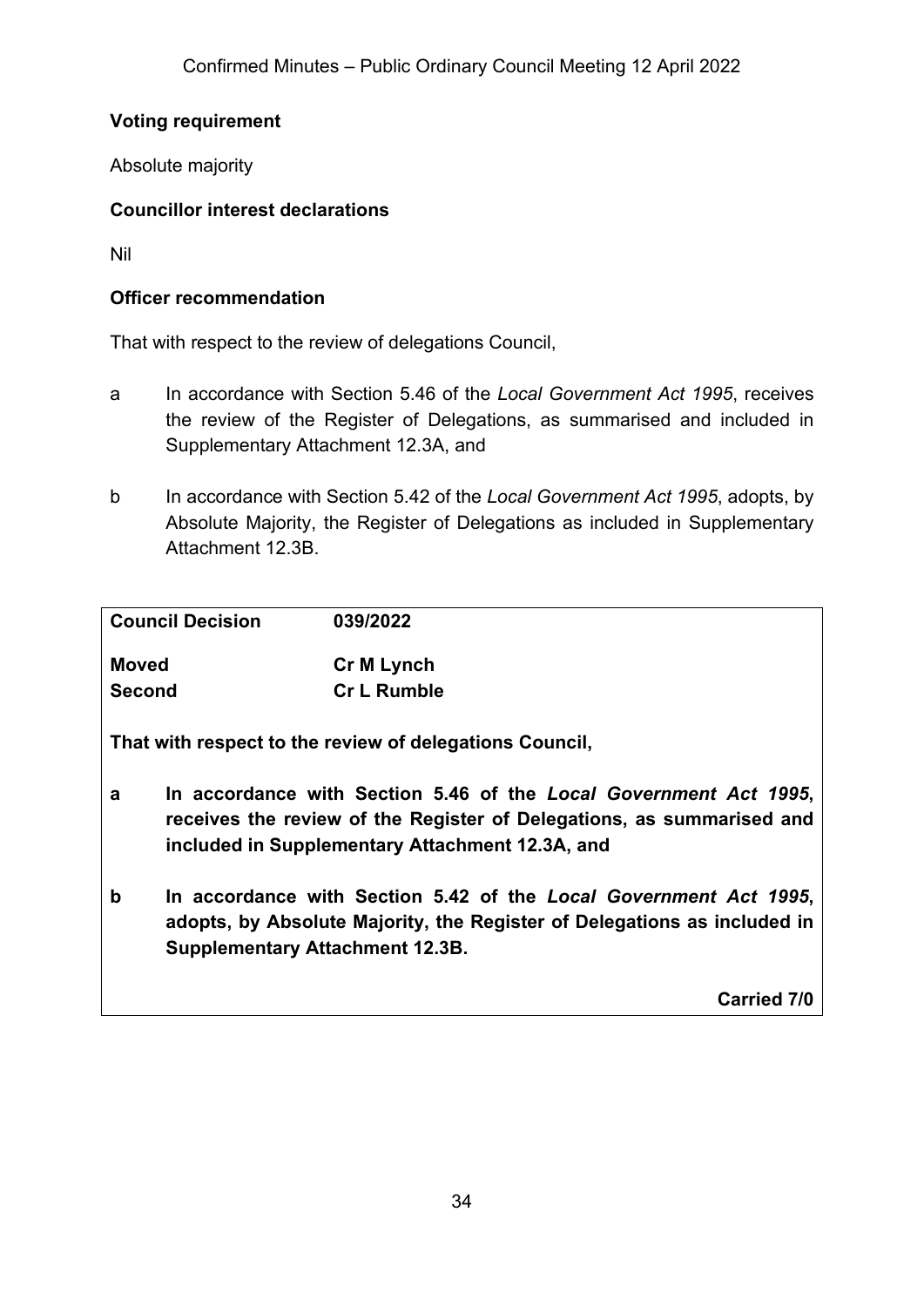# <span id="page-34-0"></span>**13 People and Place reports**

Nil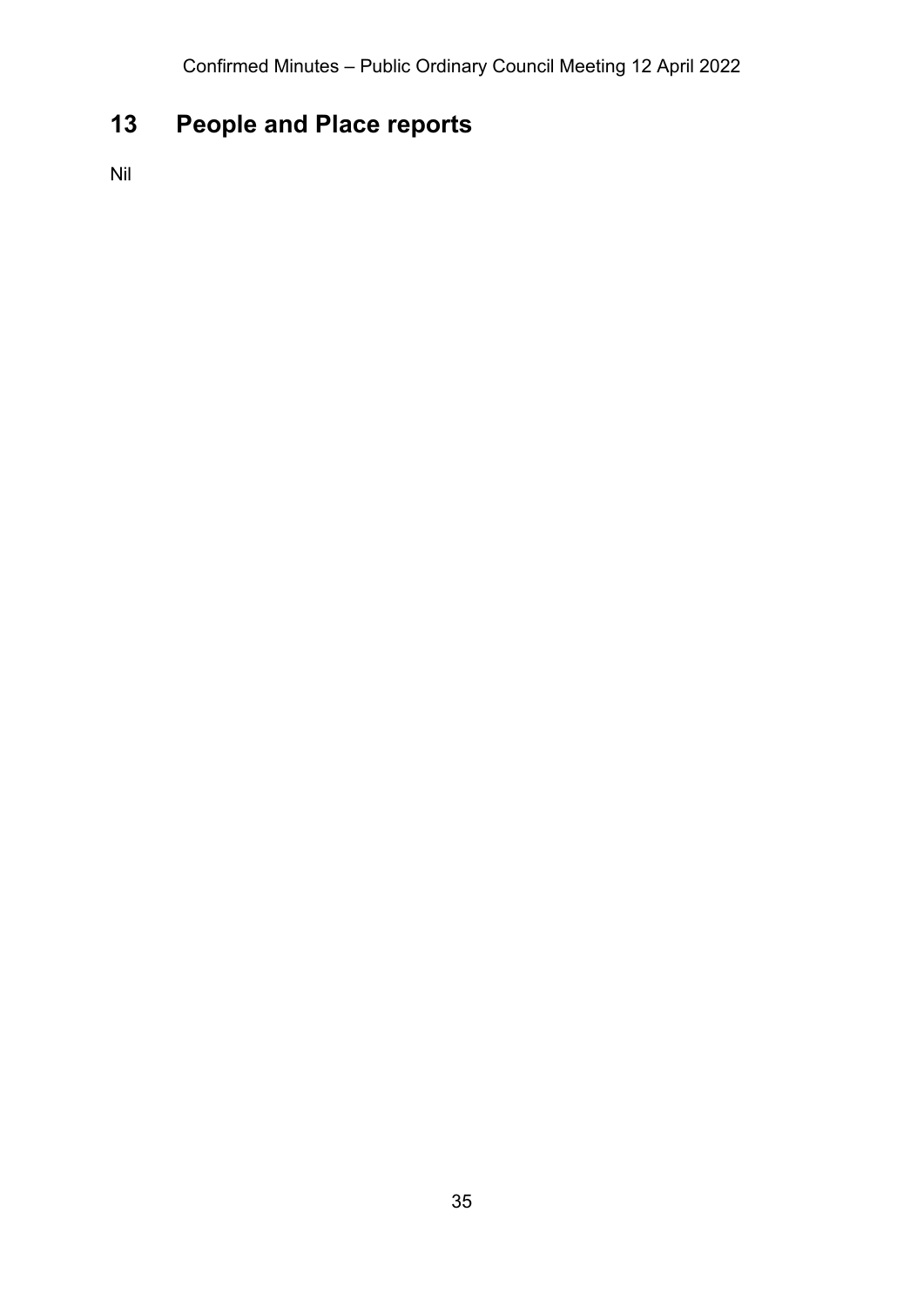## <span id="page-35-0"></span>**14 Infrastructure Services reports**

#### <span id="page-35-1"></span>**14.1 Application by RFF Australia to add Beadon Creek Road, Onslow, to Restricted Access Vehicle Network**

| File reference                                                                                               | RD0049                                                             |
|--------------------------------------------------------------------------------------------------------------|--------------------------------------------------------------------|
| Author's name<br><b>Author's position</b><br><b>Author's interest</b>                                        | M Fanning<br>Director Infrastructure Services<br>Nil               |
| Authorising officer's name<br><b>Authorising officer's position</b><br><b>Authorising officer's interest</b> | M Fanning<br><b>Director Infrastructure Services</b><br><b>Nil</b> |
| Name of applicant / respondent RFF Australia                                                                 |                                                                    |
| Date report written                                                                                          | 22 March 2022                                                      |
| <b>Previous meeting reference</b>                                                                            | Nil                                                                |

#### **Summary**

This item is for Council to consider adding Beadon Creek Road, Onslow, to the Main Roads WA Restricted Access Vehicle (RAV) network.

MRWA has forwarded an application to the Shire to have Beadon Creek Road, Onslow, added to the RAV network to cater for access by "pocket" double road trains – RAV Category 4 configuration.

Council is requested to refuse the application to add Beadon Creek Road, Onslow, to the RAV network as the existing infrastructure does not support this type of traffic.

#### **Background**

RFF Australia (the applicant) applied to Main Roads WA (MRWA) to extend the Restricted Access Vehicle (RAV) network to include Beadon Creek Road, Onslow.

RFF Australia is a consultancy firm however it has not identified whom it is working for as its client.

This application was to allow 27.5m long "pocket" double road trains (RAV Category 4 configuration) to access Lot 558 to store empty trailers. The application was supported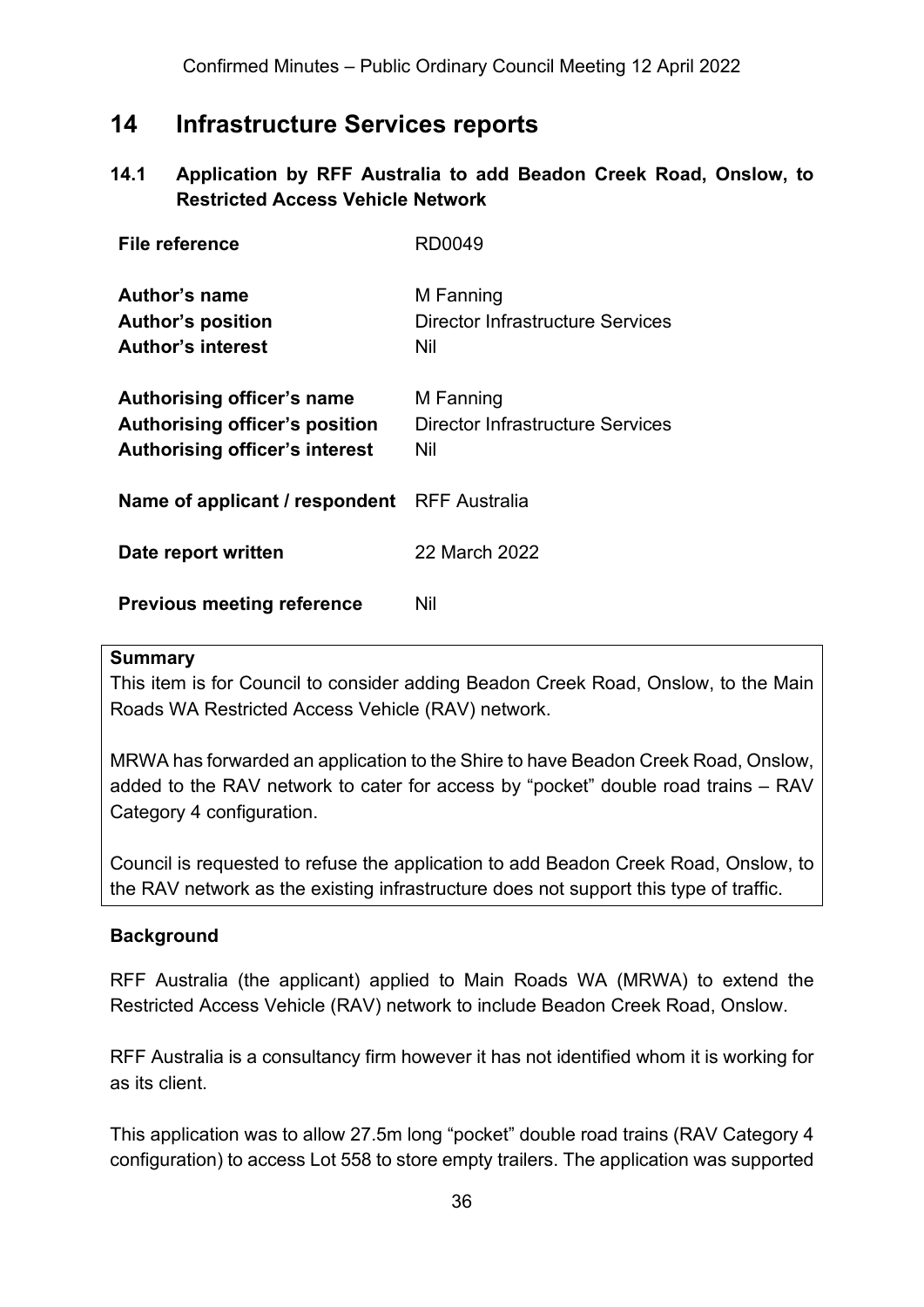through a briefing note assessing the route.

## **Attachment 14.1A Attachment 14.1B**

#### **Comment**

The applicant provided supporting route assessment documentation (Attachment 14.1B) to support their application which needed to be assessed against the MRWA Standard Restricted Access Vehicle Route Assessment Guidelines (Attachment 14.1C). Infrastructure Services personnel have reviewed the application to determine whether the proposed route complied with these guidelines.

The applicants briefing note states to provide evidence that RAV 4 class road trains (maximum length 27.5m) to maximum weight 87.5 tonnes could access / egress Beadon Creek Road whilst staying "lane correct" (making the turn without crossing the centre line of either road).

Analysis of the briefing note (Attachment 14.1D) identified that there is sufficient evidence to recommend refusal of the application. Justification for this conclusion is as follows:

- Beadon Creek Road carriageway is 8.4m in width, with an additional 1.0m asphalt shoulder on the southern side, not "approximately 7m";
- The maximum allowable weight of the proposed configuration is 98 tonnes under MRWA's Accredited Mass Management Scheme;
- The "swept path analysis" shown on Figure 5 of the supporting documentation shows the configuration is not able to remain "lane correct" when turning into / out of Beadon Creek Road as it is crossing the centre line when turning into Beadon Creek Road and mounting the south kerb when exiting Beadon Creek onto McAullay Road. MRWA criteria for RAV Route assessments states that turning RAV's are not able to cross centrelines of roads where linemarking is installed, which is the case for both Beadon Creek Road and McAullay Road;
- Statement that Figure 5 of the supporting documentation illustrates RAV4 swept path analysis is incorrect as it actually illustrates RAV7 swept paths;
- The swept path analysis in Figure 5 of the supporting documentation does not accurately reflect the turning movements that would be made by a RAV configuration turning at a sharply angled intersection;
- A RAV7 configuration vehicle cannot be 27.5m long as axle spacings will not meet minimum specified requirements;
- Empty trailers recently observed parked on Lot 558 were full length (12.2 13.7m), which are too long to be used in a RAV4 configuration;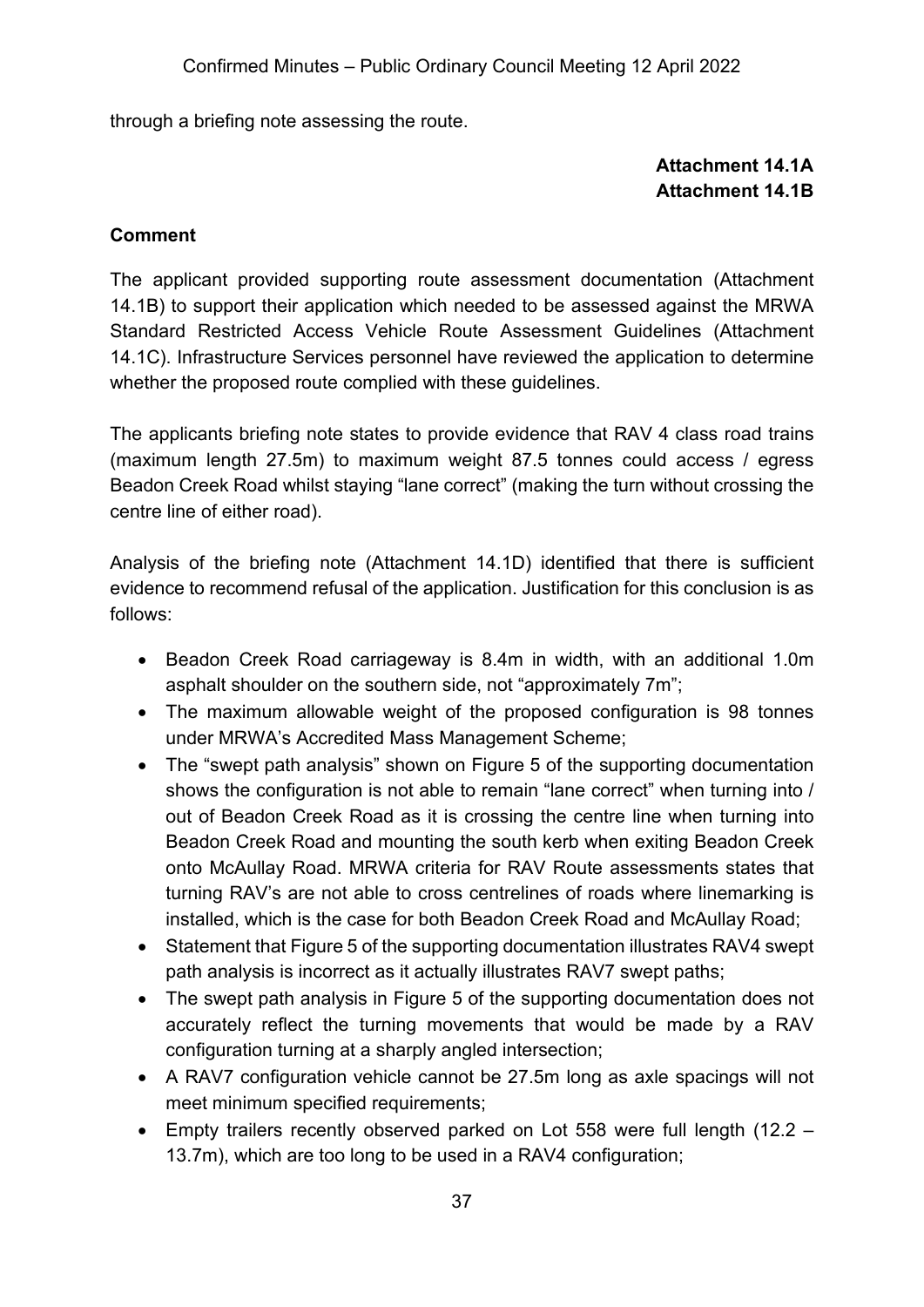Confirmed Minutes – Public Ordinary Council Meeting 12 April 2022

- Should Beadon Creek Road be approved for RAV use, the majority of usage would be by RAV 5 or RAV 6 (36.5m) double road trains, as have been observed illegally accessing the road in the past;
- The adjoining RAV route is RAV 10 (Triple/quad road trains) It would be rational to assume further requests up to RAV 10 may be forthcoming; and
- Significant infrastructure upgrade will be required to allow access by these larger configuration vehicles.

In addition, any reconstruction of the road alignment to enable access by RAV of any configuration should be a condition of development for the relevant proponent.

The proximity of a tourism zoned facility such as Discovery Park does not complement the establishment of a RAV categorisation of the road. Further Council has invested significant funds in the development of the recreation of a boating facility with shared use of the road and a conflict between trailer boats and heavy vehicles does not justify the application by RFF Australia.

> **Attachment 14.1C Attachment 14.1D**

## **Consultation**

A telephone discussion regarding this application was held with a team member from MRWA Heavy Vehicle Services who agreed that the application should not be supported based on the evidence provided in the briefing note.

The application was also referred to the Manager Town Planning who advised that although it is logical for RAV access to be approved on a road leading to an area zoned Industry with Port Access, Town Planning do not support the application due to the non-compliance with MRWA requirements.

#### **Statutory environment**

#### *Road Traffic (Vehicles) Act 2012*

*Division 3 - Access restrictions on certain vehicles that comply with mass or dimension requirements.*

Main Roads Western Australia administer the Restricted Access Vehicle (RAV) network. Should the application pertain to a local government-controlled road, concurrence from the Council is sought.

The Council as the asset owner is requested to consider any restricted access vehicle (RAV) application and provide its consideration as to whether to include any proposed route onto the restricted access vehicle network.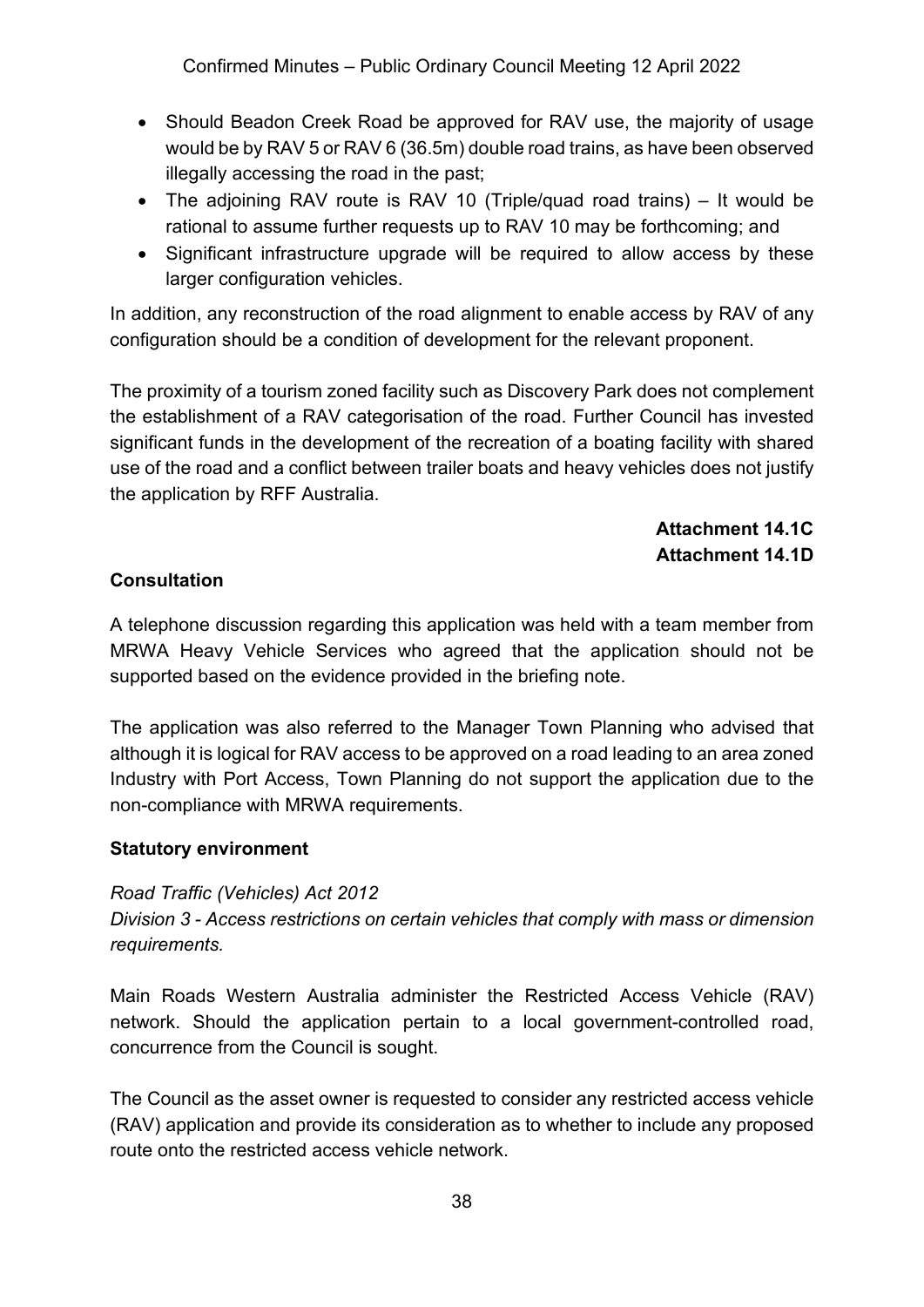## **Financial implications**

All costs shall be borne by the proponent, however, there is concern whether Beadon Creek Road has been built to any required standard for RAV access.

Should the road be placed on the RAV network, the road would need regular maintenance and ongoing upgrade, projected to be at a considerable cost to the Shire.

A full pavement assessment would need to be undertaken to determine the level of upgrade works required.

#### **Strategic implications**

Shire of Ashburton Strategic Community Plan 2022 - 2032

| <b>Strategic Objective</b> | We will provide sustainable, purposeful, and valued built       |
|----------------------------|-----------------------------------------------------------------|
|                            | and natural environment opportunities for the community.        |
| <b>Strategic Outcome</b>   | Safe and interconnected transport networks for the<br>community |
| Strategy                   | roads, pathways, and other<br>transport<br>Manage               |
|                            | infrastructure according to need and use.                       |

#### **Risk management**

Risk has been assessed based on the Officer Recommendation.

|                                                                                                                                               | <b>Risk</b>                        | Risk Impact /                          | <b>Risk</b>                     | <b>Principal</b>                                                                                                                                                                                  | <b>Risk Action</b>                                                                                                                                                          |
|-----------------------------------------------------------------------------------------------------------------------------------------------|------------------------------------|----------------------------------------|---------------------------------|---------------------------------------------------------------------------------------------------------------------------------------------------------------------------------------------------|-----------------------------------------------------------------------------------------------------------------------------------------------------------------------------|
| <b>Risk</b>                                                                                                                                   | Likelihood                         | <b>Consequence</b>                     | Rating                          | <b>Risk Theme</b>                                                                                                                                                                                 | <b>Plan</b>                                                                                                                                                                 |
| Other vehicle(s)<br>colliding with turning<br><b>RAV</b>                                                                                      | Possible<br>(3)<br>Possible<br>(3) | Catastrophic<br>(5)<br>Moderate<br>(3) | High<br>(15)<br>Moderate<br>(9) | <b>People</b><br>Fatality,<br>permanent<br>disability<br><b>Reputation</b><br>Substantiated,<br>public<br>embarrassment,<br>moderate impact<br>on community<br>trust or moderate<br>media profile | Reject the<br>application until the<br>intersection of<br>McAullay and<br><b>Beadon Creek</b><br>Roads has been<br>reconstructed to<br>allow safe access<br>by required RAV |
| Damage to road<br>associated<br>infrastructure by<br>RAV's travelling in<br>either direction<br>between McAullay<br>Rd and Beadon<br>Creek Rd | Almost<br>Certain<br>(5)           | Moderate<br>(3)                        | High<br>(15)                    | Property<br>Localised damage<br>requiring external<br>resources to<br>rectify                                                                                                                     | configurations.                                                                                                                                                             |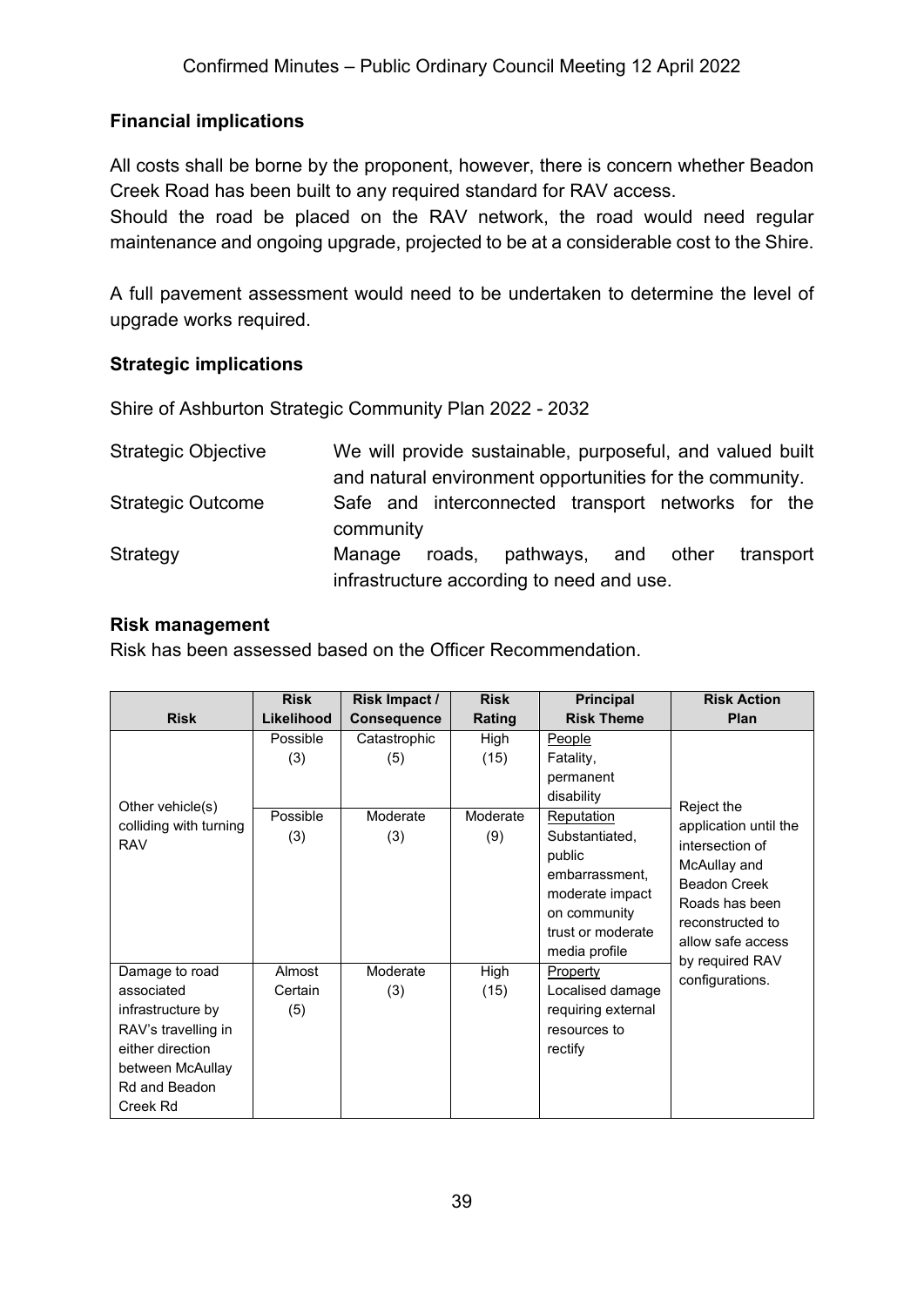| <b>Risk Matrix</b>    |                |                 |                                 |                 |                 |                 |
|-----------------------|----------------|-----------------|---------------------------------|-----------------|-----------------|-----------------|
| <b>Consequence</b>    |                | Insignificant   | <b>Moderate</b><br><b>Minor</b> |                 | <b>Major</b>    | Catastrophic    |
| Likelihood            |                |                 |                                 | 3               | 4               | 5               |
| <b>Almost Certain</b> | 5              | <b>Moderate</b> | <b>High</b>                     | <b>High</b>     | <b>Extreme</b>  | <b>Extreme</b>  |
|                       |                | (5)             | (10)                            | (15)            | 20)             | (25)            |
| Likely                |                | Low             | <b>Moderate</b>                 | <b>High</b>     | <b>High</b>     | <b>Extreme</b>  |
|                       | 4              | (4)             | (8)                             | (12)            | (16)            | (20)            |
| <b>Possible</b>       | 3              | Low             | <b>Moderate</b>                 | <b>Moderate</b> | <b>High</b>     | <b>High</b>     |
|                       |                | (3)             | (6)                             | (9)             | (12)            | (15)            |
| <b>Unlikely</b>       | $\overline{2}$ | Low             | Low                             | <b>Moderate</b> | <b>Moderate</b> | <b>High</b>     |
|                       |                | '2)             | (4)                             | (6)             | (8)             | (10)            |
| Rare                  | п              | Low             | Low                             | Low             | Low             | <b>Moderate</b> |
|                       |                |                 | '2)                             | (3)             | (4)             | (5)             |

The following Risk Matrix has been applied:

Adoption of this item has been evaluated against the Shire of Ashburton's Risk Management Policy CORP5 Risk Matrix.

The perceived level of risk is "Moderate to High" in accordance with the likelihood and consequences if an incident involving a turning RAV occurs at the intersection of McAullay and Beadon Creek Roads, Onslow, in its current layout.

#### **Policy implications**

#### *ENG13 Road Management Policy*

The Shire of Ashburton manages its road network to minimise preventable expenditure. This will at times preclude maximising efficiencies such as allowing access by Restricted Access Vehicles.

#### **Voting requirement**

Simple majority

#### **Councillor interest declarations**

Nil

#### **Officer recommendation**

That with respect to the Application by RFF Australia to add Beadon Creek Rd, Onslow, to Restricted Access Vehicle Network, Council,

a Requests the Chief Executive Officer advise Main Roads Western Australia Heavy Vehicle Section Branch the Council does not concur with the application as the Beadon Creek Road infrastructure does not support the route category, as requested, and land uses in proximity do not reflect heavy industry use,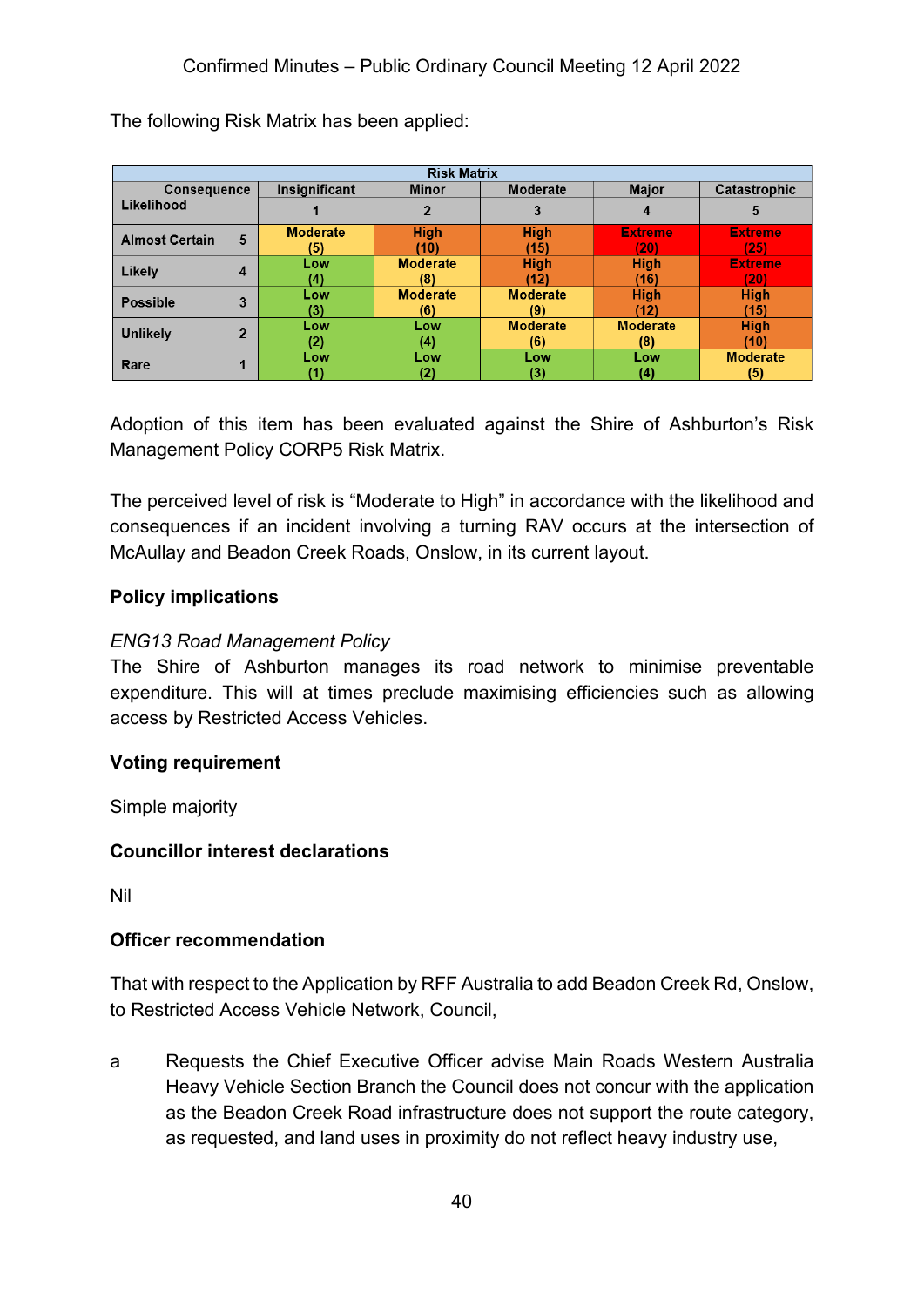Confirmed Minutes – Public Ordinary Council Meeting 12 April 2022

- b Requests the Chief Executive Officer to write to Department of Transport advising it does not support any form of Restricted Access Vehicle Heavy Vehicle access to Beadon Creek, Onslow, and
- c Requests the Chief Executive Officer undertake a structure plan for Beadon Creek, and surrounds, which includes nearby tourism precincts, marine precincts, and the airport precinct.

| <b>Council Decision</b> | 040/2022       |
|-------------------------|----------------|
| <b>Moved</b>            | Cr M Lynch     |
| <b>Second</b>           | Cr R de Pledge |

**That with respect to the Application by RFF Australia to add Beadon Creek Rd, Onslow, to Restricted Access Vehicle Network, Council,**

- **a Requests the Chief Executive Officer advise Main Roads Western Australia Heavy Vehicle Section Branch the Council does not concur with the application as the Beadon Creek Road infrastructure does not support the route category, as requested, and land uses in proximity do not reflect heavy industry use,**
- **b Requests the Chief Executive Officer to write to Department of Transport advising it does not support any form of Restricted Access Vehicle Heavy Vehicle access to Beadon Creek, Onslow, and**
- **c Requests the Chief Executive Officer undertake a structure plan for Beadon Creek, and surrounds, which includes nearby tourism precincts, marine precincts, and the airport precinct.**

**Carried 7/0**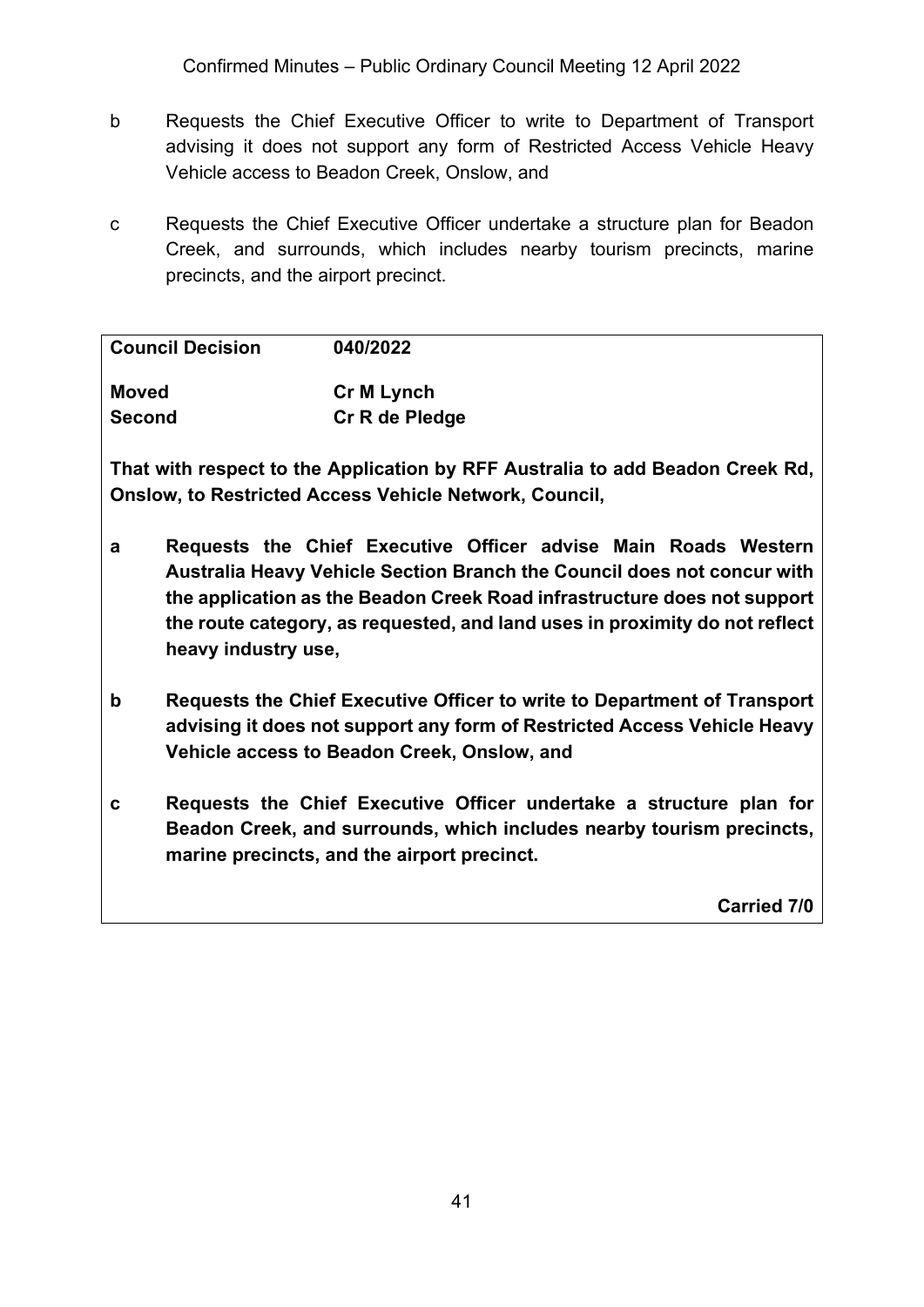## **14.2 Application by Hastings Technology Metals Ltd to add Towera Road and Towera-Lyndon Road, Onslow, to Restricted Vehicle Network**

| File reference                                                                                               | RD0049                                               |
|--------------------------------------------------------------------------------------------------------------|------------------------------------------------------|
| Author's name<br><b>Author's position</b><br><b>Author's interest</b>                                        | M Fanning<br>Director Infrastructure Services<br>Nil |
| <b>Authorising officer's name</b><br>Authorising officer's position<br><b>Authorising officer's interest</b> | M Fanning<br>Director Infrastructure Services<br>Nil |
| <b>Name of applicant / respondent</b> Hastings Technology Metals Ltd                                         |                                                      |
| Date report written                                                                                          | 24 March 2022                                        |
| <b>Previous meeting reference</b>                                                                            | Nil                                                  |

#### **Summary**

This item is for Council to consider adding Towera Road and Towera-Lyndon Road, Onslow, to the Main Roads Western Australia Restricted Access Vehicle (RAV) network for the ore haulage from the Tangibana Project.

Main Roads WA have forwarded an application to the Shire to have the Towera Road and Towera-Lyndon Road, Onslow, added to the RAV network to cater for access by 'AB Triple' road trains – RAV Category 7 configuration.

Council is requested to approve the application to add Towera Road and Towera-Lyndon Road, Onslow, to the RAV network subject to Council entering a Road Use Agreement for Hastings Technology Metals Ltd to provide a full maintenance service whilst the Yangibana Project is in operation.

## **Background**

Hastings Technology Metals Ltd (the applicant) have applied to Main Roads Western Australia (MRWA) to extend the Restricted Access Vehicle (RAV) network to include Towera Road and Towera-Lyndon Road, Onslow. These roads form part of their project delivery to haul product from the Yangibana site located in the Shire of Upper Gascoyne through to Onslow for processing and export. This application was to allow up to 36.5m configuration vehicles to be utilised on the route. It is proposed there will be up to six (6) vehicle movements per day. The application was supported by a full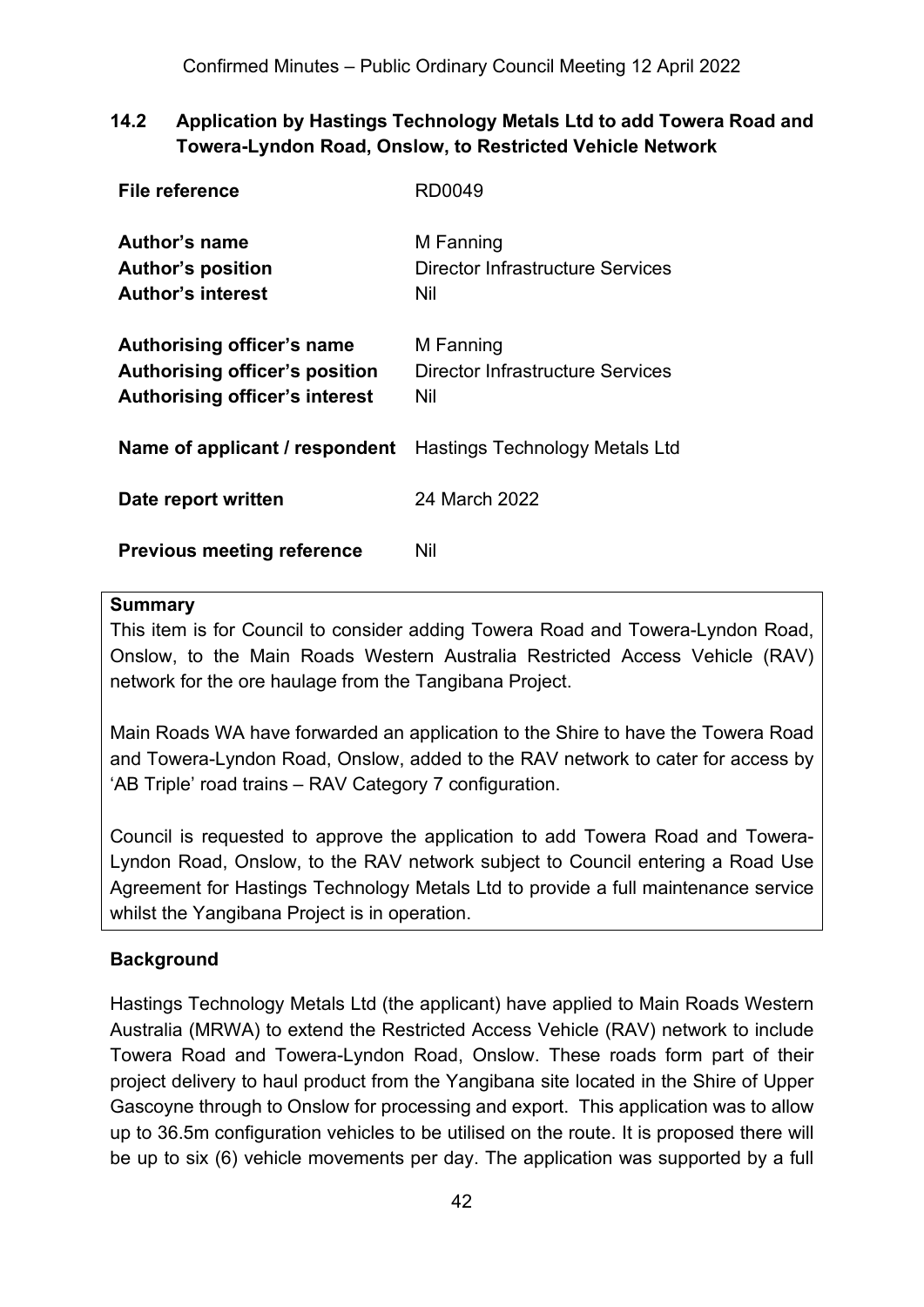route assessment by the Australian Roads Research Board (ARRB).

A copy of the RAV application and map of the proposed route is attached.

## **Attachment 14.2A Attachment 14.2B**

#### **Comment**

The applicant provided supporting route assessment documentation to support their application, which needed to be assessed against the MRWA Standard Restricted Access Vehicle Route Assessment Guidelines. Shire officers have reviewed the application to determine whether the proposed route complied with these guidelines.

## **Attachment 14.1C Attachment 14.1D**

In addition, the applicant has issued the Shires of Upper Gascoyne, Carnarvon, and Ashburton a draft Road Use Agreement (agreement) titled Road Access - Upgrade and Maintenance Deed for the management of the route while the project is active.

## **Attachment 14.1E**

The intent is that the Road Use Agreement be signed by all three (3) local governments and the management of the roads, which form part of the route, be managed all under this single agreement.

The agreement has been reviewed by all Shires and is nearing consensus between all parties. The agreement includes the standard in which the roads will be upgraded and maintained for the life of the project.

For the Shire of Ashburton, the agreement will include gravel resheeting, intersection works and maintenance activities.

#### **Consultation**

MRWA HVS Staff Hastings Technology Metal Ltd Project Staff Shire of upper Gascoyne Shire of Carnarvon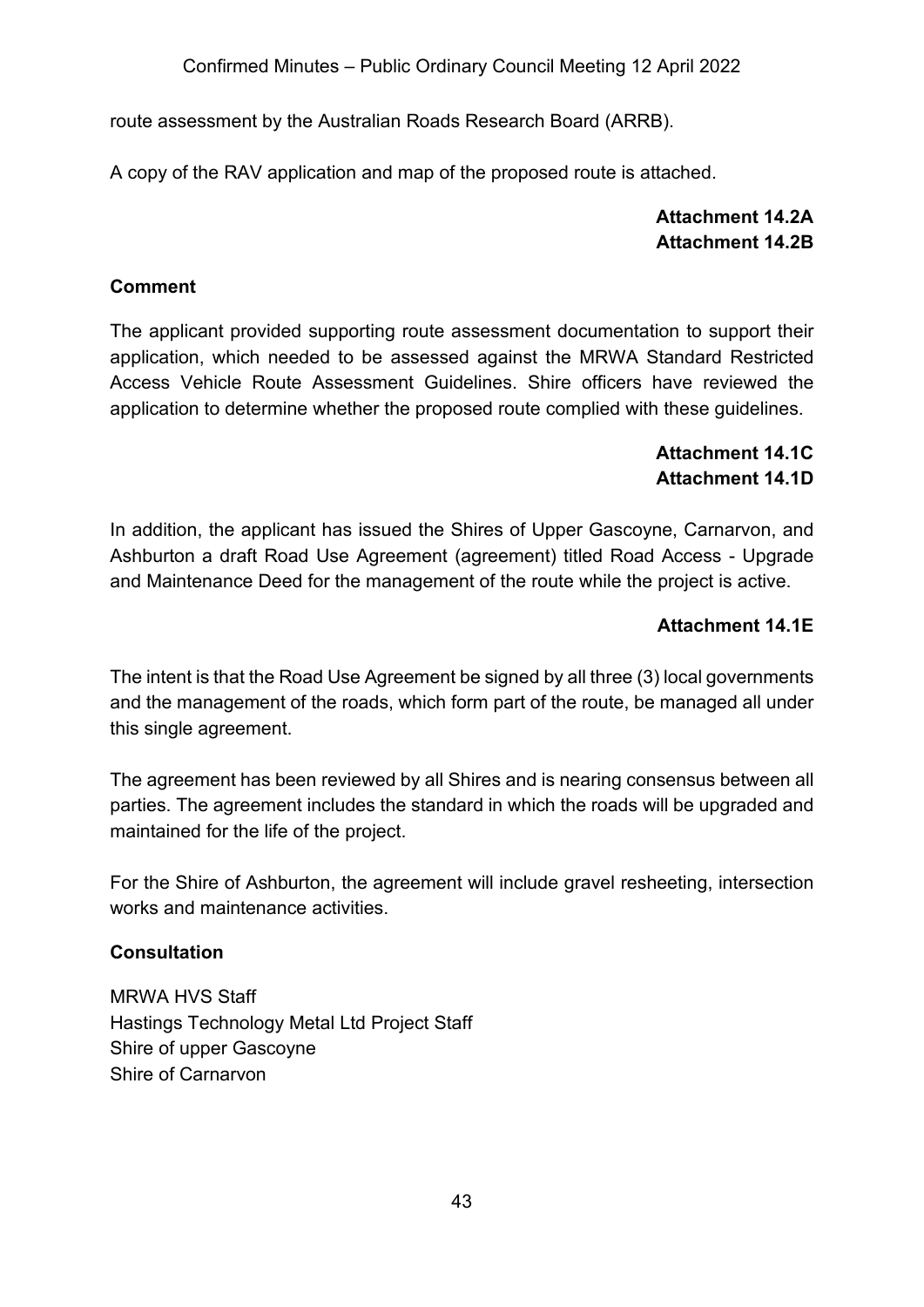#### **Statutory environment**

## *Road Traffic (Vehicles) Act 2012 Division 3 - Access restrictions on certain vehicles that comply with mass or dimension requirements.*

Main Roads Western Australia administer the Restricted Access Vehicle (RAV) network. Should the application pertain to a local government-controlled road, concurrence from the Council is sought.

The Council as the asset owner is requested to consider any restricted access vehicle (RAV) application and provide its consideration as to whether to include any proposed route onto the restricted access vehicle network.

The Council can place limited conditions onto a RAV approval. The standard local government condition used for these applications is the CA07 as follows:

The Shire of Ashburton supports the application for the above-mentioned roads to be included on the RAV 7 network on the basis that the roads are subject to a CA07 that stipulates the following:

Max Speed: 70k/ph.

Visibility: Lights must be turned on

All operators, as required by the Shire, must carry current written approval from the road asset owner permitting use of the road.

No operation on unsealed road segment when visibly wet, without the road owner's approval.

Direct radio contact must be maintained with other vehicles on or near the road (suggested channel 40)

#### *Road Traffic Act 2008*

Section 132 (4) of the *Road Traffic Act 2008* permits a local government and person who may become liable for the cost of repairs to enter into an agreement providing for the person to pay a compensation to the local government thereby avoiding being the subject of section 132 (2) proceedings.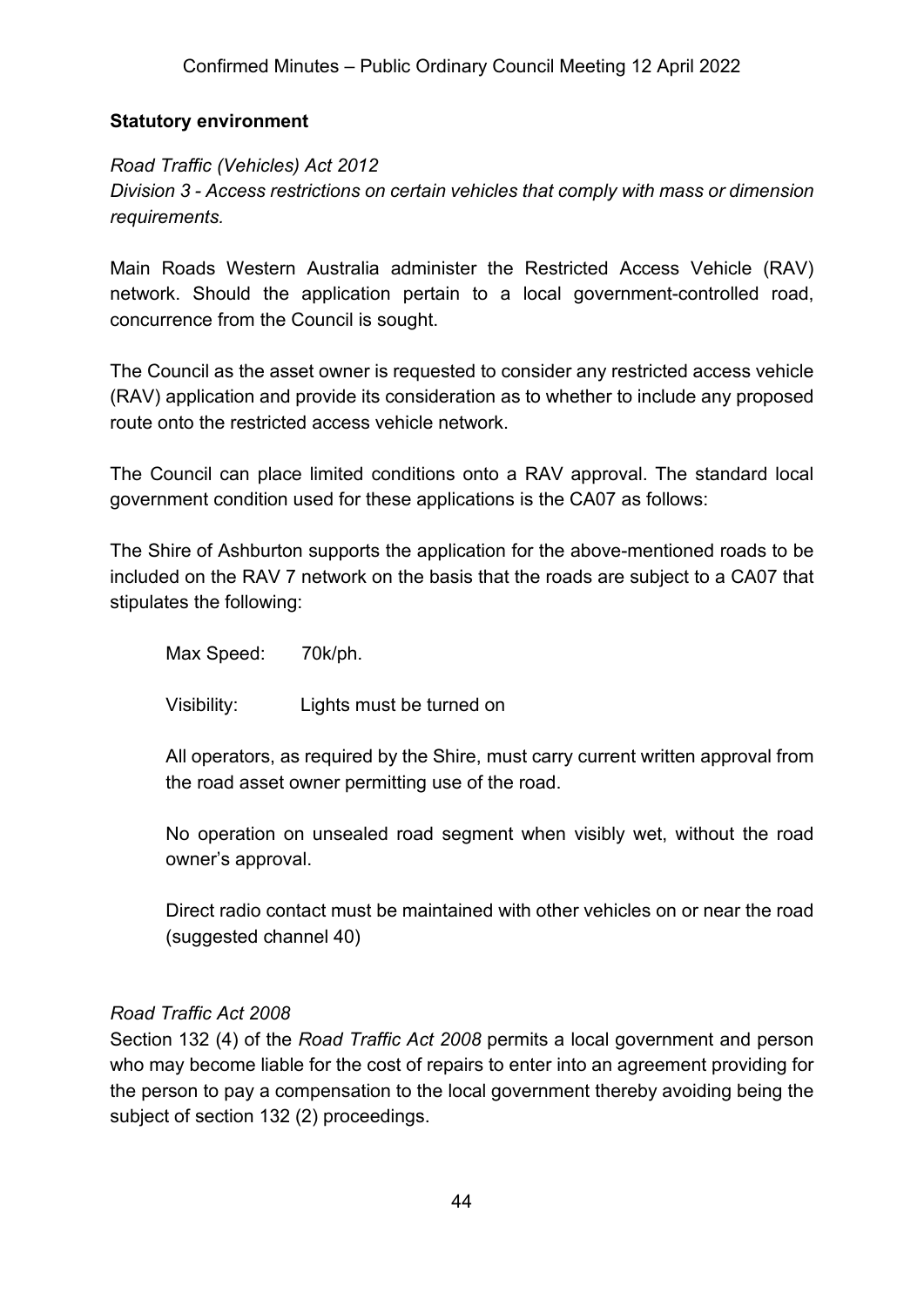## **Financial implications**

All costs associated with the road use agreement will be borne by the proponent – Hasting Technology Metals Ltd, For the life of the haulage operation. There are mechanisms within the road use agreement which provide the Council the ability to draw on a security bond should works not be achieved. In addition, there are also mechanisms to resolve disputes and manage rain fall events within the agreement.

#### **Strategic implications**

Shire of Ashburton Strategic Community Plan 2022-2032

| <b>Strategic Objective</b> | Place - We will provide sustainable, purposeful, and valued          |  |  |  |  |
|----------------------------|----------------------------------------------------------------------|--|--|--|--|
|                            | built and natural environment opportunities for<br>the<br>community. |  |  |  |  |
| <b>Strategic Outcome</b>   | Safe and interconnected transport networks for the<br>community      |  |  |  |  |
| Strategy                   | Manage roads, pathways, and other transport                          |  |  |  |  |
|                            | infrastructure according to need and use                             |  |  |  |  |

#### **Risk management**

Risk has been assessed based on the Officer Recommendation.

|                                                              | <b>Risk</b>                        | Risk Impact /                          | <b>Risk</b>                     | <b>Principal</b>                                                                                                                                                                           | <b>Risk Action</b>                                                                                                                                                                                                      |
|--------------------------------------------------------------|------------------------------------|----------------------------------------|---------------------------------|--------------------------------------------------------------------------------------------------------------------------------------------------------------------------------------------|-------------------------------------------------------------------------------------------------------------------------------------------------------------------------------------------------------------------------|
| <b>Risk</b>                                                  | Likelihood                         | <b>Consequence</b>                     | Rating                          | <b>Risk Theme</b>                                                                                                                                                                          | Plan                                                                                                                                                                                                                    |
| Other vehicle(s)<br>colliding with<br>vehicle                | Possible<br>(3)<br>Possible<br>(3) | Catastrophic<br>(5)<br>Moderate<br>(3) | High<br>(15)<br>Moderate<br>(9) | <b>People</b><br>Fatality,<br>permanent<br>disability<br>Reputation<br>Substantiated,<br>public<br>embarrassment,<br>moderate impact<br>on community<br>trust or moderate<br>media profile | General road rules<br>apply, in addition<br>the route standard<br>will be increase<br>from Type 2 to Type<br>3. Road Use<br>Agreement places<br>operational and<br>maintenance<br>responsibility onto<br>the proponent. |
| Damage to road<br>associated                                 | Almost<br>Certain                  | Moderate<br>(3)                        | High<br>(15)                    | Property<br>Localised damage                                                                                                                                                               |                                                                                                                                                                                                                         |
| infrastructure by<br>RAV's travelling in<br>either direction | (5)                                |                                        |                                 | requiring external<br>resources to<br>rectify                                                                                                                                              |                                                                                                                                                                                                                         |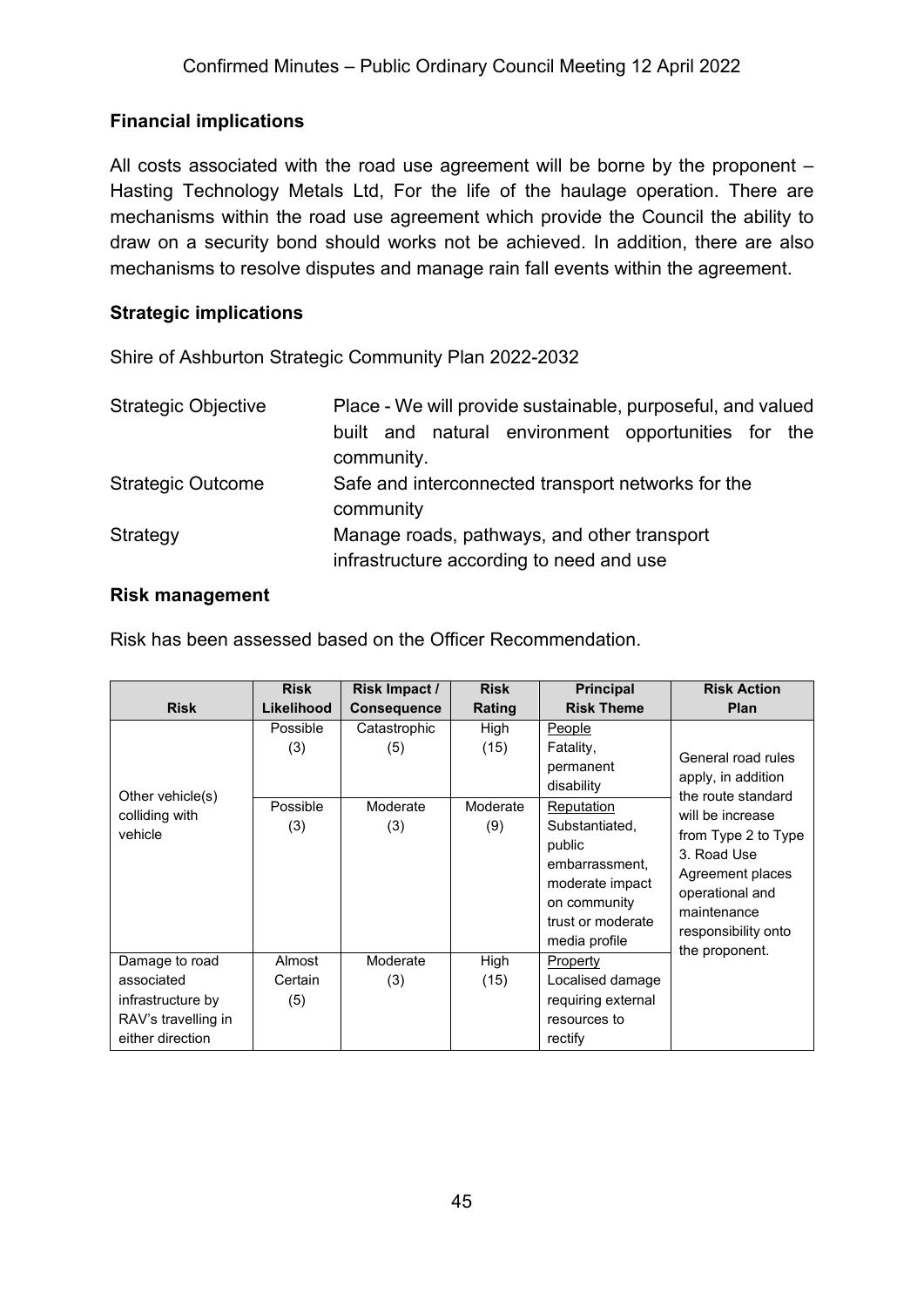| <b>Risk Matrix</b>    |                |                 |                                 |                 |                 |                 |
|-----------------------|----------------|-----------------|---------------------------------|-----------------|-----------------|-----------------|
| <b>Consequence</b>    |                | Insignificant   | <b>Moderate</b><br><b>Minor</b> |                 | <b>Major</b>    | Catastrophic    |
| Likelihood            |                |                 |                                 | 3               | 4               | 5               |
| <b>Almost Certain</b> | 5              | <b>Moderate</b> | <b>High</b>                     | <b>High</b>     | <b>Extreme</b>  | <b>Extreme</b>  |
|                       |                | (5)             | (10)                            | (15)            | 201             | (25)            |
| Likely                | 4              | Low             | <b>Moderate</b>                 | <b>High</b>     | <b>High</b>     | <b>Extreme</b>  |
|                       |                | (4)             | (8)                             | (12)            | (16)            | (20)            |
| <b>Possible</b>       | 3              | Low             | <b>Moderate</b>                 | <b>Moderate</b> | <b>High</b>     | <b>High</b>     |
|                       |                | (3)             | (6)                             | (9)             | (12)            | (15)            |
| <b>Unlikely</b>       | $\overline{2}$ | Low             | Low                             | <b>Moderate</b> | <b>Moderate</b> | <b>High</b>     |
|                       |                | 12).            | (4)                             | (6)             | (8)             | (10)            |
| Rare                  | и              | Low             | Low                             | Low             | Low             | <b>Moderate</b> |
|                       |                |                 | (2)                             | (3)             | (4)             | (5)             |

The following Risk Matrix has been applied:

Adoption of this item has been evaluated against the Shire of Ashburton's Risk Management Policy CORP5 Risk Matrix.

The perceived level of risk is "Moderate to High" in accordance with the likelihood and consequences if an incident involving a RAV was to occur.

#### **Policy implications**

#### *ENG13 Road Management Policy*

The Shire of Ashburton manages its road network to minimise preventable expenditure. This will at times preclude maximising efficiencies such as allowing access by Restricted Access Vehicles.

#### **Voting requirement**

Simple majority

#### **Councillor interest declarations**

| Cr K White     | - | Financial                 |
|----------------|---|---------------------------|
| Cr L Rumble    | - | Financial                 |
| Cr R de Pledge | - | <b>Indirect Financial</b> |

#### **Officer recommendation**

That with respect to the Application by Hastings Technology Metals Ltd to add Towera Road and Towera-Lyndon Road, Onslow to the Restricted Access Vehicle, Council,

- a Requests the Chief Executive Officer to advise Main Roads Western Australia Heavy Vehicle Section Branch Council concurs with the application subject to the inclusion of condition CA07 as following:
	- o Max Speed 70k/ph.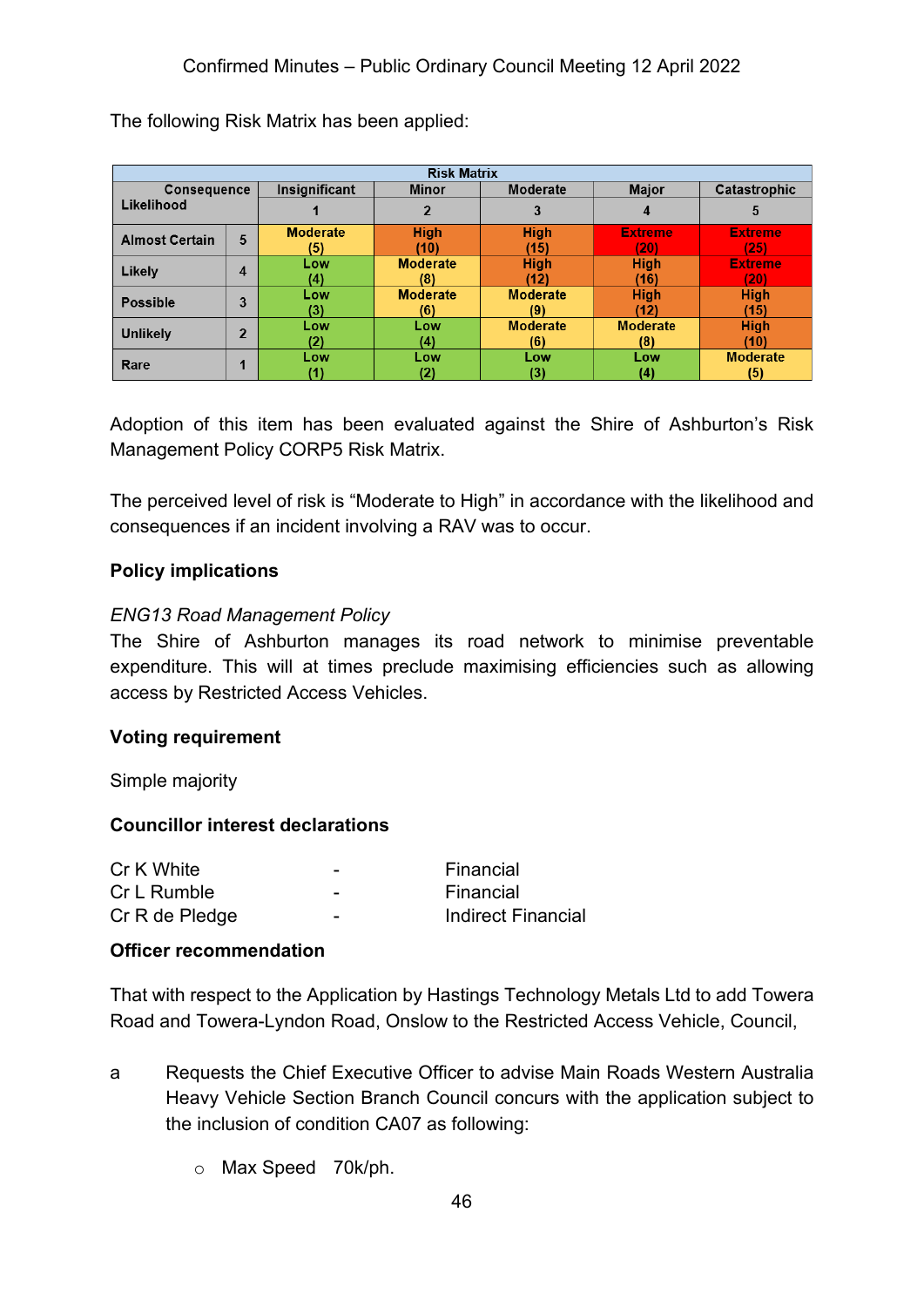- o Visibility Lights must be turned on
- o All operators, as required by the Shire, must carry current written approval from the road asset owner permitting use of the road.
- o No operation on unsealed road segment when visibly wet, without the road owner's approval.
- $\circ$  Direct radio contact must be maintained with other vehicles on or near the road (suggested channel 40),
- b Only provides concurrence to the above Restricted Access Network approval on the provision Hastings Technology Metals Ltd enter into a Road Use Agreement under section 132 of the *Road Traffic Act 2008*, and
- c Delegates to the Chief Executive Officer the power to negotiate to enter into a Road Use Agreement and, once consensus is reached, the Shire President and Chief Executive Officer be authorised to engross the Road Use Agreement between the Shires of Upper Gascoyne, Carnarvon, Ashburton, and Hastings Technology Metals Ltd.

## **Council Decision**

*The quorum required for the meeting to continue, and consider this item, could not be met (as per Section 5.19 of the Local Government Act 1995). Council proceeded to the next item of business.*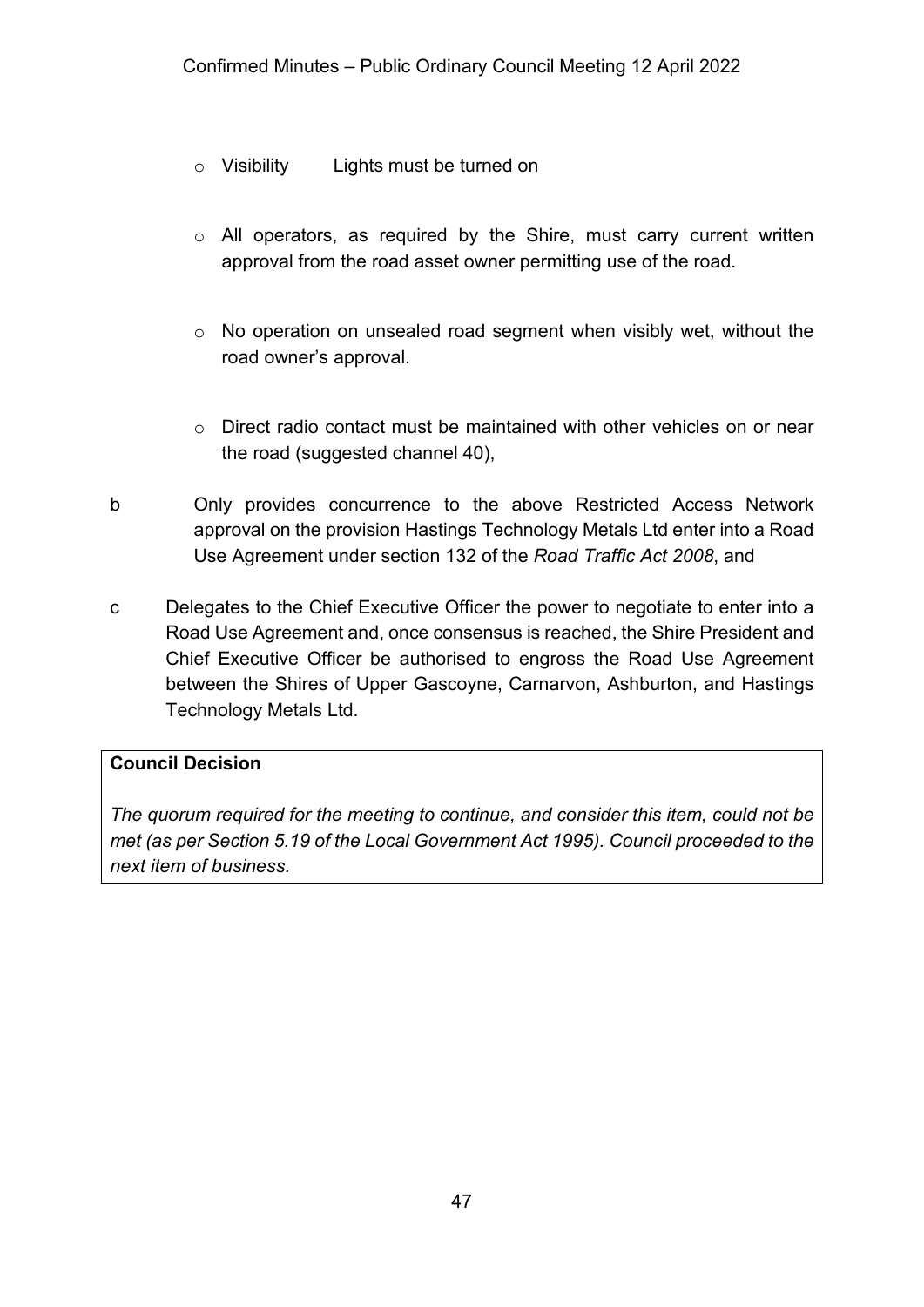## **15 Projects and Procurement reports**

1:15pm Cr M Lynch, Cr A Smith, Cr A Sullivan, and Cr L Rumble declared an interest in this matter for which the Minister permitted Cr M Lynch and Cr A Smith to fully participate in and have voting rights. Cr A Sullivan and Cr L Rumble left the meeting.

## **15.1 Request For Tender (RFT) 02.22 – Design and Construction of Tom Price and Paraburdoo Multipurpose Courts, WA**

| <b>File reference</b>                                                                                 | CM.02.22                                                    |
|-------------------------------------------------------------------------------------------------------|-------------------------------------------------------------|
| Author's name<br><b>Author's position</b><br><b>Author's interest</b>                                 | C McGurk<br><b>Director Projects and Procurement</b><br>Nil |
| Authorising officer's name<br>Authorising officer's position<br><b>Authorising officer's interest</b> | K Donohoe<br><b>Chief Executive Officer</b><br>Nil          |
| Name of applicant / respondent                                                                        | Not applicable                                              |
| Date report written                                                                                   | 21 March 2022                                               |
| <b>Previous meeting reference</b>                                                                     | Not Applicable                                              |

#### **Summary**

Council has previously endorsed the upgrading of the multipurpose courts in Tom Price and Paraburdoo, and the tennis courts in Paraburdoo.

One (1) conforming tender was received in response to RFT 02.22 Design and Construction of Tom Price and Paraburdoo Multipurpose Courts, WA. The evaluation panel has completed the assessment of the conforming submission and provided a recommendation.

Council is requested to authorise the engagement of the recommended contractor for the Design and Construction of Tom Price and Paraburdoo Multipurpose Courts, WA.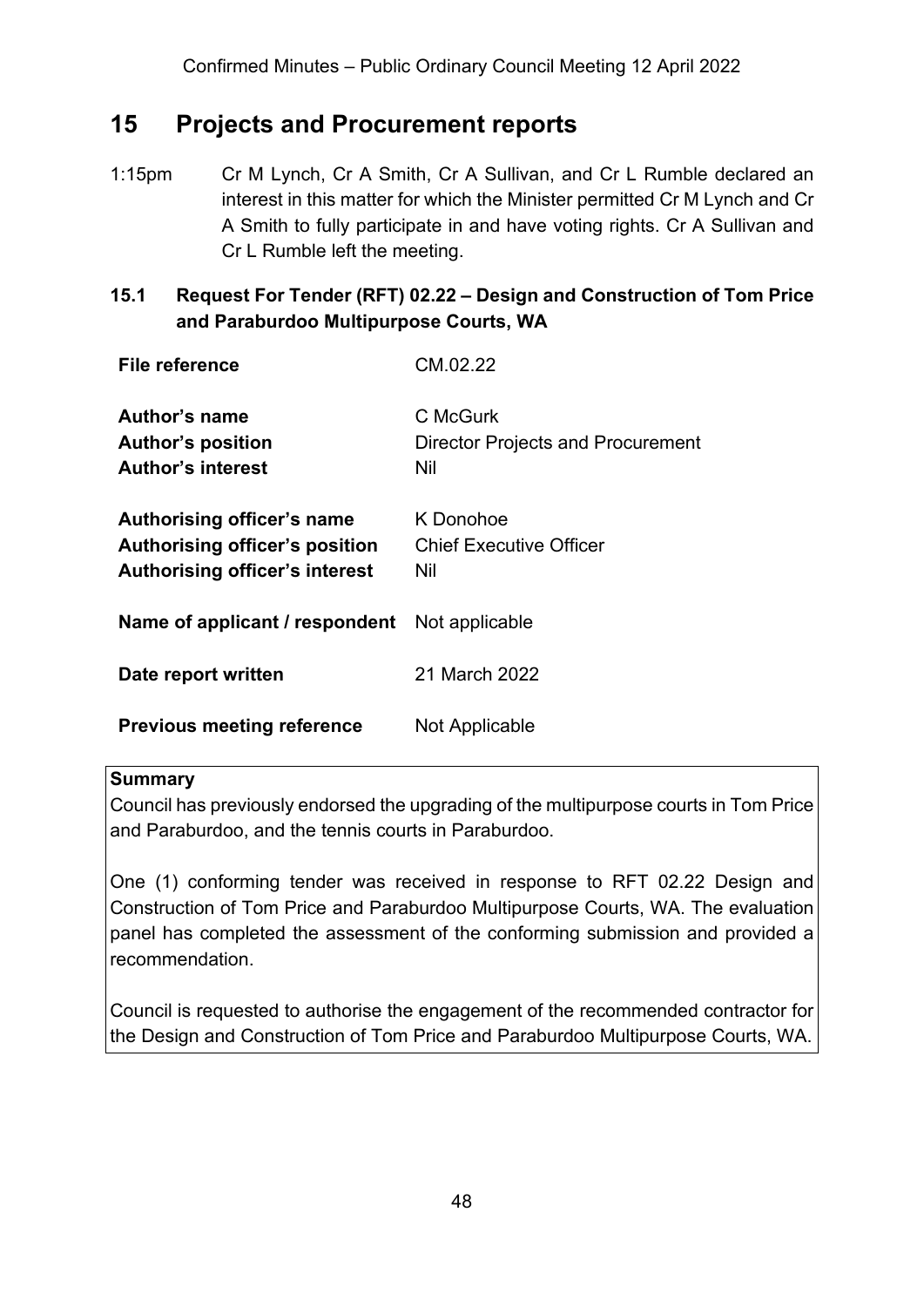## **Confidentiality**

An attachment to this report is confidential in accordance with Section 5.23(2) of the *Local Government Act 1995* because it deals with –

- *(c) "a contract entered into, or which may be entered into, by the local government and which relates to a matter to be discussed at the meeting."*
- *(e) "information that has a commercial value to a person."*

## **Background**

Request for Tender *RFT 02.22 Design and Construction of Tom Price and Paraburdoo Multipurpose Courts, WA*, was issued via the Shire's e-tendering portal (Tenderlink) on Wednesday 2 February 2022 and closed on Wednesday 2 March 2022 at 2:00pm.

The tender was also advertised via State-Wide public notice in *The West Australian* newspaper from Wednesday 2 February 2022.

Tenders were invited in accordance with the *Local Government Act 1995* to invite suitably registered, qualified, and experienced contractors to submit bids to enter a contract for RFT 02.22, in accordance with the tender brief as detailed below –

*The Shire of Ashburton seeks to engage a suitably qualified and experienced contractor for the design, documentation and construction works to upgrade the existing Tom Price and Paraburdoo Multipurpose Courts, and the existing tennis courts at Paraburdoo.*

*The works broadly consist of demolition works, new shade structures, playing court expansion and resurfacing, new fencing, new equipment, new clubhouse facilities, new amenities, new services connections and various siteworks.* 

*The Works are to be completed under one Contract with two (2) separable portions:*

- *Separable Portion 1: Upgrade to Tom Price Multipurpose Courts*
- *Separable Portion 2: Upgrade Paraburdoo Multipurpose Courts and Tennis courts*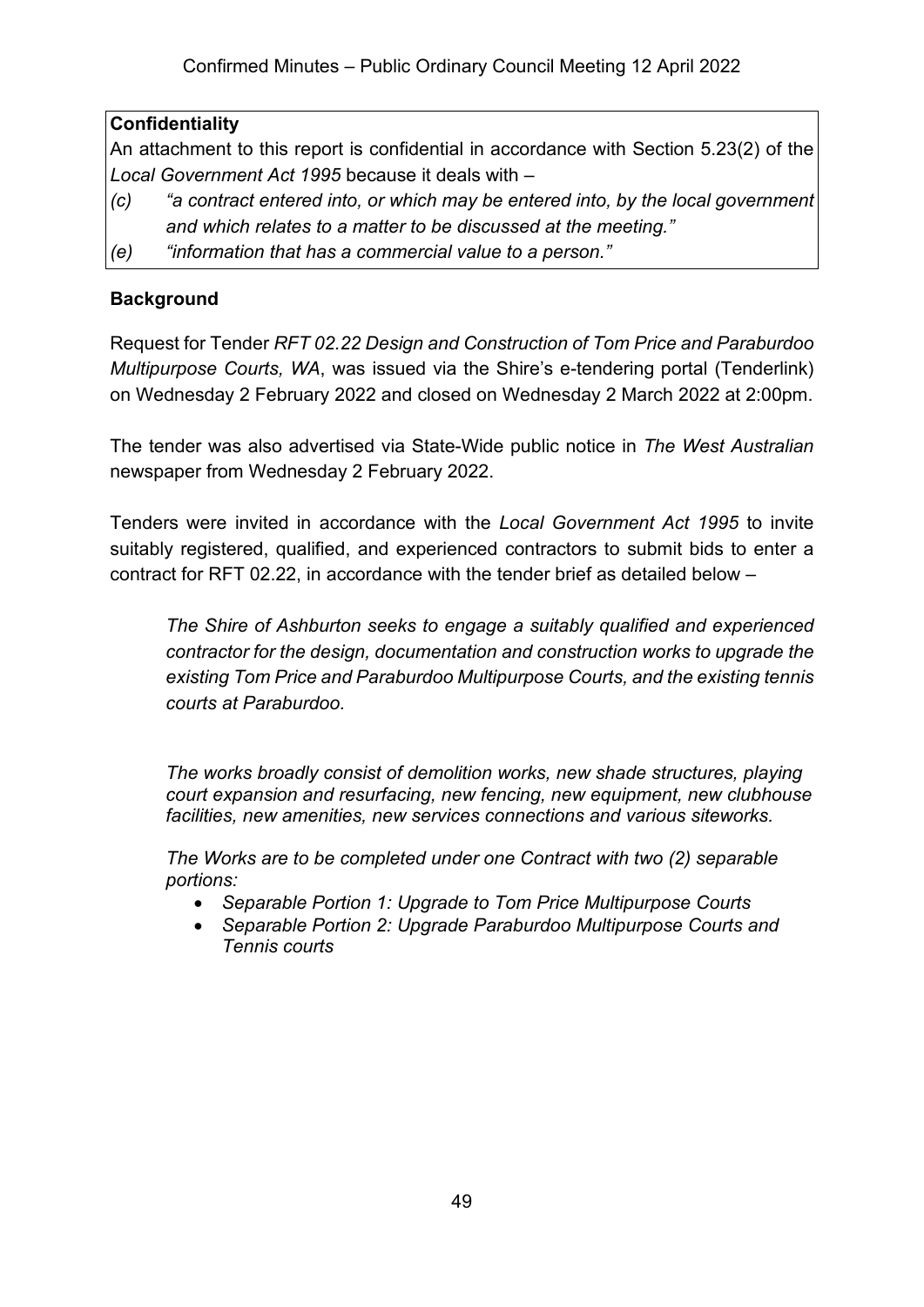## **Comment**

Approval of the Qualitative Criteria was undertaken prior to the advertisement of the RFT. Each Criterion was given the following weightings and included within the RFT document, as outlined below -

|     | <b>Criteria</b>                                         |     |
|-----|---------------------------------------------------------|-----|
| (a) | <b>Relevant Experience and Past Company Performance</b> | 15% |
| (b) | <b>Key Personnel</b>                                    | 15% |
| (c) | Resources / Plant / Equipment                           | 10% |
| (d) | Methodology/Programme/Quality & OHS Systems/Risk        | 10% |
|     | Management                                              |     |
| (e) | Price                                                   | 50% |

Each Panel Member individually assessed the Qualitative Criteria responses of the Tender submission.

The submission was assessed against the Qualitative Criteria and each Criterion was given a score in accordance the Evaluation Guide contained within the Evaluation Spreadsheet.

A rating scale of zero to ten (0 to 10) was used for evaluating the Tender submission in accordance with the Qualitative Criteria, with zero (0) being lowest and ten (10) being highest.

The evaluation and recommendation report, including overall evaluation scores and rankings, is attached

## **Confidential Attachment 15.1A**

The evaluation of the submission received against the quantitative and qualitative criteria resulted in the submission from Emirge Pty Ltd being deemed suitable.

A probity audit undertaken on the process identified there were no probity issues to note.

## **Consultation**

Tender Assessment Panel Procurement Department Probity Auditor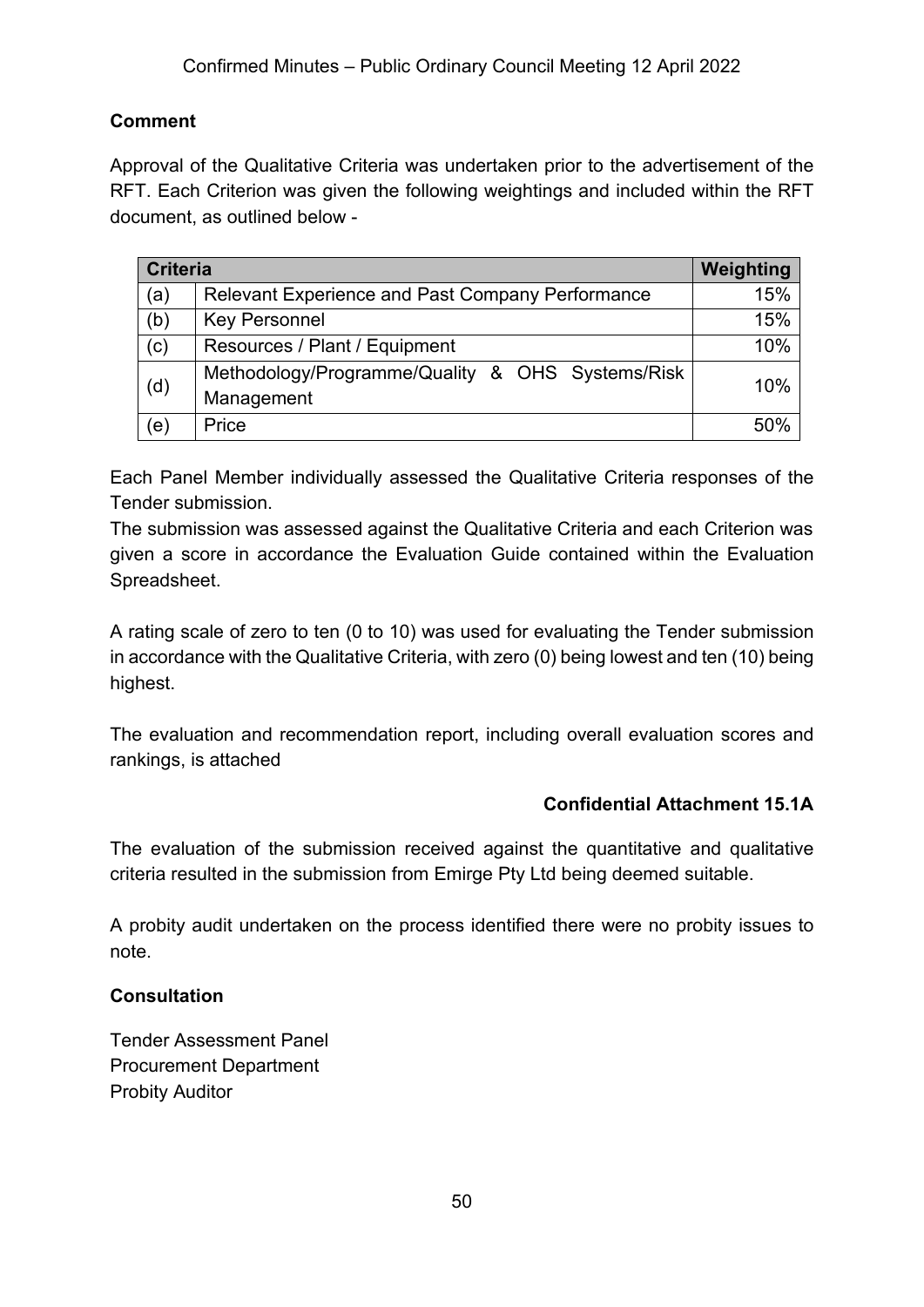#### **Statutory environment**

#### *Local Government Act 1995*

*Section 3.57 – Tenders for providing goods or services*

A local government is required to invite tenders before it enters a contract of a prescribed kind under which another person is to supply goods or services.

#### *Local Government Act 1995*

#### *Section 6.8 (Expenditure from municipal fund not included in annual budget*

A local government is not to incur expense from its municipal fund for an additional purpose except where the expense is incurred in a financial year before the Annual Budget is adopted (and must then be included), is authorised in advance by an Absolute Majority resolution by Council or authorised by the Shire President in an emergency.

#### *Local Government (Functions and General) Regulations 1996*

*Regulation 11 – When tenders must be publicly invited — Tenders for providing goods or services (s. 3.57)*

Tenders are to be publicly invited before a local government enters a contract for another person to supply goods or services if the consideration under the contract is, or is expected to be, more, or worth more, than \$250,000. Conditions and exemptions apply.

#### *Local Government (Functions and General) Regulations 1996 Regulation 18 – Rejecting and accepting tenders*

Council may choose to accept or may choose to decline to accept a tender. A tender that is submitted at a place, and within the time, specified in the invitation for tenders and which fails to comply with any other requirement specified in the invitation may be rejected without considering the merits of the tender.

#### **Financial implications**

The 2021-2022 Revised Annual Budget has an allocation of \$9,500,000 for the combined projects captured in the RFT, with the allocation broken down as follows:

- Tom Price components \$4.5 million
- Paraburdoo components \$5.0 million

Rio Tinto have committed \$3.0 million towards Tom Price, as per funding agreements, with Council required to contribute a minimum of \$1.5 million towards the project, which has been included in the 2021-2022 Revised Annual budget.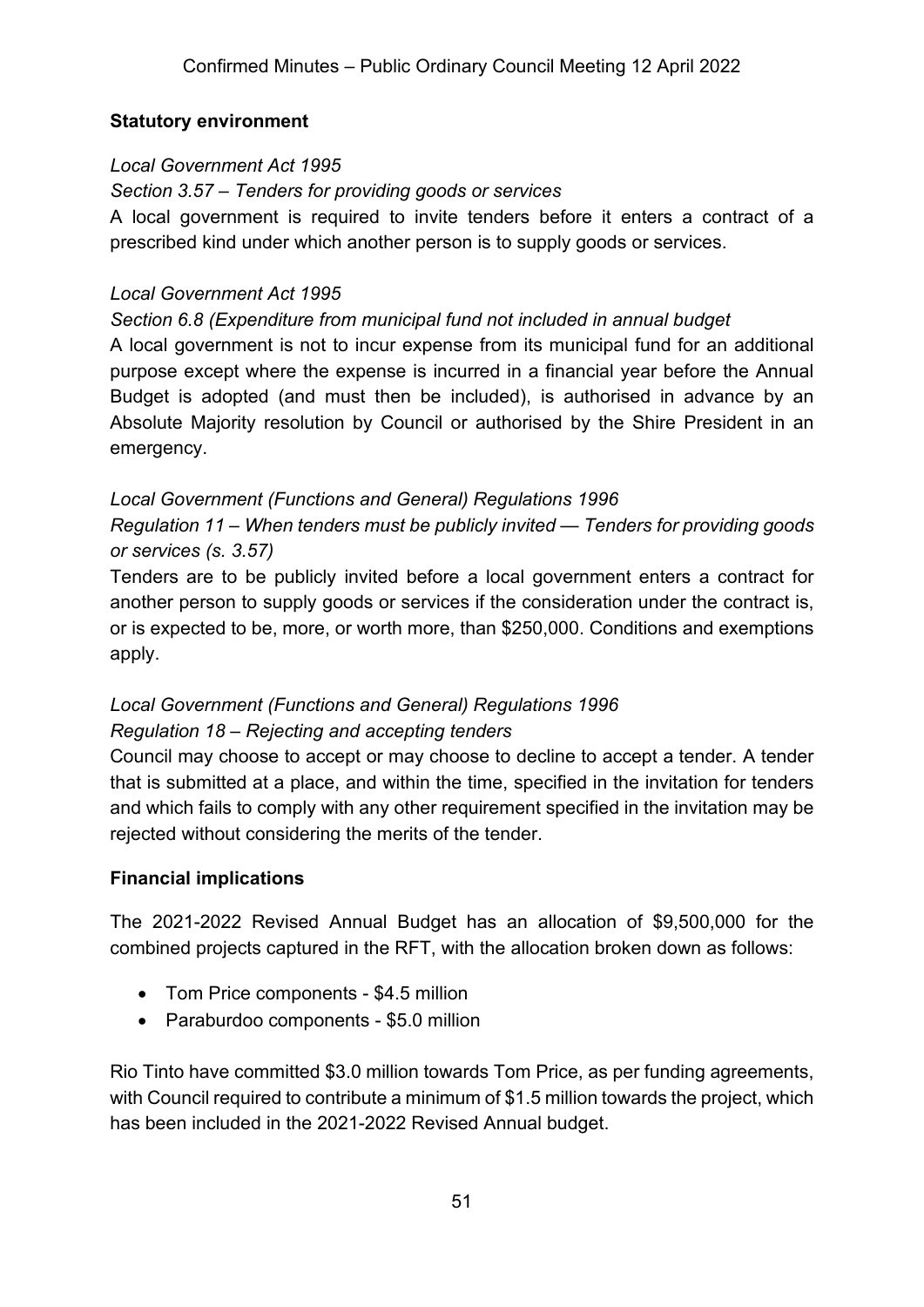Additionally, Rio Tinto have committed \$5.0 million towards Paraburdoo, as per funding agreements, with Council required to contribute a minimum of \$1.0 million towards the project, which has been earmarked in the 2022-2023 Draft Annual Budget.

The submission from Emirge Pty Ltd is \$11,996,313 (ex GST) (approximately \$1.35 million over the budget allocation).

Council can accept the tender in this financial year and budget the amount as a carryover commitment into next financial year and identify the short fall of funds in the budget deliberation for its 2022-2023 Annual Budget. This will commit Council to this expense, acknowledging minimal funds would be drawn from the 2021-2022 Revised Annual Budget due to timing of the project.

Additionally, Council could consider reducing the scope, or declining the tender submission however this is not recommended.

#### **Strategic implications**

Shire of Ashburton Strategic Community Plan 2022-2032

| <b>Strategic Objective</b> | Place – We will provide sustainable, purposeful, and<br>valued built and natural environment opportunities for the |
|----------------------------|--------------------------------------------------------------------------------------------------------------------|
|                            | community.                                                                                                         |
| <b>Strategic Outcome</b>   | well-maintained, and purposeful community<br>Quality,<br>facilities.                                               |
| Strategy                   | Provide high-standard sport and recreation facilities across                                                       |
|                            | the Shire.                                                                                                         |

#### **Risk management**

Risk has been assessed based on the Officer Recommendation.

|                       | <b>Risk</b> | <b>Risk Impact /</b> | <b>Risk</b> | <b>Principal</b>    | <b>Risk Action</b> |
|-----------------------|-------------|----------------------|-------------|---------------------|--------------------|
| <b>Risk</b>           | Likelihood  | <b>Consequence</b>   | Rating      | <b>Risk Theme</b>   | Plan               |
| Council does not      | Possible    | Major                | High        | Reputation          | Provide sufficient |
| approve the           | (3)         | (4)                  | (12)        | Substantiated.      | information for    |
| recommendation to     |             |                      |             | public              | informed decision  |
| award tender          |             |                      |             | embarrassment.      | making.            |
| resulting in no       |             |                      |             | high impact on      |                    |
| further action, and   |             |                      |             | community trust.    |                    |
| community             |             |                      |             | high media profile, |                    |
| infrastructure is not |             |                      |             | third party actions |                    |
| upgraded.             |             |                      |             |                     |                    |
| Tenderer cannot       | Possible    | Moderate             | Moderate    | Project Time and    | Implementation and |
| complete the works    | (3)         | (3)                  | (9)         | Cost                | adherence to       |
| on time               |             |                      |             |                     | contract           |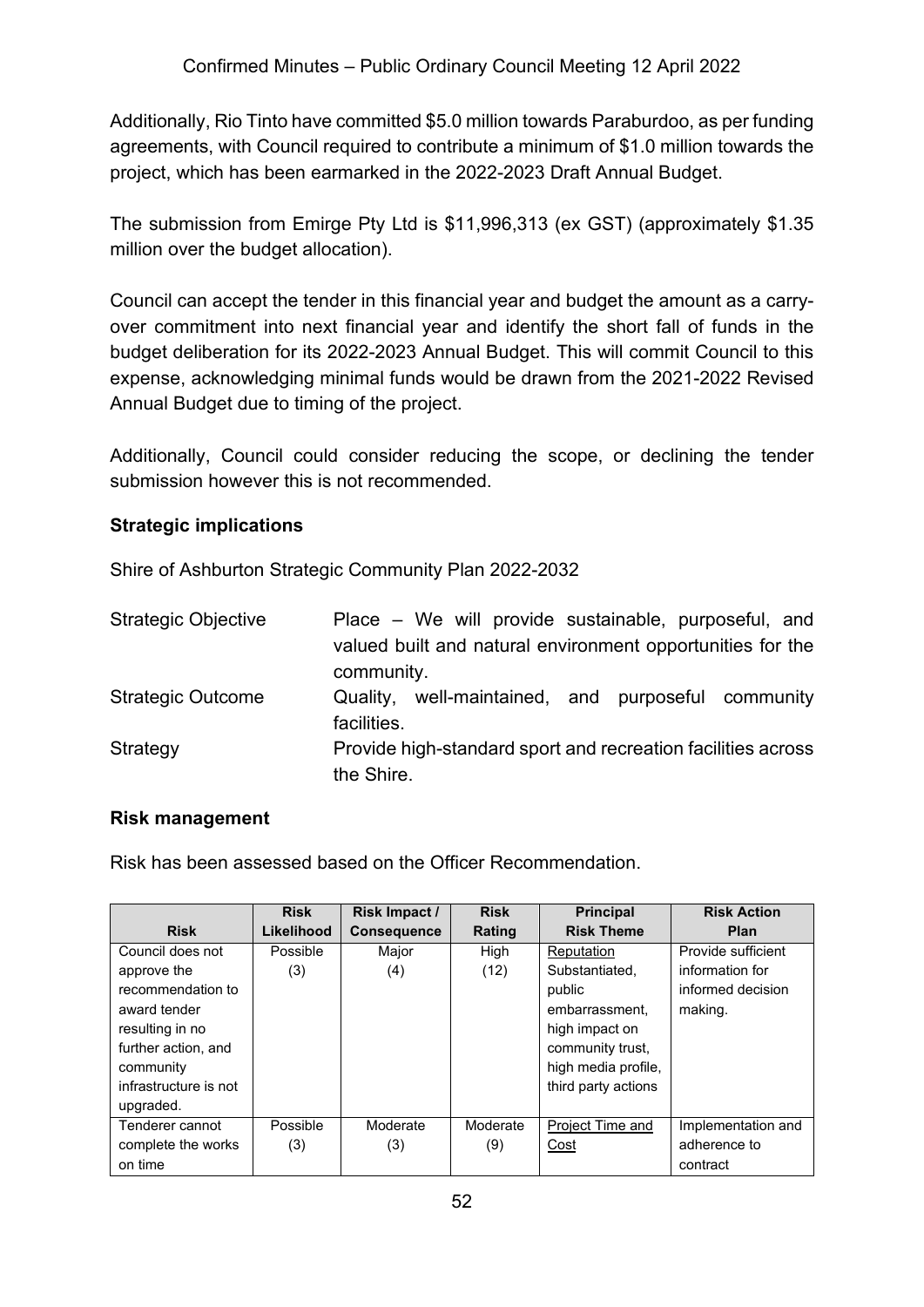|                     | <b>Risk</b> | Risk Impact /      | <b>Risk</b> | <b>Principal</b>    | <b>Risk Action</b> |
|---------------------|-------------|--------------------|-------------|---------------------|--------------------|
| <b>Risk</b>         | Likelihood  | <b>Consequence</b> | Rating      | <b>Risk Theme</b>   | <b>Plan</b>        |
|                     |             |                    |             | Exceeds deadline    | performance        |
|                     |             |                    |             | by 15% of project   | management and     |
|                     |             |                    |             | timeline and / or   | liquidated damages |
|                     |             |                    |             | exceeds project     | coverage.          |
|                     |             |                    |             | by 25%              |                    |
| Extra budget        | Possible    | Major              | High        | Reputation          | Provide sufficient |
| allocation not made | (3)         | (4)                | (12)        | Substantiated,      | information for    |
| by Council          |             |                    |             | public              | informed decision  |
|                     |             |                    |             | embarrassment.      | making.            |
|                     |             |                    |             | high impact on      |                    |
|                     |             |                    |             | community trust,    |                    |
|                     |             |                    |             | high media profile, |                    |
|                     |             |                    |             | third party actions |                    |

The following Risk Matrix has been applied:

| <b>Risk Matrix</b>    |                |                 |                 |                 |                 |                 |
|-----------------------|----------------|-----------------|-----------------|-----------------|-----------------|-----------------|
| <b>Consequence</b>    |                | Insignificant   | <b>Minor</b>    | Moderate        | <b>Major</b>    | Catastrophic    |
| Likelihood            |                |                 |                 |                 |                 | 5               |
| <b>Almost Certain</b> | 5              | <b>Moderate</b> | <b>High</b>     | <b>High</b>     | <b>Extreme</b>  | <b>Extreme</b>  |
|                       |                | (5)             | (10)            | (15)            | (20)            | (25)            |
| Likely                | 4              | Low             | <b>Moderate</b> | <b>High</b>     | <b>High</b>     | <b>Extreme</b>  |
|                       |                | (4)             | (8)             | (12)            | (16)            | (20)            |
| <b>Possible</b>       | 3              | Low             | <b>Moderate</b> | <b>Moderate</b> | <b>High</b>     | <b>High</b>     |
|                       |                | (3)             | (6)             | (9)             | (12)            | (15)            |
| <b>Unlikely</b>       | $\overline{2}$ | Low             | Low             | <b>Moderate</b> | <b>Moderate</b> | <b>High</b>     |
|                       | (2)            | (4)             | (6)             | (8)             | (10)            |                 |
| Rare                  |                | Low             | Low             | Low             | Low             | <b>Moderate</b> |
|                       |                |                 |                 |                 | (4)             | (5)             |

Adoption of this item has been evaluated against the Shire of Ashburton's Risk Management Policy CORP5 Risk Matrix.

The perceived level of risk is "Moderate to High" because there is community expectation the facilities will be upgraded. Without additional funding the project cannot proceed.

## **Policy implications**

#### *ENG09 Asset Management Policy*

Council is committed to the responsible management of its assets and to establish a framework to ensure these assets are acquired, maintained, and disposed of in such a manner the agreed level of service delivery is achieved within the constraints of the asset life, cost effectiveness, and financial environmental sustainability.

## *FIN12 Purchasing Policy*

Council is committed to delivering best practice in the purchasing of goods, services and works which align with the principles of transparency, probity, and good governance, and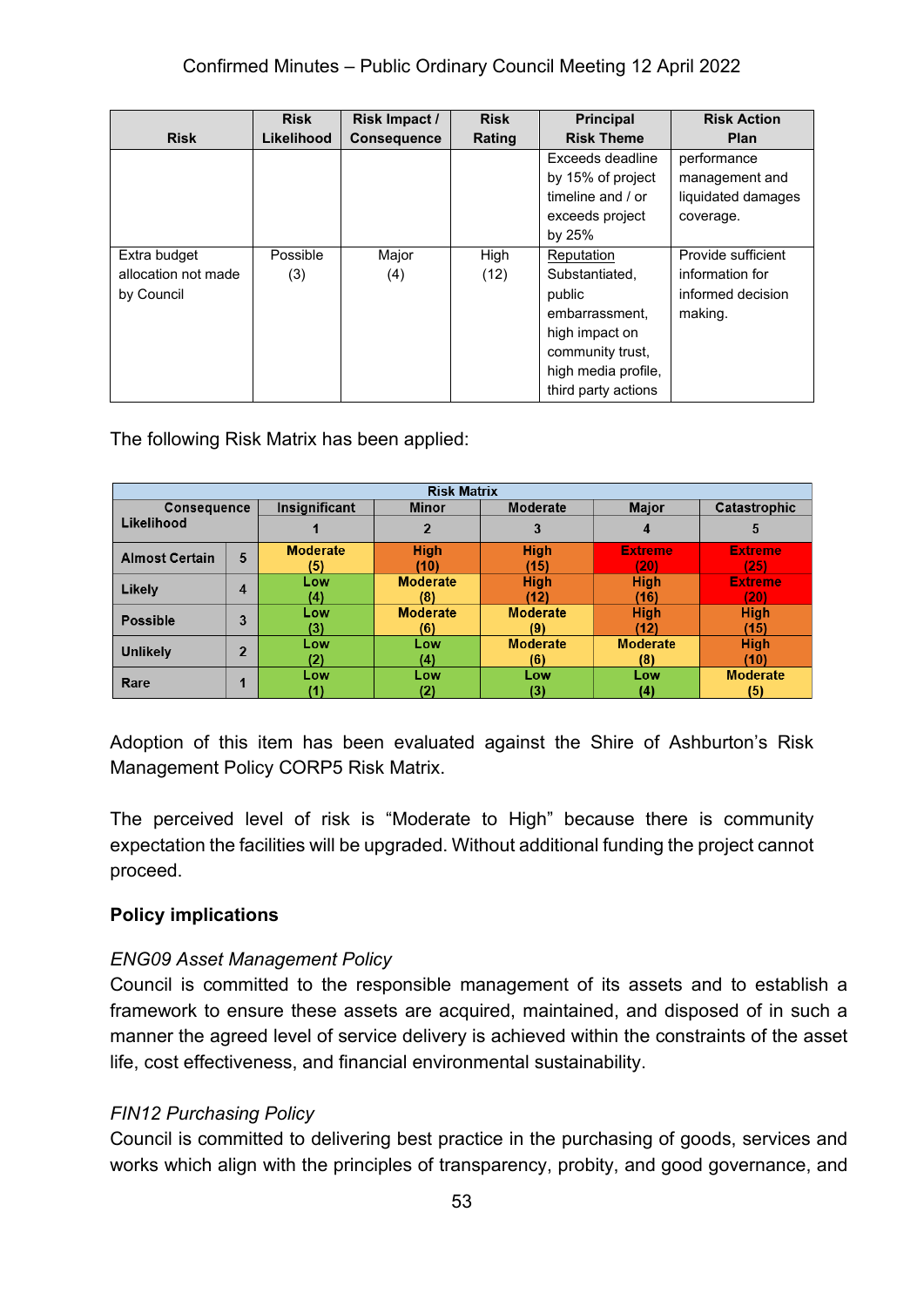establishing efficient, effective, economical, and sustainable procedures in all purchasing activities.

#### **Voting requirement**

Absolute majority

## **Councillor interest declarations**

| Cr M Lynch    | -                        | Impartiality       |
|---------------|--------------------------|--------------------|
| Cr M Lynch    | $\overline{\phantom{0}}$ | Indirect financial |
| Cr L Rumble   |                          | Financial          |
| Cr A Smith    | -                        | Indirect financial |
| Cr A Sullivan |                          | Financial          |

#### **Officer recommendation**

That with respect to RFT 02.22 Design and Construction Tom Price and Paraburdoo Multipurpose Courts WA, Council,

- a Notes the Evaluation Report, as included in Confidential Attachment 15.1A,
- b In accordance with Regulation 18 of the *Local Government (Functions and General) Regulations 1996*, accepts the submission from Emirge Pty Ltd for RFT 02.22 Design and Construction Tom Price and Paraburdoo Multipurpose Courts, WA, for the tendered price of \$11,996,313 (ex GST), as being advantageous and value for money,
- c Authorises the Chief Executive Officer to negotiate and engross the contract, with or without modification, with Emirge Pty Ltd based on their submitted and accepted submission, and
- d In accordance with Section 6.8 of the *Local Government Act 1995*, includes sufficient funds (currently estimated at an additional \$1.0 million) to complete the full scope of works, as listed in the Request for Tender documentation, in the 2022-2023 Annual Budget.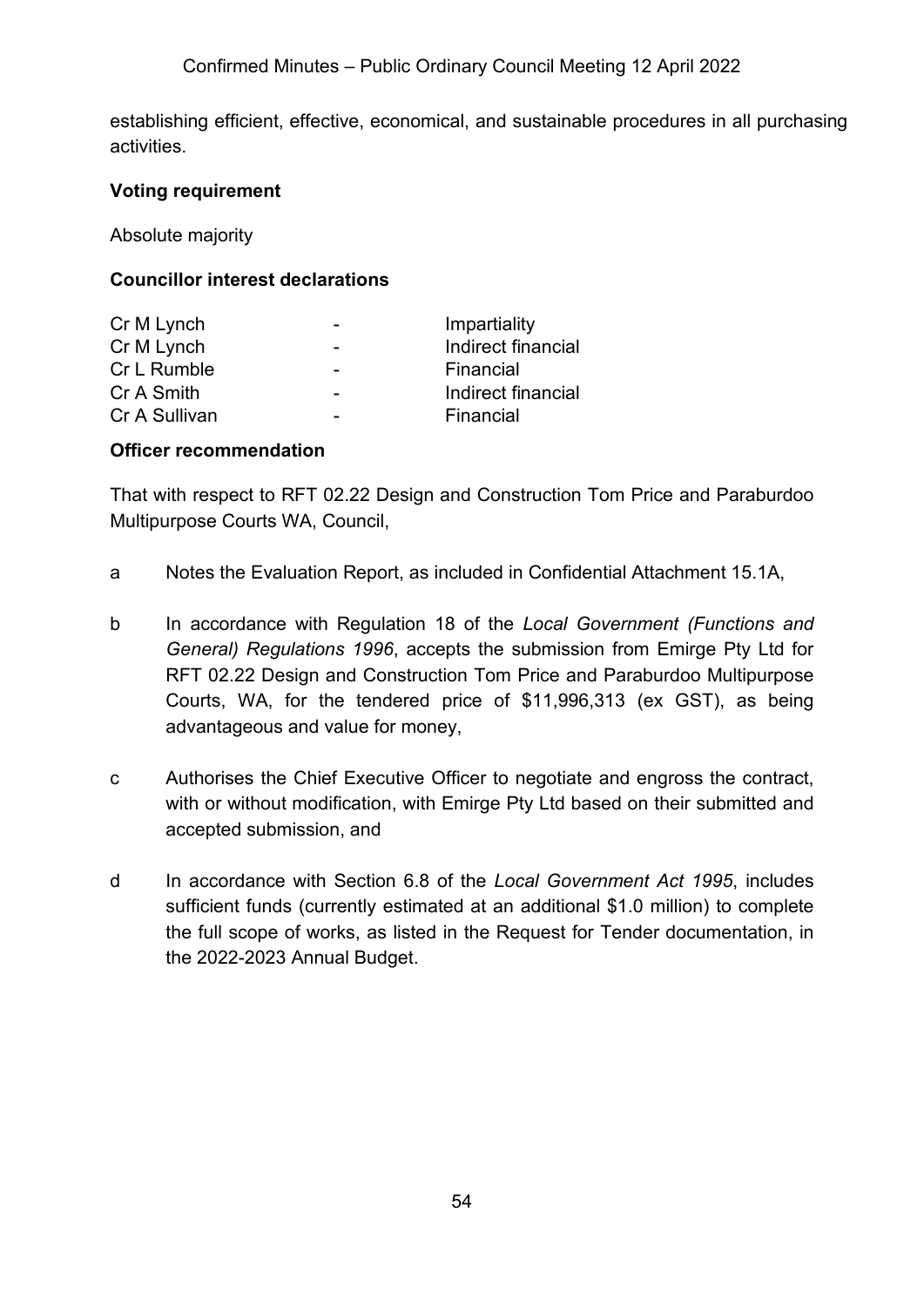| <b>Cr M Lynch</b><br><b>Cr J Richardson</b> |
|---------------------------------------------|
|                                             |

**That with respect to RFT 02.22 Design and Construction Tom Price and Paraburdoo Multipurpose Courts WA, Council,**

- **a Notes the Evaluation Report, as included in Confidential Attachment 15.1A,**
- **b In accordance with Regulation 18 of the** *Local Government (Functions and General) Regulations 1996***, accepts the submission from Emirge Pty Ltd for RFT 02.22 Design and Construction Tom Price and Paraburdoo Multipurpose Courts, WA, for the tendered price of \$11,996,313 (ex GST), as being advantageous and value for money,**
- **c Authorises the Chief Executive Officer to negotiate and engross the contract, with or without modification, with Emirge Pty Ltd based on their submitted and accepted submission, and**
- **d In accordance with Section 6.8 of the** *Local Government Act 1995***, includes sufficient funds (currently estimated at an additional \$1.0 million) to complete the full scope of works, as listed in the Request for Tender documentation, in the 2022-2023 Annual Budget.**

**Carried 5/0**

1:16pm Cr A Sullivan and Cr L Rumble returned to the meeting.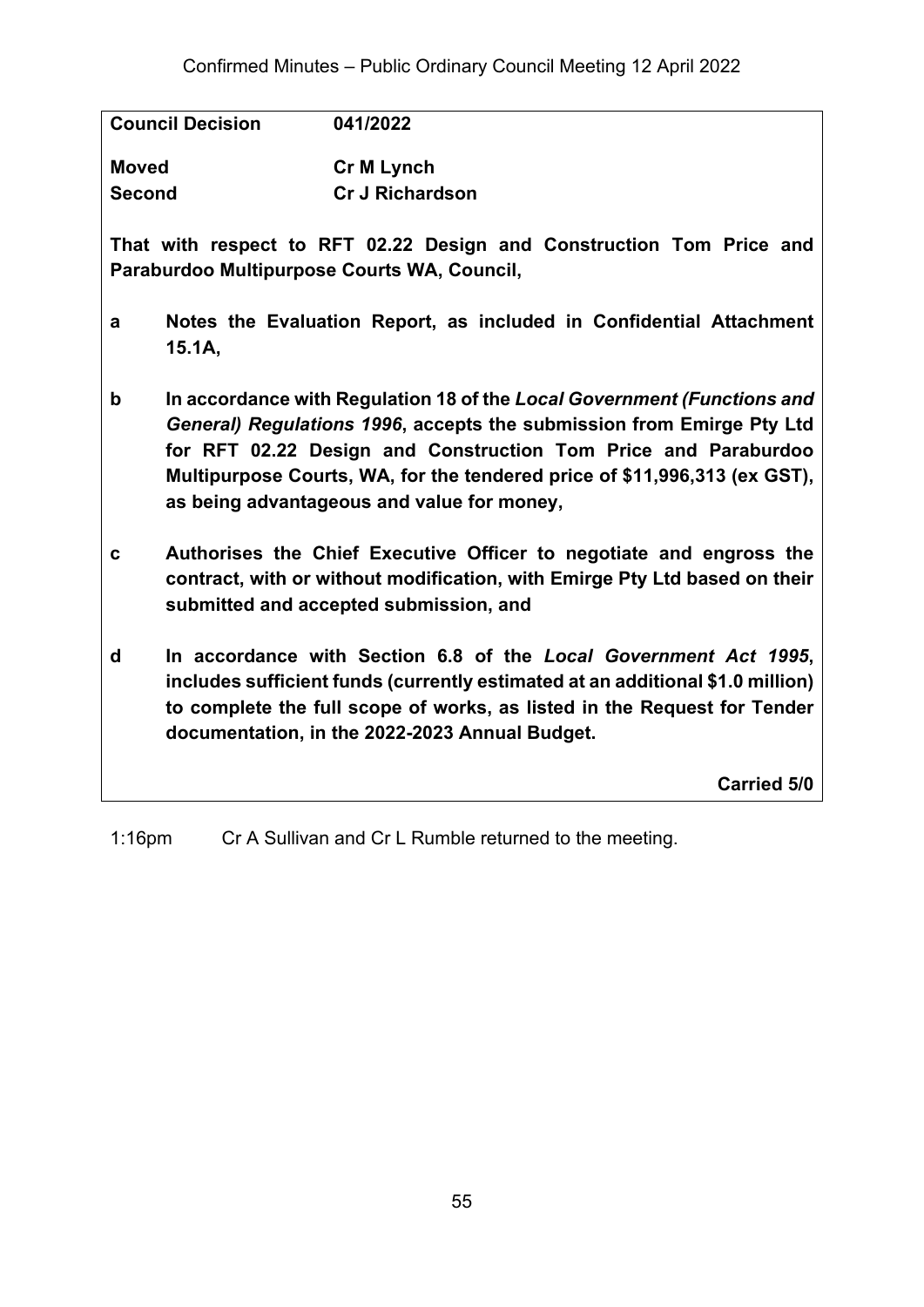# **16 Councillor agenda items / notices of motions**

Nil

# **17 New business of an urgent nature introduced by Council decision**

| <b>Council Decision</b>                    | 042/2022                                                                                                                                                                                                                             |  |  |
|--------------------------------------------|--------------------------------------------------------------------------------------------------------------------------------------------------------------------------------------------------------------------------------------|--|--|
| <b>Moved</b>                               | <b>Cr M Lynch</b>                                                                                                                                                                                                                    |  |  |
| <b>Second</b>                              | Cr R de Pledge                                                                                                                                                                                                                       |  |  |
|                                            | That with respect to new business of an urgent nature introduced by Council<br>decision Council, at 1:16pm, pursuant to Clause 5.4 of the Shire of Ashburton<br>Standing Orders Local Law 2012 consider the following new business - |  |  |
| 17.1<br><b>Attendance at Events Policy</b> |                                                                                                                                                                                                                                      |  |  |
|                                            | 17.2 RFT 26.21 - Design and Construction Skate Bowl, Tom Price, WA - Phase                                                                                                                                                           |  |  |
| 2                                          |                                                                                                                                                                                                                                      |  |  |
|                                            | <b>Carried 7/0</b>                                                                                                                                                                                                                   |  |  |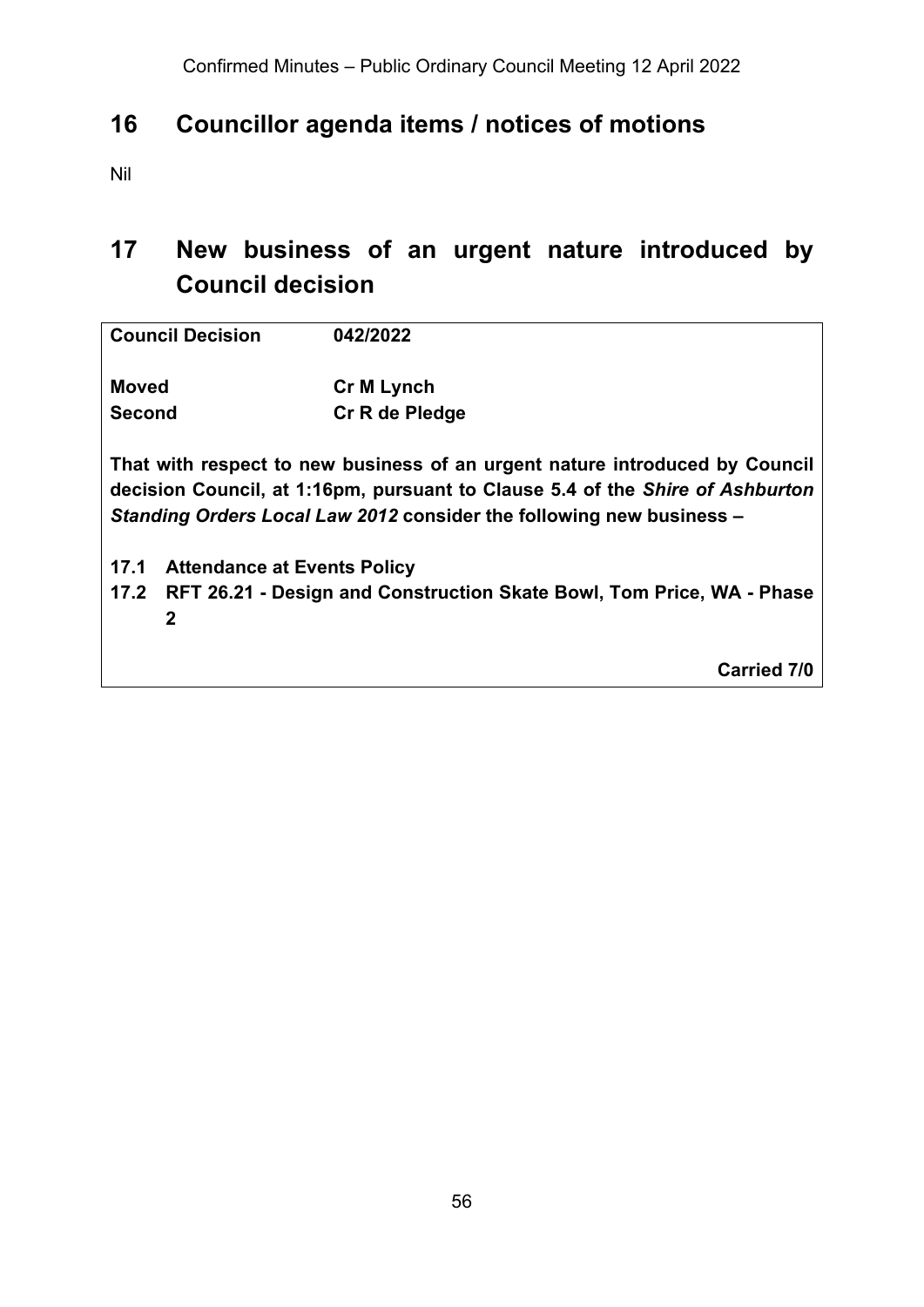#### **17.1 Attendance at Events Policy**

| File reference                                                                                 | <b>GV20</b>                                                                 |
|------------------------------------------------------------------------------------------------|-----------------------------------------------------------------------------|
| <b>Author's name</b><br><b>Author's position</b><br><b>Author's interest</b>                   | A Furfaro<br>Governance officer<br>Nil                                      |
| Authorising officer's name<br>Authorising officer's position<br>Authorising officer's interest | N Cain<br><b>Director Corporate Services</b><br>Nil                         |
| <b>Name of applicant / respondent</b> Not applicable                                           |                                                                             |
| Date report written                                                                            | 7 April 2022                                                                |
| <b>Previous meeting reference</b>                                                              | Agenda item 11.3 (Minute 26/2020) Ordinary<br>Council Meeting 10 March 2020 |

#### **Summary**

Council has previously adopted an Attendance at Events policy.

The purpose of the policy is to provide the framework to enable Council members, the Chief Executive Officer, and designated senior employees to attend events as representatives of Council without restricting their future participation in the Council decision-making process. Currently attendance at events, functions, and briefings with Council's two (2) State Agreement Strategic Partners is restricted, which is considered not to be in the best interests for the community.

Council is requested to adopt amendments to the Policy to permit attendance at preapproved events hosted by Rio Tinto Iron Ore and Chevron Australia Pty Ltd.

#### **Background**

Section 5.90A of the *Local Government Act 1995* requires local governments to have an Attendance at Events policy. The purpose of the policy is for Council to actively consider the purpose of, and benefits to the community from, Council members, Chief Executive Officers and designated senior employees attending events.

The policy provides a framework for the acceptance of invitations to various events and clarifies who will pay for tickets or the equivalent value of the invitation.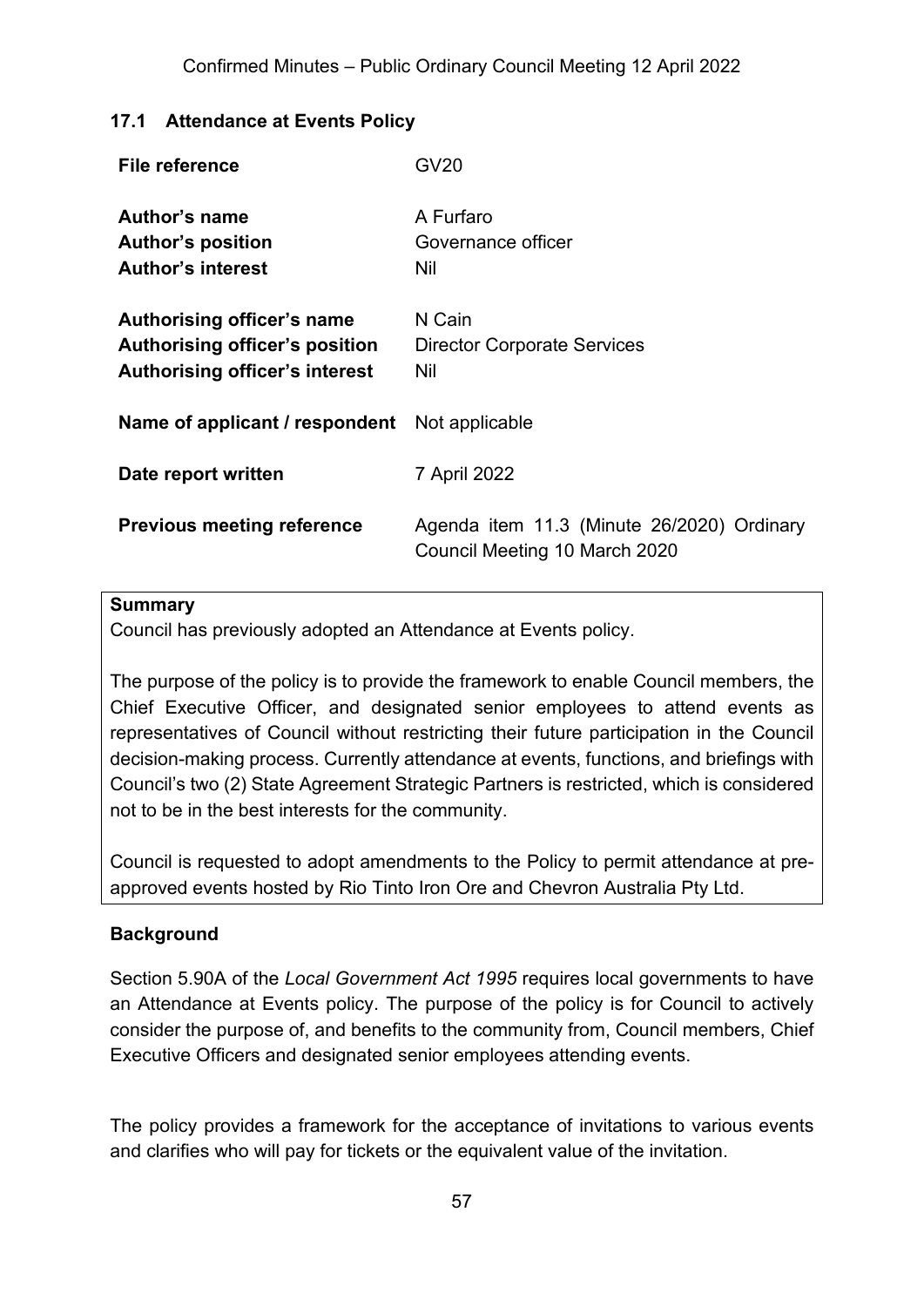The tickets should be provided to the local government and not individual Council members. A ticket or invitation provided by a donor to an individual in their capacity as a Council member, Chief Executive Officers or designated senior employees is to be treated as a gift to the person, unless the tickets or invitation are referred to the local government to be considered in accordance with the policy.

## **Comment**

In developing the policy, there are several matters which need to be considered. Principally, the Council needs to consider what is the benefit to the community or local government in having members of Council, Chief Executive Officers or designated senior employees attend the event.

The Attendance at Events policy is to enable Council members to attend events as a representative of Council without restricting their ability to participate in Council meetings. It is not intended to be used as a mechanism to avoid conflict of interest provisions where significant matters are likely to come before Council from the provider of the invitation.

While attending events is generally considered an important function for Council members, the Chief Executive Officer, and designated senior employees to represent the local government, if there are costs involved, especially significant costs, it can lead to criticism from the community for spending ratepayer's money if the tangible benefits are not identified. Similarly, if the Council is accepting tickets, including those because of sponsorship, there can be a perception of bias when matters affecting the organisation come before Council.

The policy should also consider the role the person attending will have at the event for example, speaking, giving an award or being a member of the audience – especially if there are significant costs associated with attendance. The community perception will be different for a person attending to undertake a specific role or function versus being a member of the audience.

Note, examples are provided in the legislation of what constitutes an event: concerts, conferences, functions and sporting events. This is not an exhaustive list and Council should consider the full range of events which may be relevant to the district, such as agricultural shows, field days, school awards nights and cultural events.

Ultimately, it is the decision of Council as to what is contained within the policy, and this will vary between local governments.

In March 2020 Council adopted the Attendance at Events policy.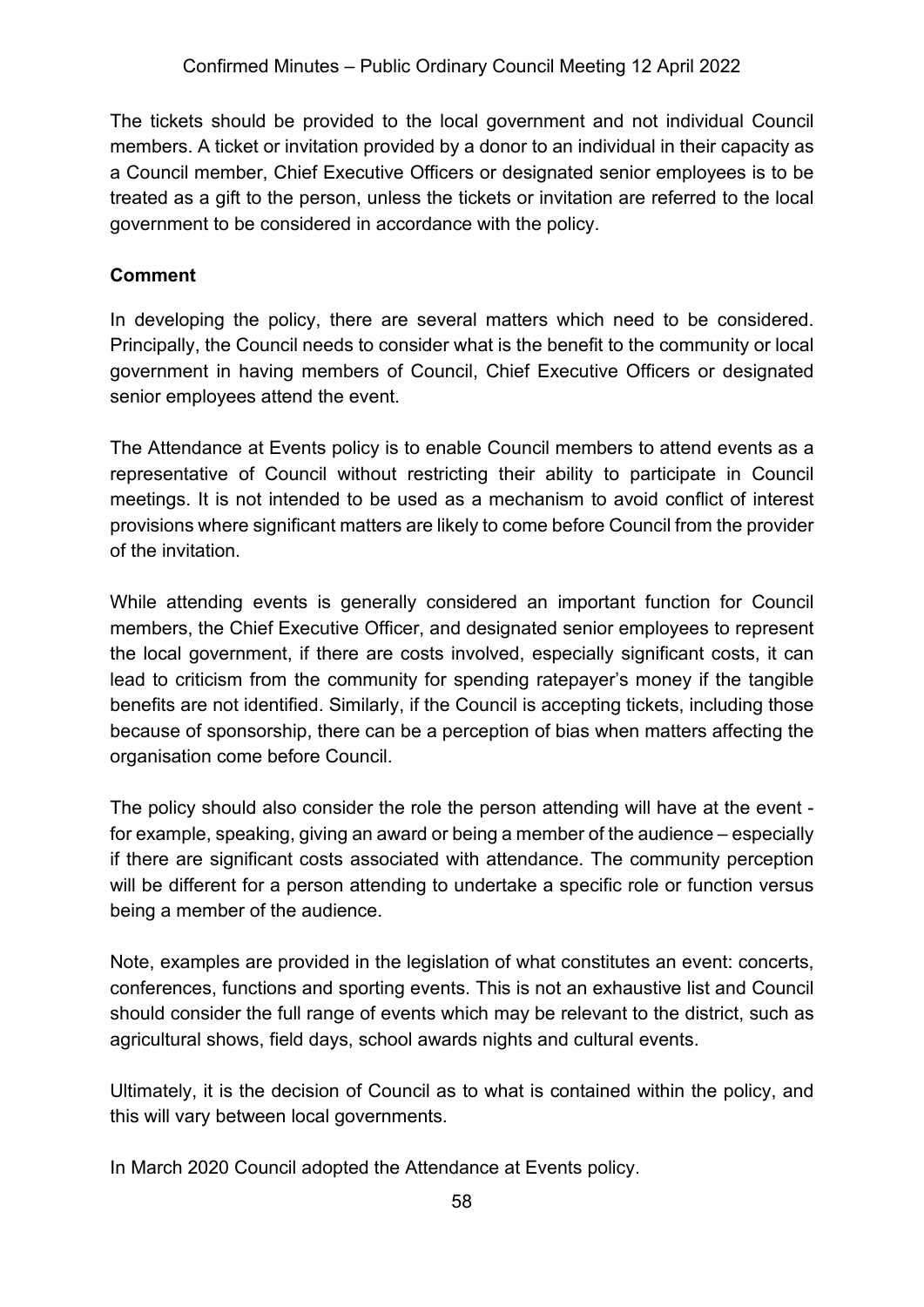This policy currently has the following attendance at events pre-approved –

- *Advocacy or lobbying of Members of Parliament or Ministerial briefings (Elected Members, the CEO and Directors and Managers only);*
- *Any free event held within the Shire of Ashburton;*
- *Events run by ALGA, WALGA, LGIS or major professional bodies associated with local government at a local, state, and federal level and Local, State or Federal Government or Government Agency or Department*
- *Meetings or Events hosted by Clubs, organisations, schools or Not for Profit Organisations within the Shire of Ashburton or District to which the Shire President, Elected Member, CEO or employee has been officially invited;*
- *Shire hosted, run or sponsored ceremonies, tournaments, functions and events and functions and events with employees;*
- *Community art exhibitions within the Shire of Ashburton or District;*
- *Cultural events/festivals within the Shire of Ashburton or District;*
- *Opening or launch of an event or facility within the Shire of Ashburton or District;*
- *Recognition of Service events within the Shire of Ashburton or District;*
- *Returned and Services League of Australia events within the Shire of Ashburton or District; and*
- *Where Shire President, Elected Member or CEO representation has been formally requested.*

The above list does not include the ability to meet or attend functions hosted by Council's two (2) State Agreement Strategic Partners - Rio Tinto Iron Ore and Chevron Australia Pty Ltd.

Councillors have commented this inability to attend these events is precluding them from serving the best interest of the community.

Shire officers propose amending the Attendance at Events policy to include the ability to attend events run and hosted by Rio Tinto Iron Ore and Chevron Australia Pty Ltd.

As stated by the Department of Local Government Operational Guidelines for Attendance at events policy the matters which could be included:

- *To whom invitations are to be directed,*
- *Who authorises attendance at an event, including how the decision is made for a council member or CEO to attend an event,*
- *How many people are authorised to attend an event,*
- *Who is responsible for the cost of attending (if any), including whether there is a requirement for the council member or CEO to contribute to the cost,*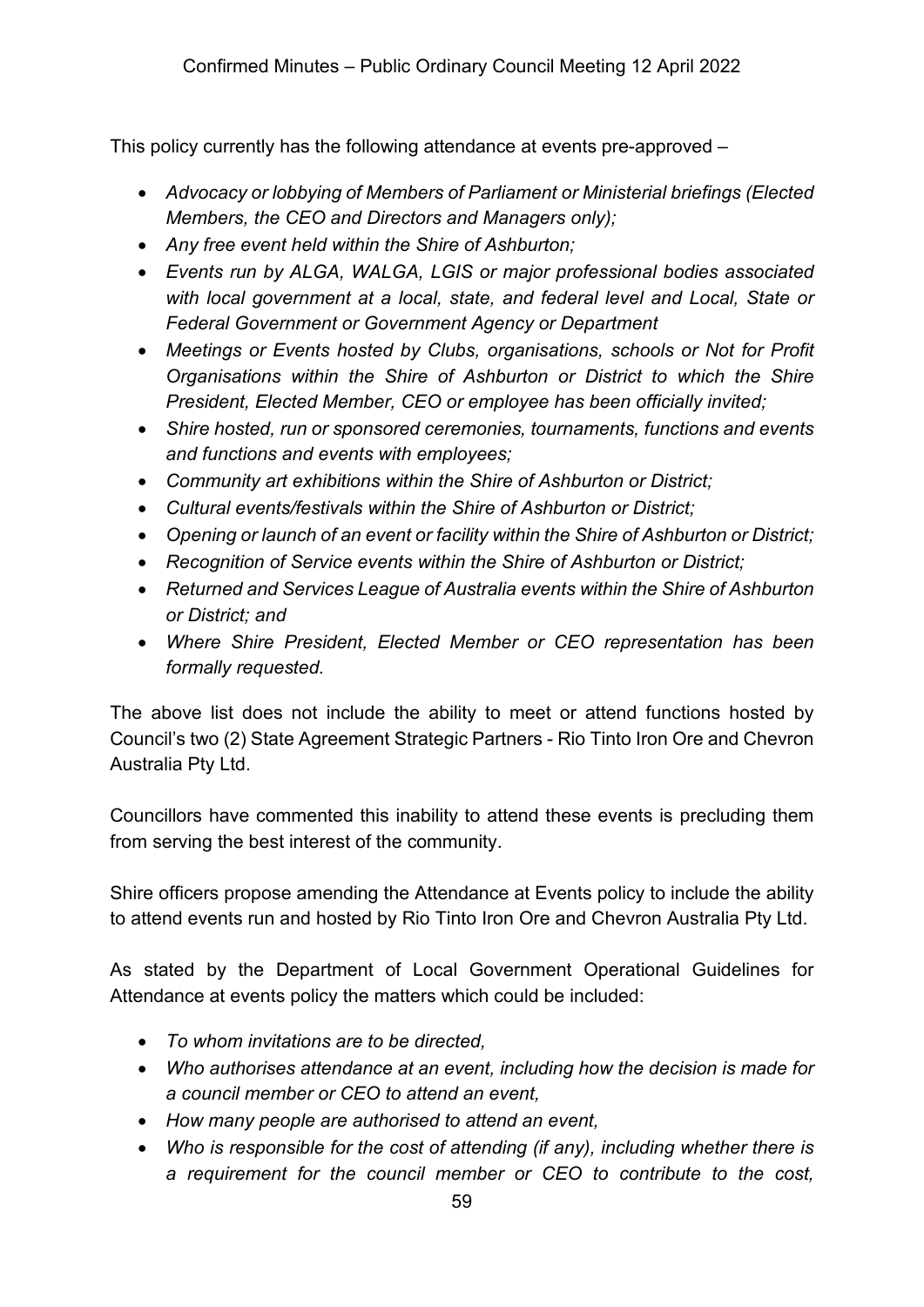*particularly if the person's partner is also attending;*

- *Whether there are any events that are authorised in advance by council (preauthorised events),*
- *Whether the location of the event is within the district,*
- *Attendance at sponsored events, and*
- *Attendance at events that are outside the policy.*

The council, with accountability to the local community, is in the best position to determine the design and content of the policy. Some local governments have requested guidance from the Department. To this end a sample policy is included on the following pages.

The policy may provide authorisation for the Chief Executive Officer to be the decision maker where decisions align with the policy intent. In that case, the policy must set out clear criteria by which the Chief Executive Officer may make such determinations.

#### **Consultation**

Executive Leadership Team

#### **Statutory environment**

#### *Local Government Act 1995*

#### *Section. 5.90A – Policy for attendance at events*

As per this section in the *Local Government Act*, a local government must prepare and adopt an attendance at events Policy. This section includes information on the type of events to be included in the Policy. An absolute majority is required.

#### **Financial implications**

There are no identified financial implications arising from this item.

#### **Strategic implications**

Shire of Ashburton Strategic Community Plan 2022-2032

| <b>Strategic Objective</b> | Performance – We will lead the organisation, and create |  |  |  |  |
|----------------------------|---------------------------------------------------------|--|--|--|--|
|                            | the culture, to deliver demonstrated performance        |  |  |  |  |
|                            | excellence to the community.                            |  |  |  |  |
| <b>Strategic Outcome</b>   | Visionary community leadership with sound, diligent and |  |  |  |  |
|                            | accountable governance.                                 |  |  |  |  |
| Strategy                   | Provide, and lead in the development of, meaningful     |  |  |  |  |
|                            | policies and processes to ensure sound and compliant    |  |  |  |  |
|                            | delivery of services to the community.                  |  |  |  |  |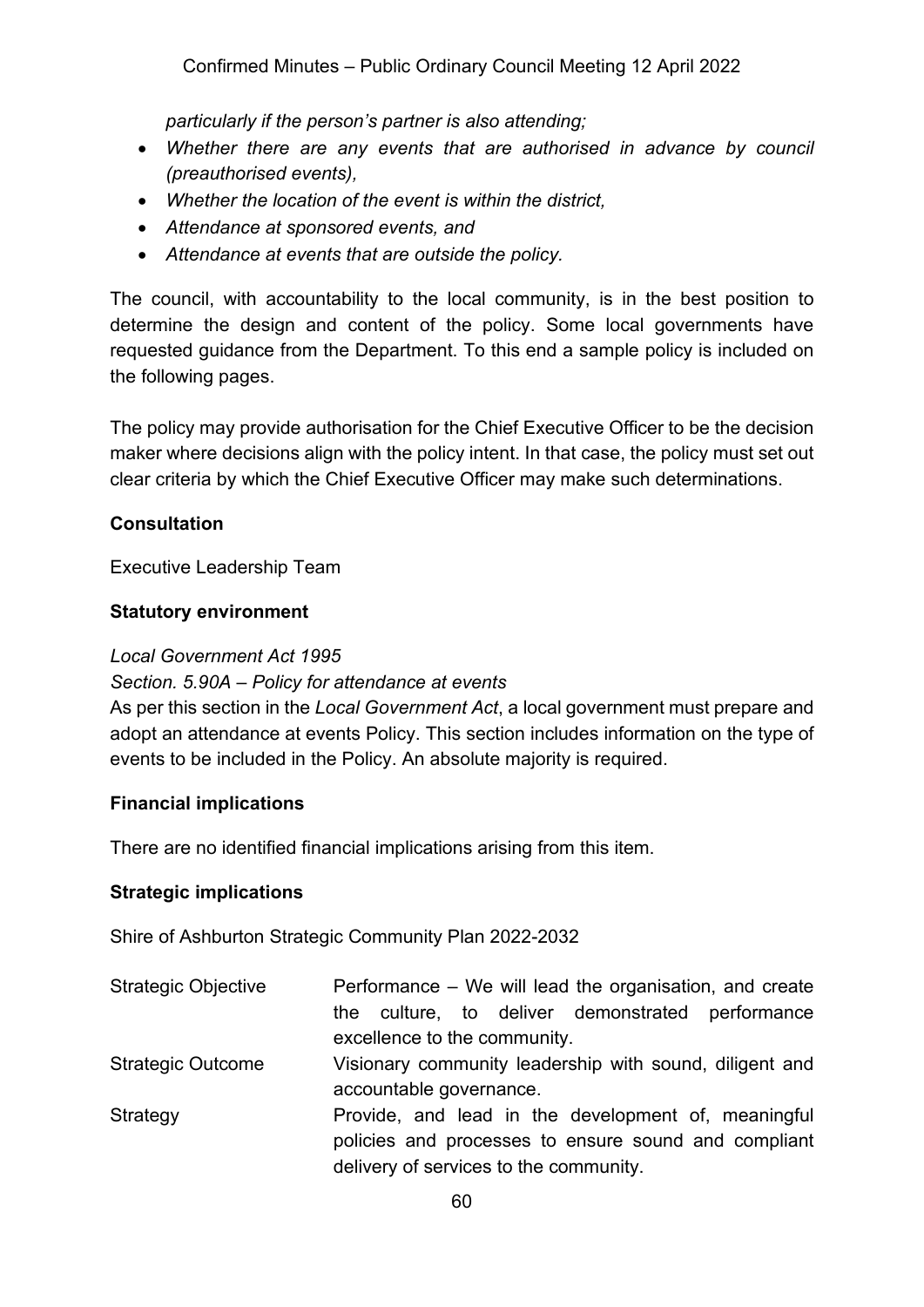#### **Risk management**

Risk has been assessed based on the Officer Recommendation.

|                        | <b>Risk</b> | Risk Impact /      | <b>Risk</b> | <b>Principal</b>               | <b>Risk Action</b> |
|------------------------|-------------|--------------------|-------------|--------------------------------|--------------------|
| <b>Risk</b>            | Likelihood  | <b>Consequence</b> | Rating      | <b>Risk Theme</b>              | <b>Plan</b>        |
| Council is unable to   | Almost      | Moderate           | High        | Compliance                     | Adopt the Shire    |
| attend events          | Certain     | (3)                | (15)        | Short term non-                | Officers           |
| hosted by Rio Tinto    | (5)         |                    |             | compliance but                 | recommendation.    |
| and Chevron            |             |                    |             | with significant<br>regulatory |                    |
| Australia Pty Ltd.     |             |                    |             | requirements                   |                    |
| This could affect the  |             |                    |             | imposed                        |                    |
| relationship and       |             |                    |             |                                |                    |
| ability to effectively |             |                    |             |                                |                    |
| serve the              |             |                    |             |                                |                    |
| community.             |             |                    |             |                                |                    |

The following Risk Matrix has been applied:

| <b>Risk Matrix</b>    |                |                 |                 |                 |                 |                 |
|-----------------------|----------------|-----------------|-----------------|-----------------|-----------------|-----------------|
| <b>Consequence</b>    |                | Insignificant   | <b>Minor</b>    | <b>Moderate</b> | <b>Major</b>    | Catastrophic    |
| Likelihood            |                |                 |                 | 3               | 4               | 5               |
| <b>Almost Certain</b> | 5              | <b>Moderate</b> | <b>High</b>     | <b>High</b>     | <b>Extreme</b>  | <b>Extreme</b>  |
|                       |                | (5)             | (10)            | (15)            | 201             | (25)            |
| Likely                |                | Low             | <b>Moderate</b> | <b>High</b>     | <b>High</b>     | <b>Extreme</b>  |
|                       | $\overline{4}$ | (4)             | (8)             | (12)            | (16)            | (20)            |
| <b>Possible</b>       | 3              | Low             | <b>Moderate</b> | <b>Moderate</b> | <b>High</b>     | <b>High</b>     |
|                       |                | (3)             | (6)             | (9)             | (12)            | (15)            |
| <b>Unlikely</b>       | $\overline{2}$ | Low             | Low             | <b>Moderate</b> | <b>Moderate</b> | <b>High</b>     |
|                       | (2)            | (4)             | (6)             | (8)             | (10)            |                 |
| Rare                  |                | Low             | Low             | Low             | Low             | <b>Moderate</b> |
|                       |                |                 | (2)             | (3)             | (4)             | (5)             |

Adoption of this item has been evaluated against the Shire of Ashburton's Risk Management Policy CORP5 Risk Matrix.

The perceived level of risk is "High" because the Shire's operations rely upon maintaining an effective and profitable relationship with Rio Tinto Iron Ore and Chevron Australia Pty Ltd which arguably, to date, has been hindered by restricted access to events by these two organisations.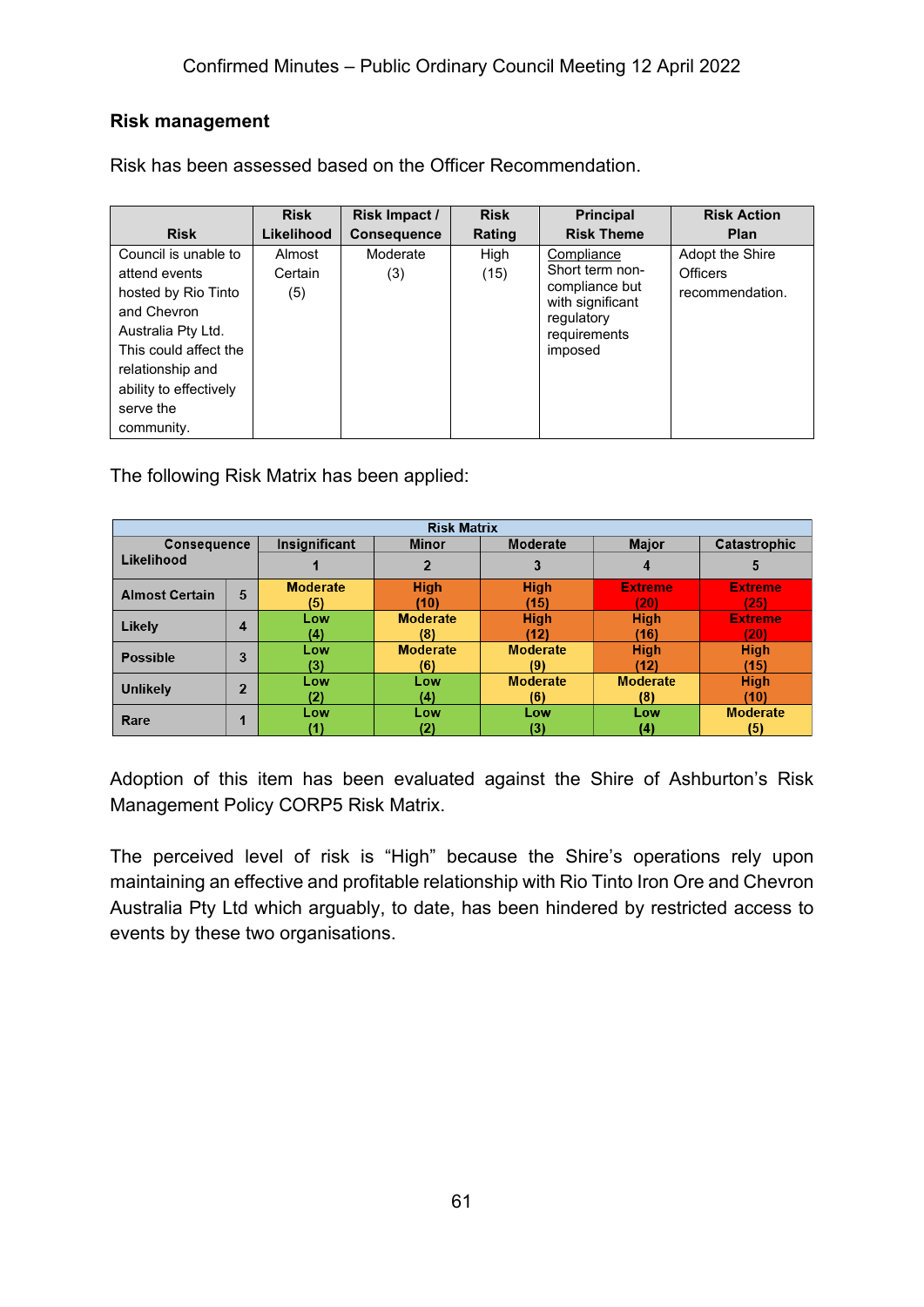## **Policy implications**

#### *ELM11 Attendance at Events Policy*

The aim of this policy is to address attendance at any events, including concerts, functions, or sporting events, whether free of charge, part of a sponsorship agreement, or paid by the local government and to provide transparency about the attendance at events of Elected Members, the Chief Executive Officer, and designated senior employees.

#### **Voting requirement**

Absolute majority

#### **Councillor interest declarations**

Nil

#### **Officer recommendation**

That with respect to the Attendance at Events Policy, and in accordance with s. 5.90A of the *Local Government Act 1995*, Council,

- a Recognises Chevron Australia Pty Ltd and Rio Tinto Iron Ore as 'State Agreement Strategic Partners' with the Shire of Ashburton, the partnership of which contributes to the delivery of services for the community,
- b Identifies the need of Council members, the Chief Executive Officer, and designated senior employees to be able to attend events to maintain, and for the benefit of, the relationship with the 'State Agreement Strategic Partners', and
- c Adopts the Attendance at Events Policy, as included in Attachment 17.1A, which identifies events held by Chevron Australia Pty Ltd and Rio Tinto Iron Ore as pre-approved events.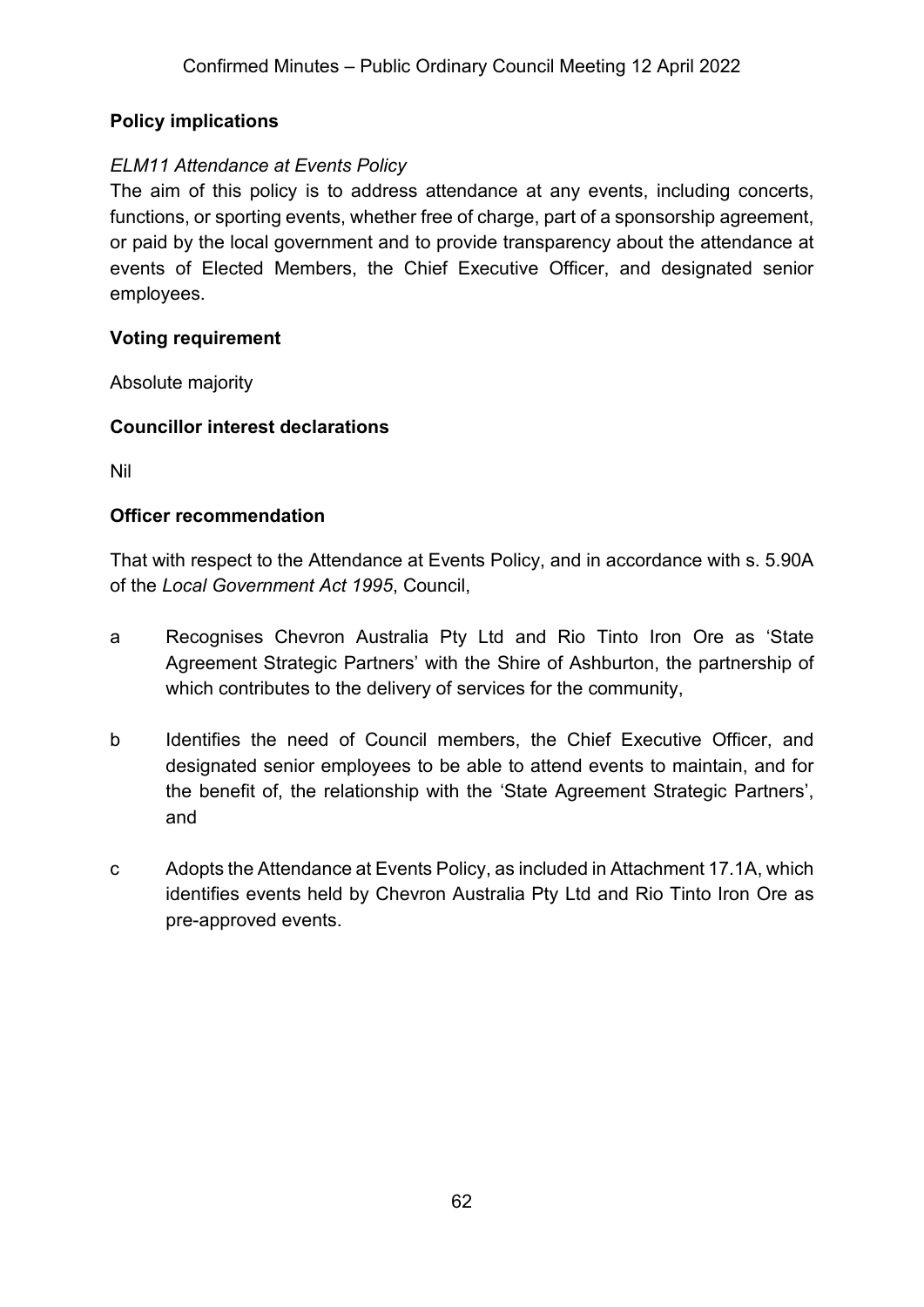| <b>Council Decision</b> | 043/2022           |
|-------------------------|--------------------|
| <b>Moved</b>            | Cr M Lynch         |
| <b>Second</b>           | <b>Cr L Rumble</b> |

**That with respect to the Attendance at Events Policy, and in accordance with s. 5.90A of the** *Local Government Act 1995***, Council,**

- **a Recognises Chevron Australia Pty Ltd and Rio Tinto Iron Ore as 'State Agreement Strategic Partners' with the Shire of Ashburton, the partnership of which contributes to the delivery of services for the community,**
- **b Identifies the need of Council members, the Chief Executive Officer, and designated senior employees to be able to attend events to maintain, and for the benefit of, the relationship with the 'State Agreement Strategic Partners', and**
- **c Adopts the Attendance at Events Policy, as included in Attachment 17.1A, which identifies events held by Chevron Australia Pty Ltd and Rio Tinto Iron Ore as pre-approved events.**

**Carried 7/0**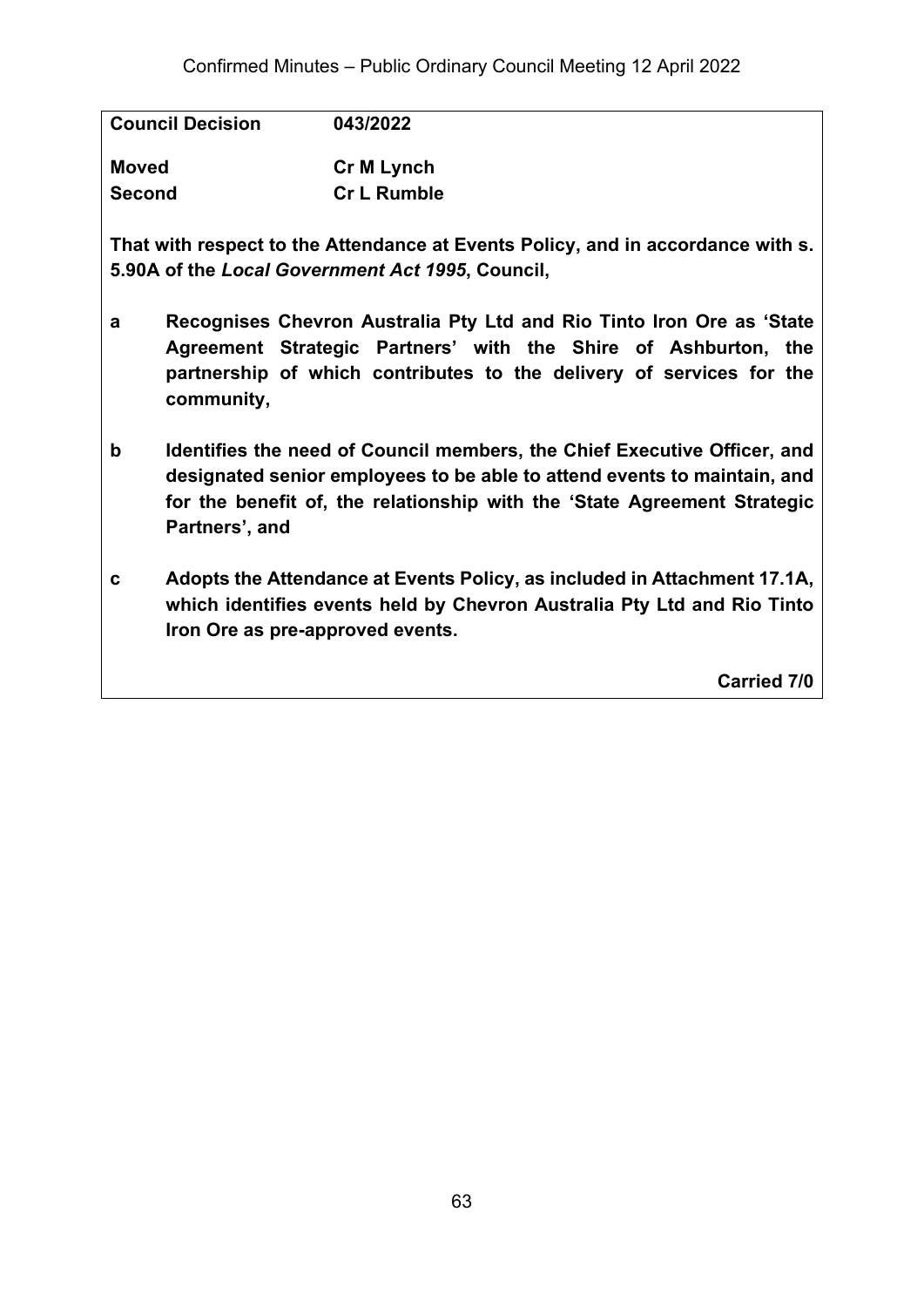## **17.2 RFT 26.21 - Design and Construction Skate Bowl, Tom Price, WA - Phase 2**

| File reference                                                                                        | CM23.21                                                                          |
|-------------------------------------------------------------------------------------------------------|----------------------------------------------------------------------------------|
| Author's name<br><b>Author's position</b><br><b>Author's interest</b>                                 | M Fanning<br>Director Infrastructure Services<br>Nil                             |
| Authorising officer's name<br>Authorising officer's position<br><b>Authorising officer's interest</b> | M Fanning<br>Director Infrastructure Services<br>Nil                             |
| <b>Name of applicant / respondent</b> Not Applicable                                                  |                                                                                  |
| Date report written                                                                                   | 30 October 2021                                                                  |
| <b>Previous meeting reference</b>                                                                     | Ordinary Council Meeting 14 December 2021<br>Agenda Item 14.1 (Minutes 204/2021) |

#### **Summary**

Council has included in the 2021-2022 Annual Budget the Construction of a new Skate Bowl as Phase 2 of the Tom Price Skate Park Upgrade.

Following a tender exempt process, one (1) tenderer provided two (2) submissions, one (1) conforming and one (1) alternate submission, in response to RFT 26.21 Design and Construction Skate Bowl, Tom Price, WA - Phase 2. The evaluation panel has completed the assessment of the submissions and provided a recommendation.

Council is requested to accept CONVIC PL as the preferred tenderer for the Design and Construction of a Skate Bowl in Tom Price, WA.

## **Confidentiality**

An attachment to this report is confidential in accordance with section 5.23 (2) of the *Local Government Act 1995* because it deals with –

- *(c) "a contract entered into, or which may be entered into, by the local government and which relates to a matter to be discussed at the meeting."*
- *(e) "Information that has a commercial value to a person"*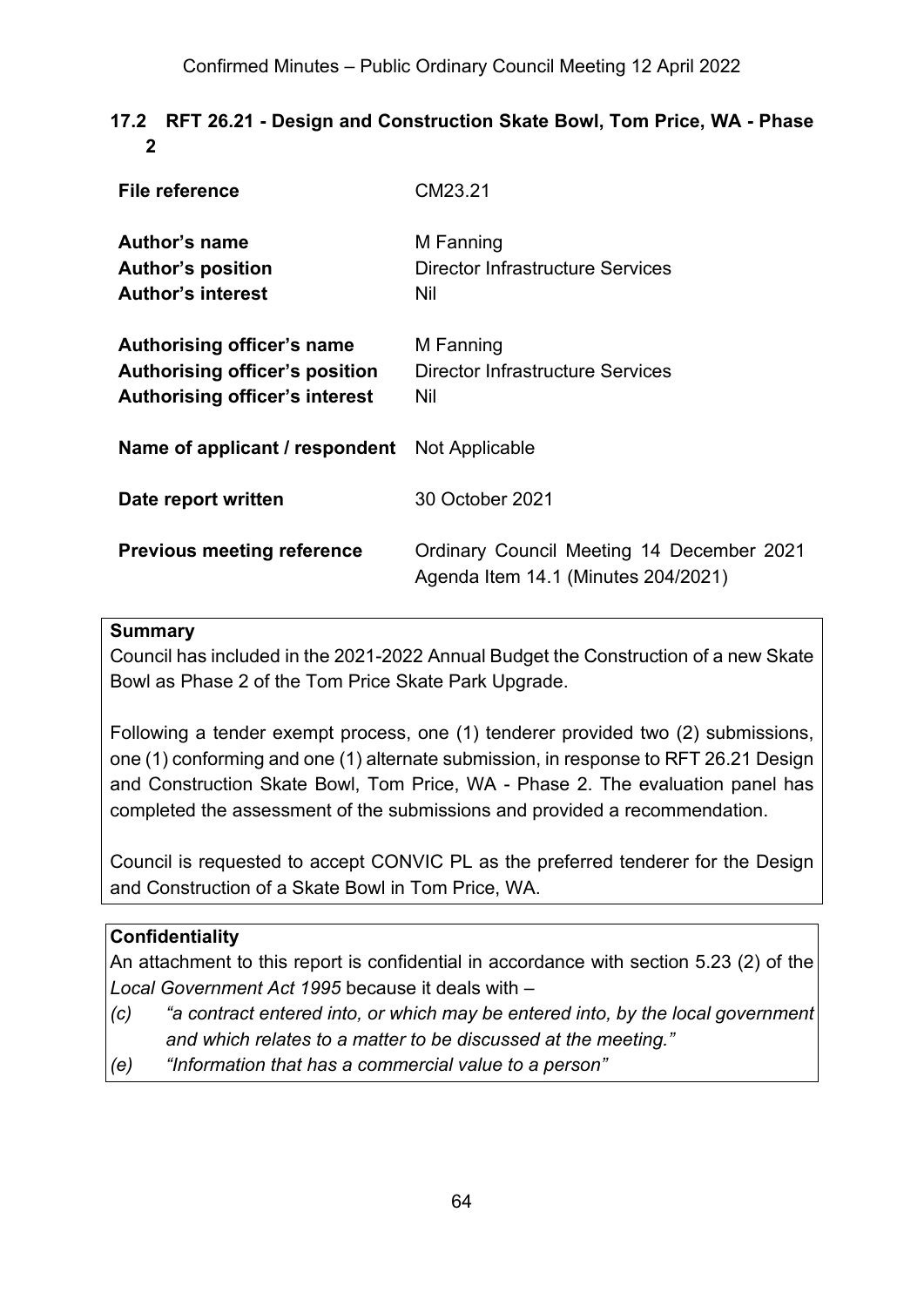#### **Background**

Request for Tender (RFT) RFT 26.21 - Design and Construction Skate Bowl, Tom Price, WA - Phase 2 was issued via the Shire's e-tendering portal (Tenderlink) on Saturday 30 October 2021 and closed on Tuesday 23 November 2021 at 2:00 pm.

Tenders were assessed, and, at the December 2021 Ordinary Council Meeting, Council resolved to –

- not accept any tenders, and
- request a tender exempt process commence.

A tender exempt process under section 11.2(c)(i) *Local Government (Functions and General) Regulations 1996* was then undertaken with a revised specification. Tender documents were issued to three (3) entities, as below -

- Skate Sculpture
- CONVIC PL
- Landscape Australia Construction

The entities were given three (3) weeks to complete and submit their offers.

#### **Comment**

The same Qualitative Criteria was issued as per the original RFT. Each Criteria was given the following weightings and included within the RFT document.

| <b>Criteria</b> | Weighting                                           |     |
|-----------------|-----------------------------------------------------|-----|
| (a)             | <b>Relevant Company Experience</b>                  | 40% |
| (b)             | Key Personnel and Resourcing                        | 10% |
|                 | Methodology / Programme / Quality and OHS Systems / | 20% |
| (d)             | <b>Risk Management</b>                              |     |
| (e)             | Price                                               | 30% |

Each Panel Member individually assessed the Qualitative Criteria responses of the Tender submissions.

The submissions were assessed against the Qualitative Criteria and each Criterion was given a score in accordance with the Evaluation Guide contained within the Evaluation Spreadsheets.

A rating scale of zero-to-ten (0 - 10) was used for evaluating the Tender submissions in accordance with the Qualitative Criteria, with 0 being lowest and 10 being highest.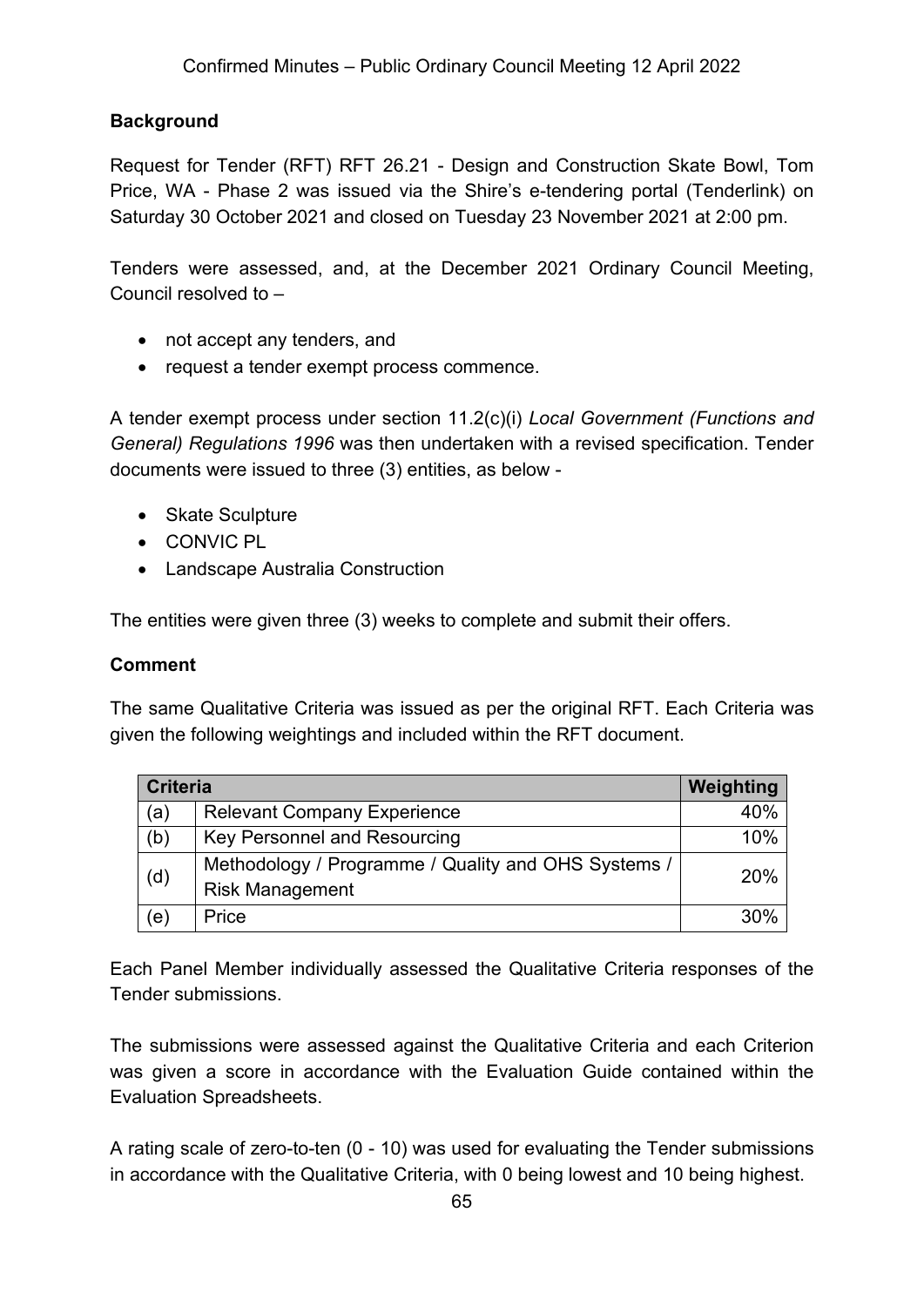The evaluation and recommendation report, including the overall evaluation scores and rankings, is attached.

## **Confidential Attachment 17.2A**

Of the entities invited to submit tenders only one (1) entity submitted (providing both a conforming submission and an alternate submission).

The evaluation of this submission received against the quantitative and qualitative criteria resulted in the rankings (in order of priority) as shown below -

| Ranking | <b>Tenderer</b>        |
|---------|------------------------|
|         | CONVIC PL - Alternate  |
|         | CONVIC PL - Conforming |

Of note, the conforming submission from CONVIC PL Construction significantly exceeded the approved budget however an alternate offer was also presented which represented better value for money.

It is recommended the Chief Executive Officer with the tenderer to enter a contract for these works.

#### **Consultation**

Executive Leadership Team Team Assessment Panel Procurement Department

#### **Statutory Environment**

#### *Local Government Act 1995*

*Section 3.57 – Tenders for providing goods or services*

A local government is required to invite tenders before it enters a contract of a prescribed kind under which another person is to supply goods or services.

*Local Government (Functions and General) Regulations 1996*

*Regulation 11 – When tenders must be publicly invited — Tenders for providing goods or services (s. 3.57)*

Tenders do not have to be publicly invited according to the requirements of this Division if, within the last six (6) months the local government has, according to the requirements, publicly invited tenders for the supply of the goods or services and no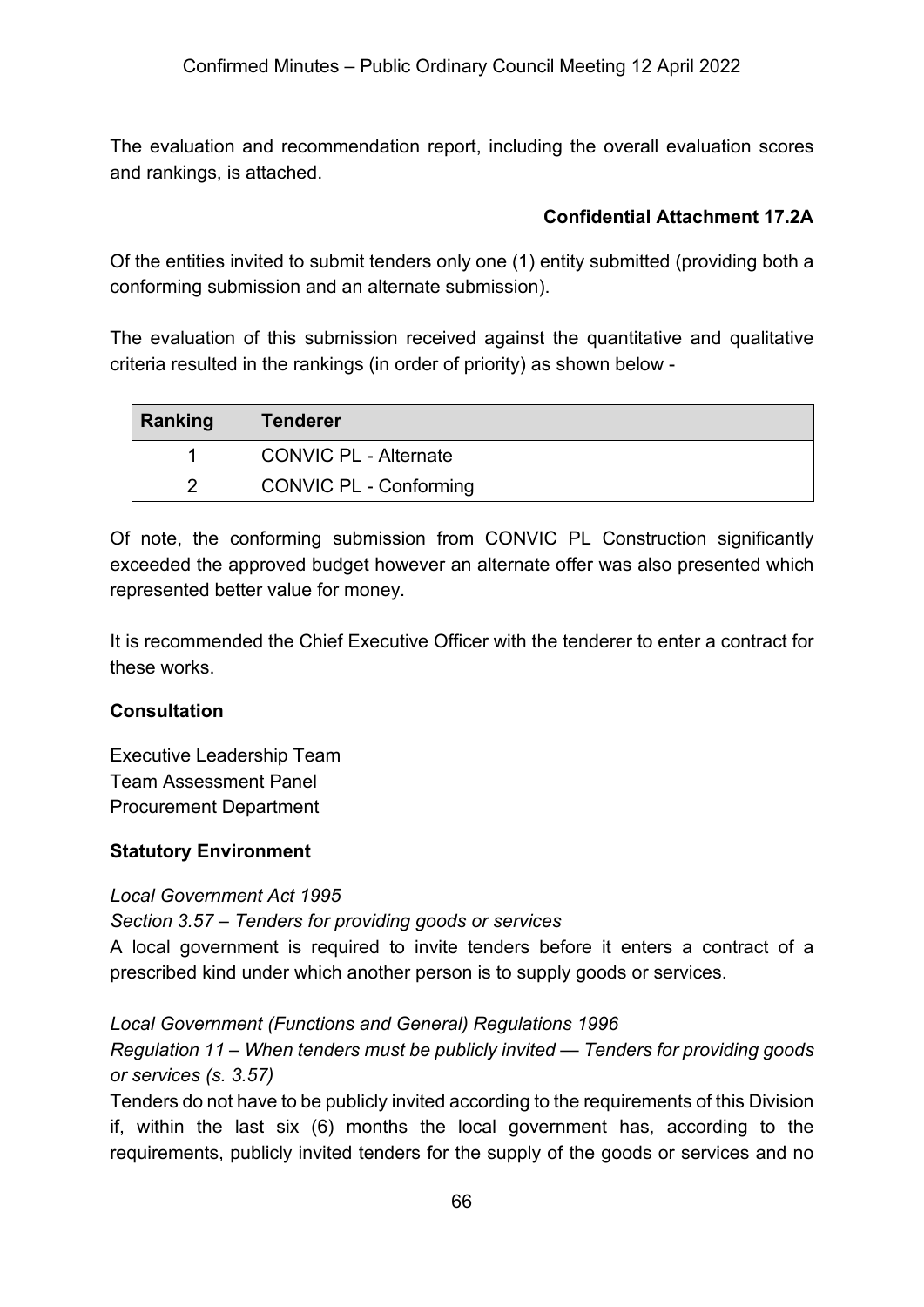tender was submitted which met the tender specifications or satisfied the value for money assessment.

## *Local Government (Functions and General) Regulations 1996 Regulation 18 – Rejecting and accepting tenders*

Tenders which have not been rejected under subregulation (1), (2), or (3) are to be assessed by the local government by means of a written evaluation of the extent to which each tender satisfies the criteria for deciding which tender to accept and it is to decide which of them (if any) it thinks it would be most advantageous to the local government to accept.

#### **Financial Implications**

The 2021-2022 Annual Budget provision is \$700,000. The conforming tender submitted was not considered value for money.

## **Strategic Implications**

Shire of Ashburton Strategic Community Plan 2022-2032

| <b>Strategic Objective</b> | Place – We will provide sustainable, purposeful, and<br>valued built and natural environment opportunities for the |
|----------------------------|--------------------------------------------------------------------------------------------------------------------|
|                            | community.                                                                                                         |
| <b>Strategic Outcome</b>   | well-maintained, and purposeful community<br>Quality,<br>facilities.                                               |
| Strategy                   | Provide high-standard sport and recreation facilities across<br>the Shire.                                         |

#### **Risk Management**

Risk has been assessed based on the Officer Recommendation.

|                        | <b>Risk</b> | Risk Impact /      | <b>Risk</b> | <b>Principal</b>        | <b>Risk Action</b>    |
|------------------------|-------------|--------------------|-------------|-------------------------|-----------------------|
| <b>Risk</b>            | Likelihood  | <b>Consequence</b> | Rating      | <b>Risk Theme</b>       | <b>Plan</b>           |
| does<br>Council<br>not | Possible    | Moderate           | Moderate    | Reputation              | Provide sufficient    |
| the<br>approve         | (3)         | (3)                | (9)         | Substantiated.          | information for       |
| recommendation<br>to   |             |                    |             | public                  | informed decision     |
| award the tender.      |             |                    |             | embarrassment.          | making.               |
|                        |             |                    |             | moderate impact         |                       |
|                        |             |                    |             | on community            |                       |
|                        |             |                    |             | trust or moderate       |                       |
|                        |             |                    |             | media profile           |                       |
| Council approves       | Possible    | Major              | High        | <b>Financial Impact</b> | Form of Contract is   |
| the                    | (3)         | (4)                | (12)        | \$1 million to \$5      | Lump Sum              |
| recommendation to      |             |                    |             | million                 | minimising the        |
| award the tender       |             |                    |             |                         | financial risk to the |
| and the tenderer       |             |                    |             |                         | Council, Council's    |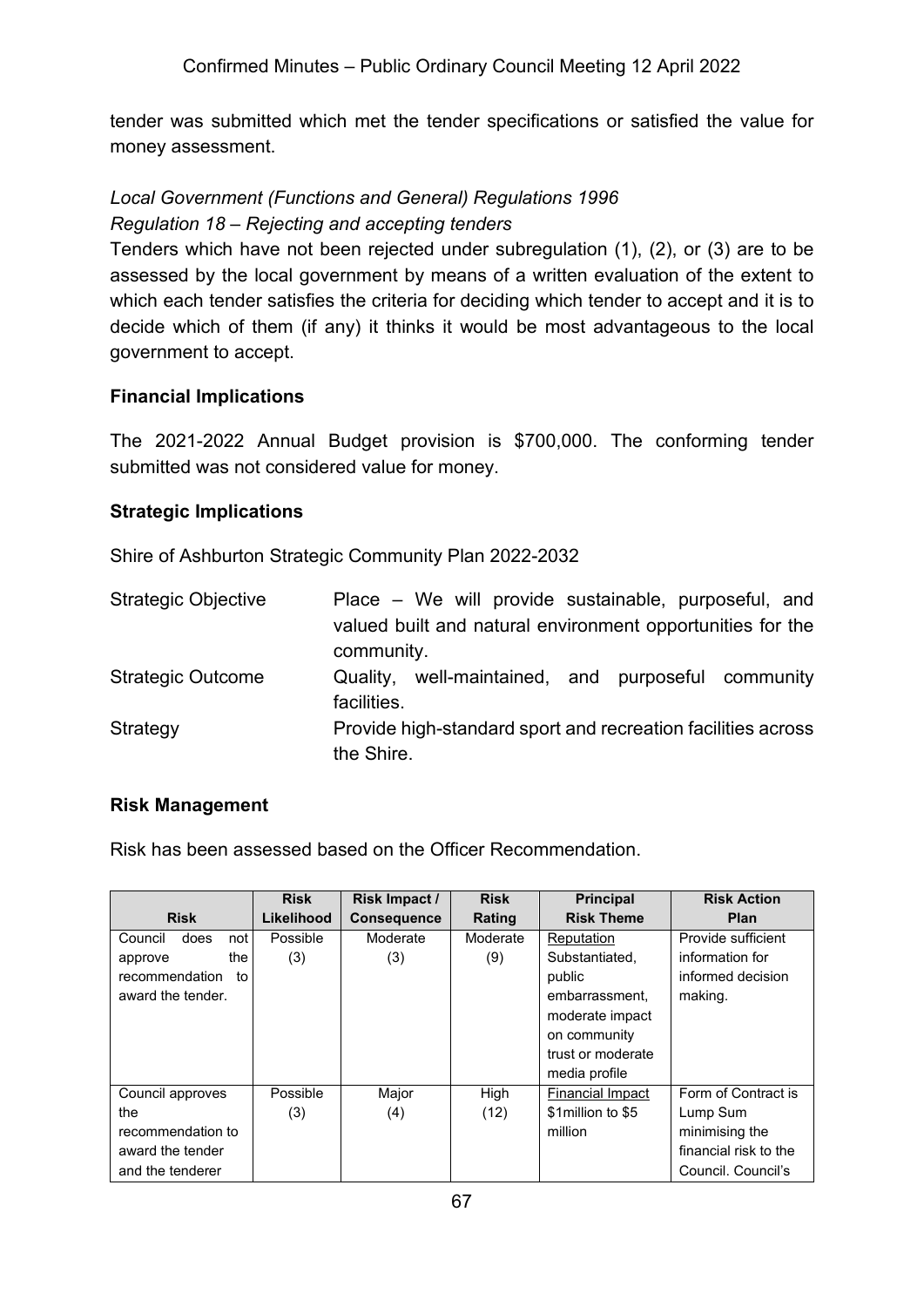|                     | <b>Risk</b> | Risk Impact /      | <b>Risk</b> | <b>Principal</b>  | <b>Risk Action</b>  |
|---------------------|-------------|--------------------|-------------|-------------------|---------------------|
| <b>Risk</b>         | Likelihood  | <b>Consequence</b> | Rating      | <b>Risk Theme</b> | Plan                |
| cannot complete the |             |                    |             |                   | Infrastructure      |
| works due to        |             |                    |             |                   | Services staff will |
| financial matters.  |             |                    |             |                   | project manage the  |
|                     |             |                    |             |                   | works.              |
| Council approves    | Possible    | Moderate           | Moderate    | Exceeds deadline  | Mitigated through   |
| the                 | (3)         | (3)                | (9)         | by 15% of project | the placement of    |
| recommendation to   |             |                    |             | timeline          | Liquidated          |
| award the tender    |             |                    |             |                   | Damages as part of  |
| and the tenderer    |             |                    |             |                   | the contract.       |
| cannot complete the |             |                    |             |                   |                     |
| works to time.      |             |                    |             |                   |                     |

## The following Risk Matrix has been applied:

| <b>Risk Matrix</b>               |                |                 |                 |                 |                 |                 |
|----------------------------------|----------------|-----------------|-----------------|-----------------|-----------------|-----------------|
| <b>Consequence</b><br>Likelihood |                | Insignificant   | <b>Minor</b>    | Moderate        | <b>Major</b>    | Catastrophic    |
|                                  |                |                 |                 | 3               |                 | 5               |
| <b>Almost Certain</b>            | 5              | <b>Moderate</b> | <b>High</b>     | <b>High</b>     | <b>Extreme</b>  | <b>Extreme</b>  |
|                                  |                | (5)             | (10)            | (15)            | (20)            | (25)            |
| Likely                           | 4              | Low             | <b>Moderate</b> | <b>High</b>     | <b>High</b>     | <b>Extreme</b>  |
|                                  |                | (4)             | (8)             | '12)            | (16)            | (20)            |
| <b>Possible</b>                  | 3              | Low             | <b>Moderate</b> | <b>Moderate</b> | <b>High</b>     | <b>High</b>     |
|                                  |                | (3)             | (6)             | (9)             | (12)            | (15)            |
| <b>Unlikely</b>                  | $\overline{2}$ | Low             | <b>Low</b>      | <b>Moderate</b> | <b>Moderate</b> | <b>High</b>     |
|                                  |                | (2)             | (4)             | (6)             | (8)             | (10)            |
| Rare                             |                | Low             | Low             | Low             | Low             | <b>Moderate</b> |
|                                  |                |                 | (2)             | (3)             | (4)             | (5)             |

Adoption of this item has been evaluated against the Shire of Ashburton's Risk Management Policy CORP5 Risk Matrix.

The initial perceived level of risk is "Moderate to High" risk and will be reduced through the form of contract and ensuring suitable supervision.

#### **Policy Implications**

#### *ENG09 Asset Management Policy*

The purpose of this policy is to demonstrate the Shire of Ashburton's commitment to the responsible management of its assets and to establish a framework to ensure that these Assets are acquired, maintained, and disposed of in such a manner that the agreed level of service delivery is achieved within the constraints of Asset life, cost effectiveness and financial environmental sustainability.

#### *FIN12 Purchasing Policy*

The Shire of Ashburton is committed to delivering best practice in the purchasing of goods, services and works that align with the principles of transparency, probity and good governance whereby establishing efficient, effective, economical, and sustainable procedures in all purchasing activities.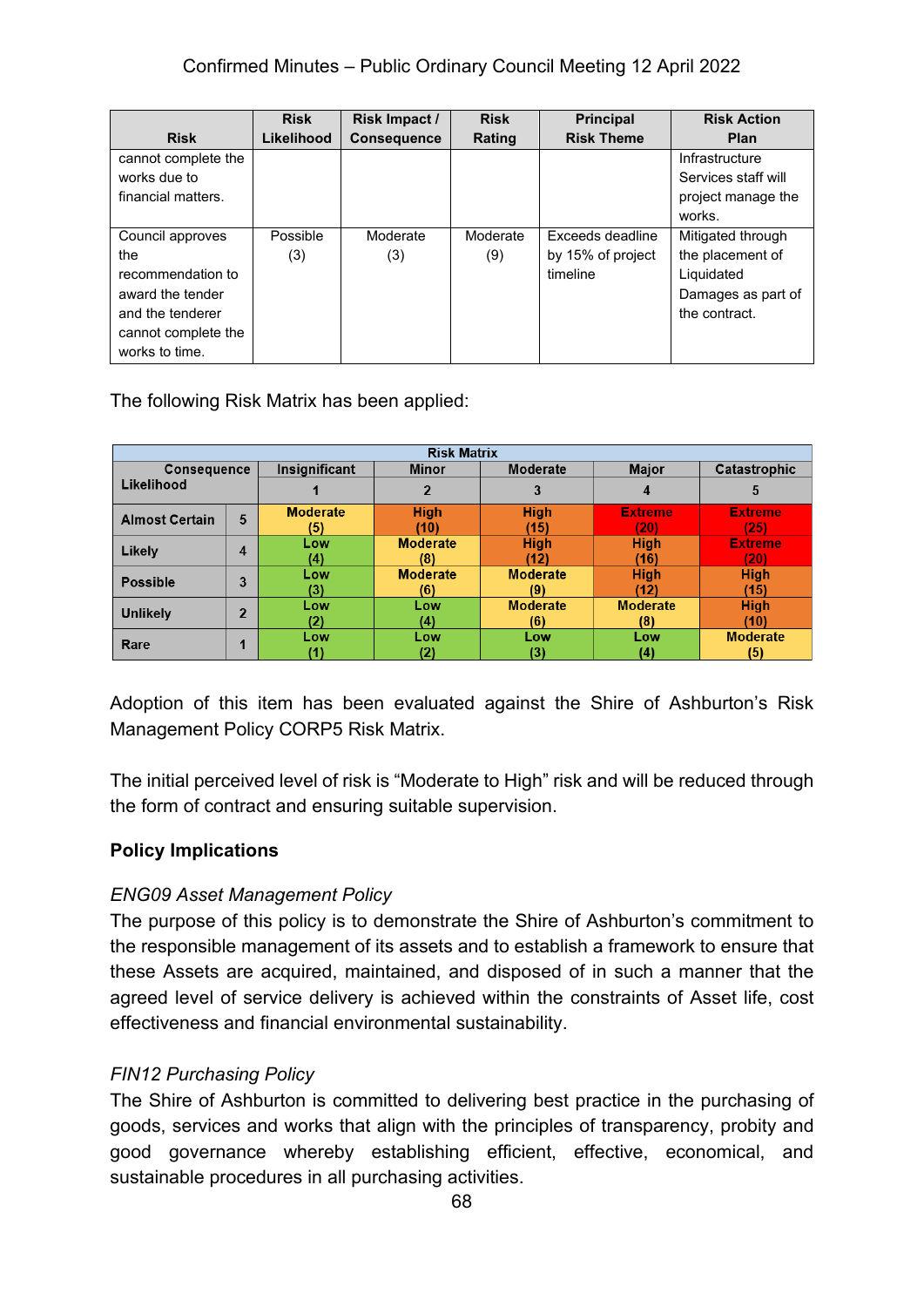## **Voting Requirement**

Simple majority

## **Councillor Interest Declarations**

Nil

#### **Officer Recommendation**

That with respect to the award of RFT 26.21 Design and Construction Skate Bowl, Tom Price, WA - Phase 2, Council,

- a Notes the Evaluation Report, as included in Confidential Attachment 17.2A, and
- b In accordance with the *Local Government (Functions and General) Regulations 1996* Regulation 18, accept CONVIC PL as the preferred tenderer and authorises the Chief Executive Officer to successfully negotiate a contract for the delivery of the Tom Price Skate Bowl Phase 2.

| <b>Council Decision</b> | 044/2022               |
|-------------------------|------------------------|
| Moved                   | <b>Cr M Lynch</b>      |
| <b>Second</b>           | <b>Cr J Richardson</b> |

**That with respect to the award of RFT 26.21 Design and Construction Skate Bowl, Tom Price, WA - Phase 2, Council,**

- **a Notes the Evaluation Report, as included in Confidential Attachment 17.2A, and**
- **b In accordance with the** *Local Government (Functions and General) Regulations 1996* **Regulation 18, accept CONVIC PL as the preferred tenderer and authorises the Chief Executive Officer to successfully negotiate a contract for the delivery of the Tom Price Skate Bowl Phase 2.**

**Carried 7/0**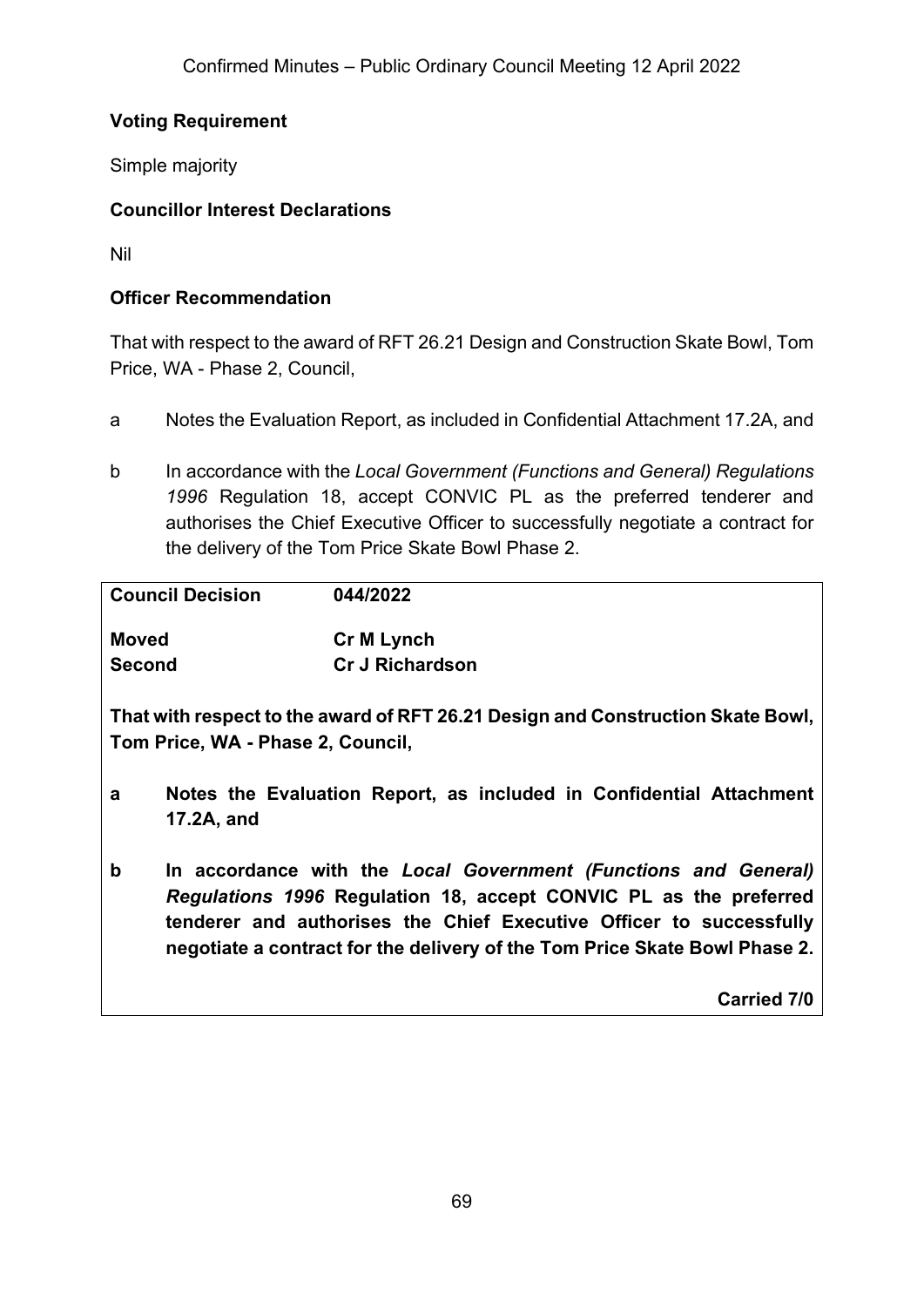| <b>Council Decision</b>                                                                                                                                                       | 045/2022                             |  |  |  |  |
|-------------------------------------------------------------------------------------------------------------------------------------------------------------------------------|--------------------------------------|--|--|--|--|
| <b>Moved</b>                                                                                                                                                                  | <b>Cr A Smith</b>                    |  |  |  |  |
| <b>Second</b>                                                                                                                                                                 | Cr R de Pledge                       |  |  |  |  |
| That Council, at 1:19pm, pursuant to Clause 6.2 of the Shire of Ashburton<br>Standing Orders Local Law 2012 consider the following confidential items<br>behind closed doors, |                                      |  |  |  |  |
| 18.1                                                                                                                                                                          | <b>Property Purchase – Tom Price</b> |  |  |  |  |

**18.2 Masterplan and Commercial Considerations for Portions of Lot 201 (formerly Lot 9001) McAullay Road, Onslow**

**Carried 7/0**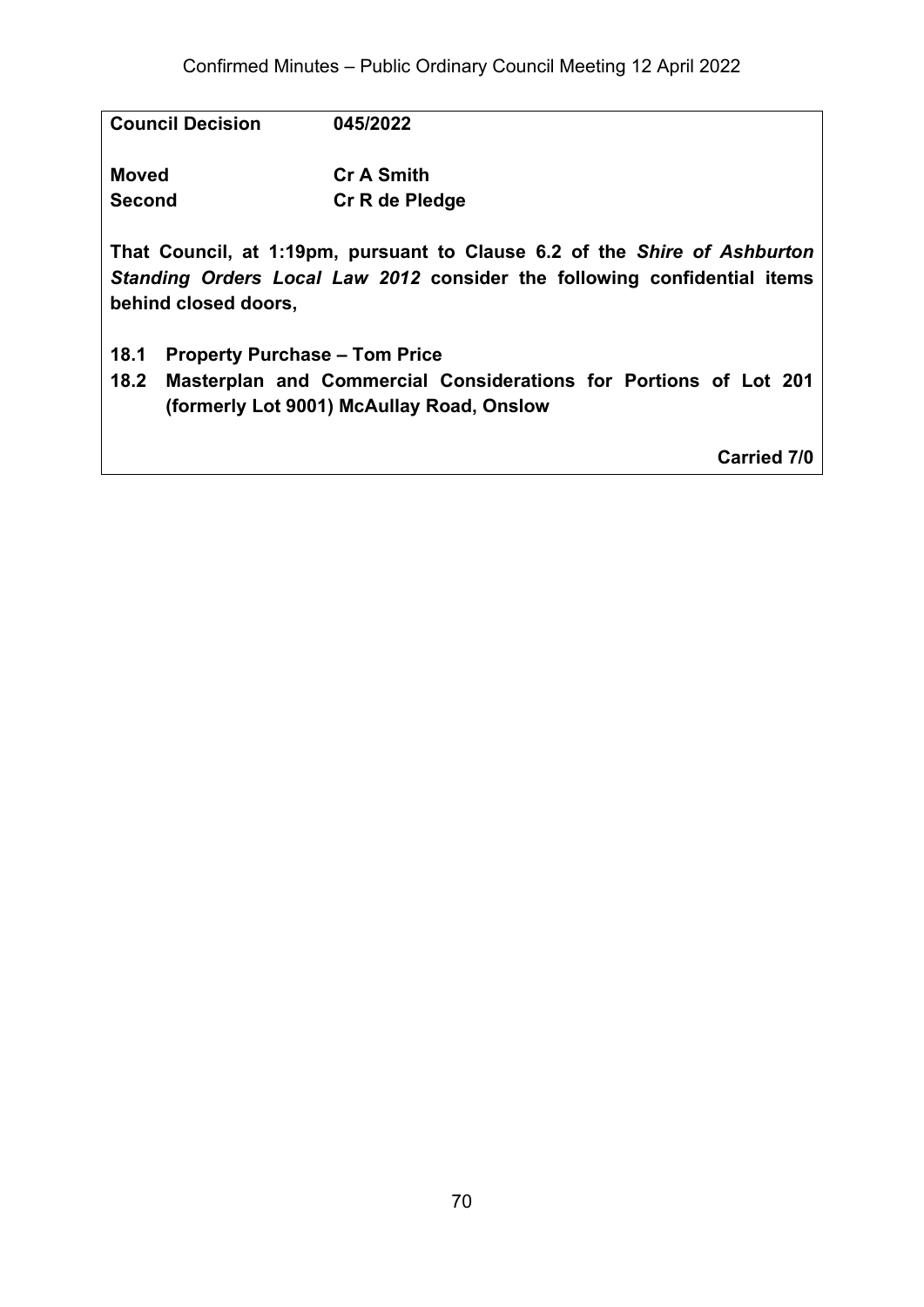# **18 Confidential matters**

#### **18.1 Property Purchase – Tom Price**

| File reference                                                                                               | KIA.0653                                                                   |
|--------------------------------------------------------------------------------------------------------------|----------------------------------------------------------------------------|
| Author's name<br><b>Author's position</b><br><b>Author's interest</b>                                        | R Wright<br>Manager Land and Asset Compliance<br><b>Financial Interest</b> |
| Authorising officer's name<br><b>Authorising officer's position</b><br><b>Authorising officer's interest</b> | K Donohoe<br>Chief Executive Officer<br>Financial Interest                 |
| <b>Name of applicant / respondent</b> Not applicable                                                         |                                                                            |
| Date report written                                                                                          | 24 March 2022                                                              |
| <b>Previous meeting reference</b>                                                                            | Nil                                                                        |

#### **Summary**

Council has previously identified the need to increase property holdings to house Shire employees and key workers and an opportunity has presented itself for the purchase of two (2) suitable properties in Tom Price.

The Chief Executive Officer has made offers to the owners of the suitably identified properties, subject to Council approval and due diligence provisions.

Council is requested to consider the purchase of the two (2) properties and progression of the offer to purchase.

#### **Confidentiality**

This report is confidential in accordance with section 5.23 of the *Local Government Act 1995* because it deals with –

*"a contract entered into, or which may be entered into, by the local government and which relates to a matter to be discussed at the meeting."*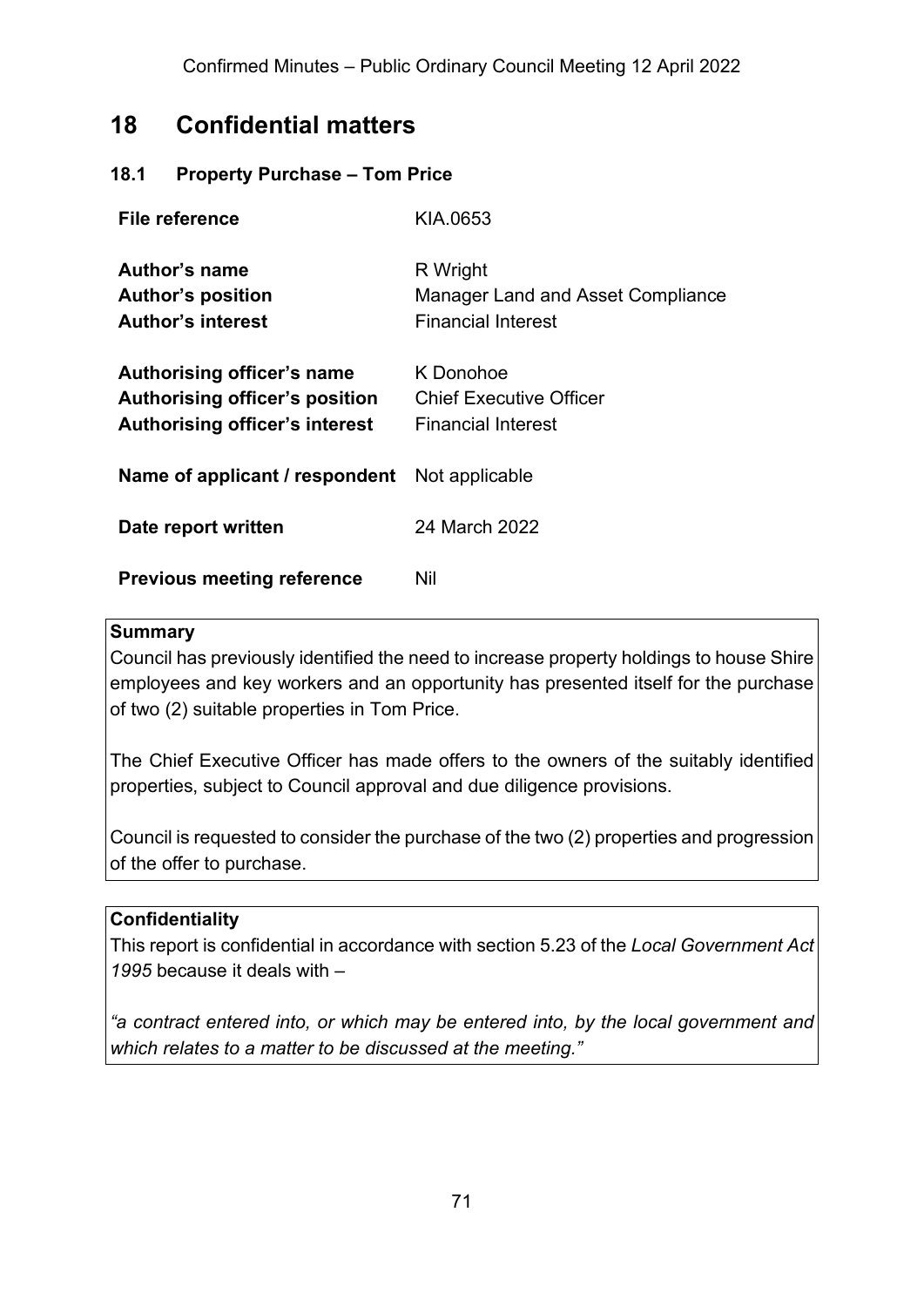**Amended Motion**

| <b>Council Decision</b> | 046/2022           |  |
|-------------------------|--------------------|--|
| <b>Moved</b>            | <b>Cr M Lynch</b>  |  |
| <b>Second</b>           | <b>Cr L Rumble</b> |  |

**That with respect to Property Purchase – Tom Price, Council:**

- **a Authorises the purchase price and "Offer, as defined" section of this Report, for the two properties in Tom Price, described within this Report, and**
- **b Authorises the Shire President and Chief Executive Officer to engross all documents including applying the Common Seal, associated with the purchase outlined within this report, in accordance with all laws of Western Australia, and**
- **c Retain existing rental housing for staff use.**

#### **Reason for change**

**Council wished to retain its existing stock of rental housing.**

**Carried 7/0**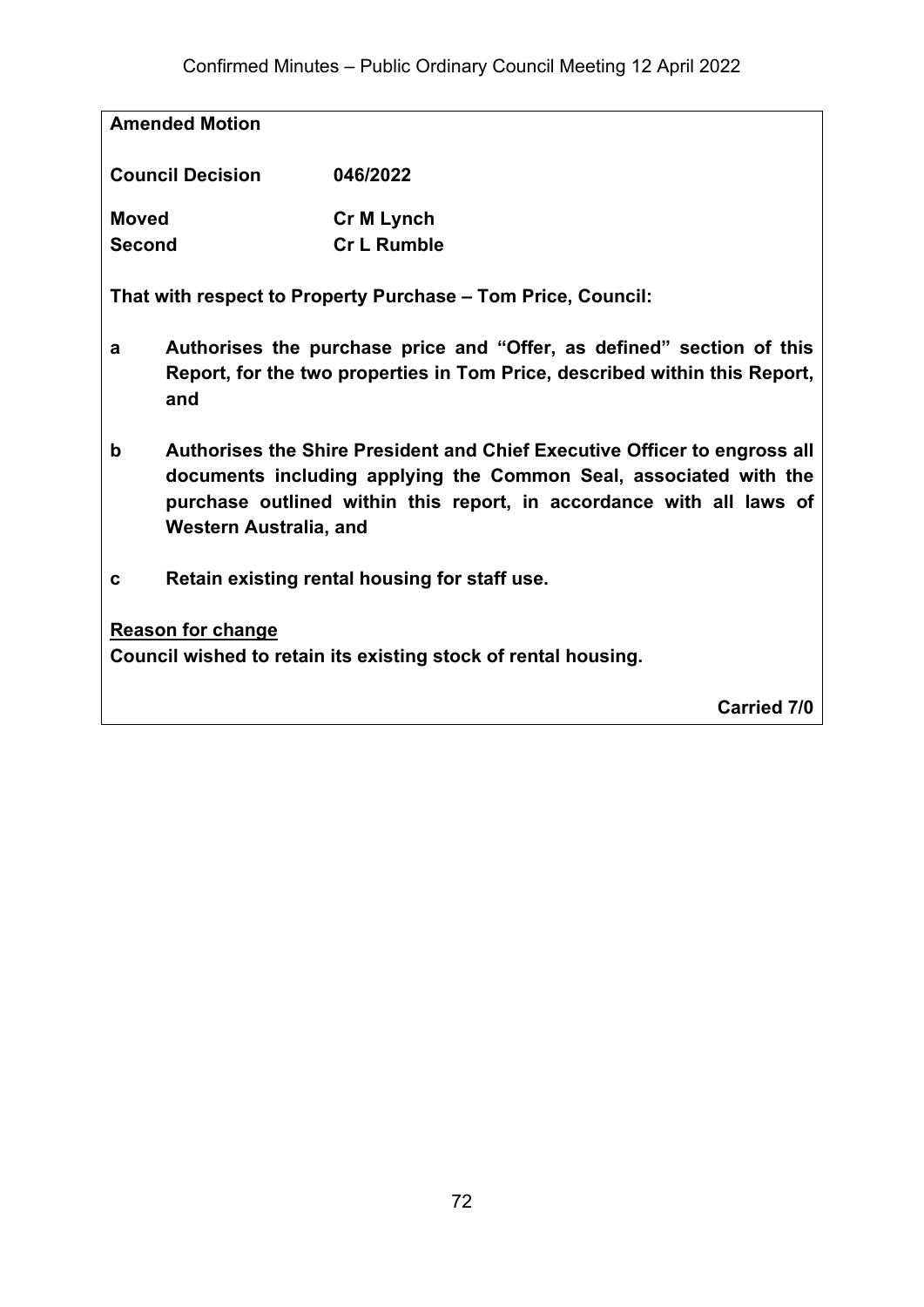### **18.2 Masterplan and Commercial Considerations for Portions of Lot 201 (formerly Lot 9001) McAullay Road, Onslow**

| <b>File reference</b>                                                                                        | <b>ONS.0016</b>                                                                                                                                                                                                                                                                     |
|--------------------------------------------------------------------------------------------------------------|-------------------------------------------------------------------------------------------------------------------------------------------------------------------------------------------------------------------------------------------------------------------------------------|
| Author's name<br><b>Author's position</b><br><b>Author's interest</b>                                        | <b>B</b> McKay<br><b>Manager Town Planning</b><br>Nil                                                                                                                                                                                                                               |
| Authorising officer's name<br><b>Authorising officer's position</b><br><b>Authorising officer's interest</b> | T Matson<br>Director People and Place<br>Nil                                                                                                                                                                                                                                        |
| <b>Name of applicant / respondent</b> Onslow Marine Supply Base                                              |                                                                                                                                                                                                                                                                                     |
| Date report written                                                                                          | 3 March 2022                                                                                                                                                                                                                                                                        |
| <b>Previous meeting reference</b>                                                                            | Agenda Item 17.1 (Minute No. 329/2018)<br>- Ordinary Meeting of Council 6 March<br>2018 / Agenda Item 13.8 (Minute No.<br>707/2019) – Ordinary Meeting of Council<br>19 November 2019 / Agenda Item 18.2<br>Minute No. 152/2021) – Ordinary Meeting<br>of Council 28 September 2021 |

#### **Summary**

Onslow Marine Support Base Pty Ltd (OMSB) is seeking to enter a new lease with the Shire for Lot 201 (formally Lot 9001) McAullay Road, Onslow. In support of the application OMSB has submitted a proposed masterplan for the site.

The purpose of this report is to provide Council with advice on the masterplan's compliance with the Local Planning Scheme, and to seek a resolution from Council on the future of the site regarding the proposed lease.

Council is requested to consider the Shire officer assessment of the masterplan as being inconsistent with the Local Planning Scheme and Council's stated intention of the use within the Airport precinct.

#### **Confidentiality**

This report is confidential in accordance with section 5.23 of the *Local Government Act 1995* because it deals with matters affecting section 5.23 (2):

*"legal advice obtained, or which may be obtained, by the local government and which relates to a matter to be discussed at the meeting"*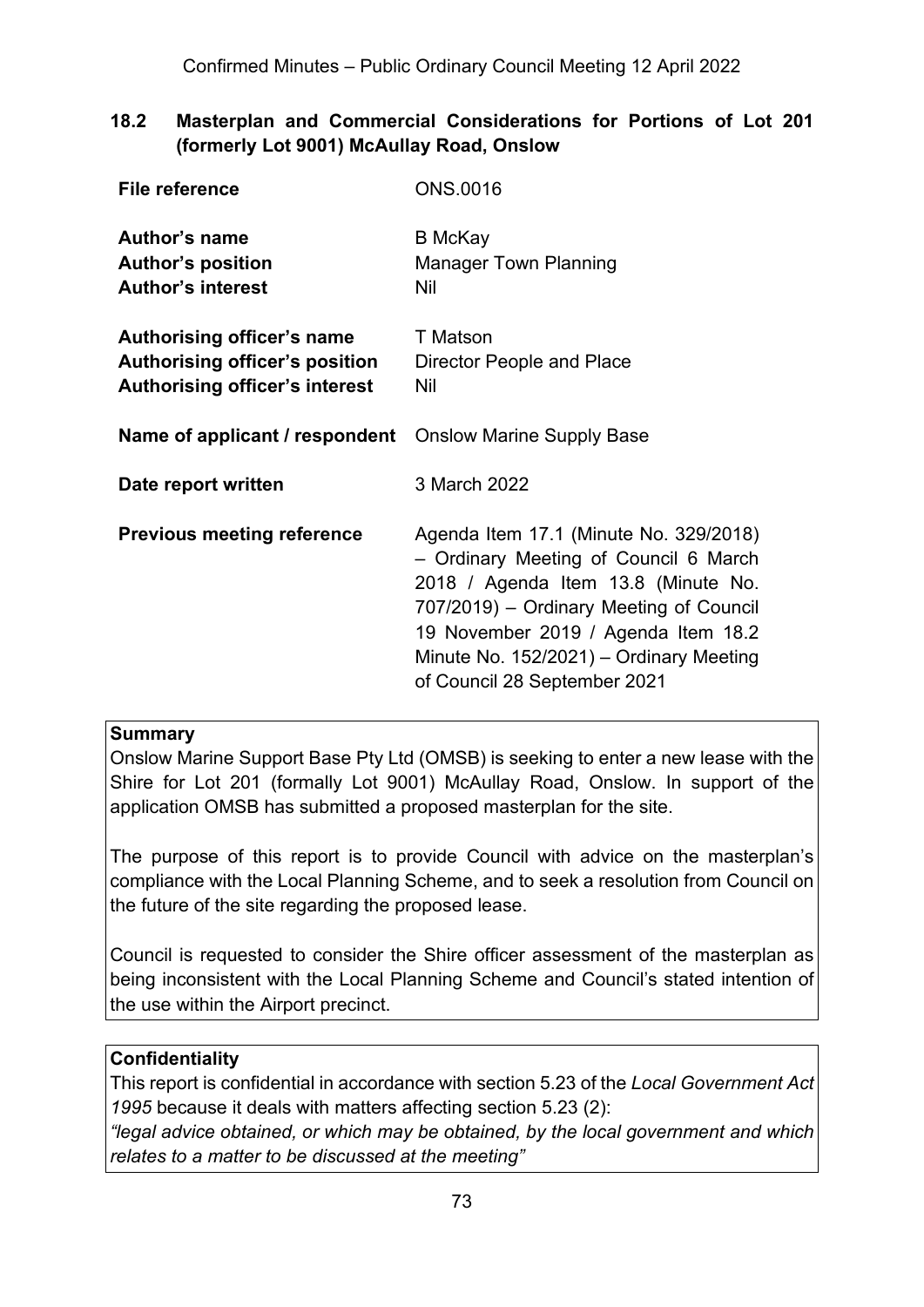| <b>Council Decision</b> | 047/2022                                                                       |
|-------------------------|--------------------------------------------------------------------------------|
| <b>Moved</b>            | <b>Cr L Rumble</b>                                                             |
| <b>Second</b>           | <b>Cr M Lynch</b>                                                              |
|                         | That with respect to the Masterplan and Commercial Considerations for Portions |

**That with respect to the Masterplan and Commercial Considerations for Portions of Lot 201 (formerly Lot 9001) McAullay Road, Onslow, Council,**

- **a Oppose the proposed masterplan for Lot 201 (formerly Lot 9001) McAullay Road, Onslow, because it is inconsistent with the Local Planning Scheme and Council's stated intention of the use within the Airport Precinct Reserve, and**
- **b Instructs the Chief Executive Officer to cease all lease negotiations regarding a Pilbara freight logistics hub at this location.**

**Carried 7/0**

| <b>Council Decision</b> | 048/2022                                                    |  |
|-------------------------|-------------------------------------------------------------|--|
| Moved                   | Cr R de Pledge                                              |  |
| <b>Second</b>           | <b>Cr A Smith</b>                                           |  |
|                         | That Council, at 1:21pm, move out from behind closed doors. |  |